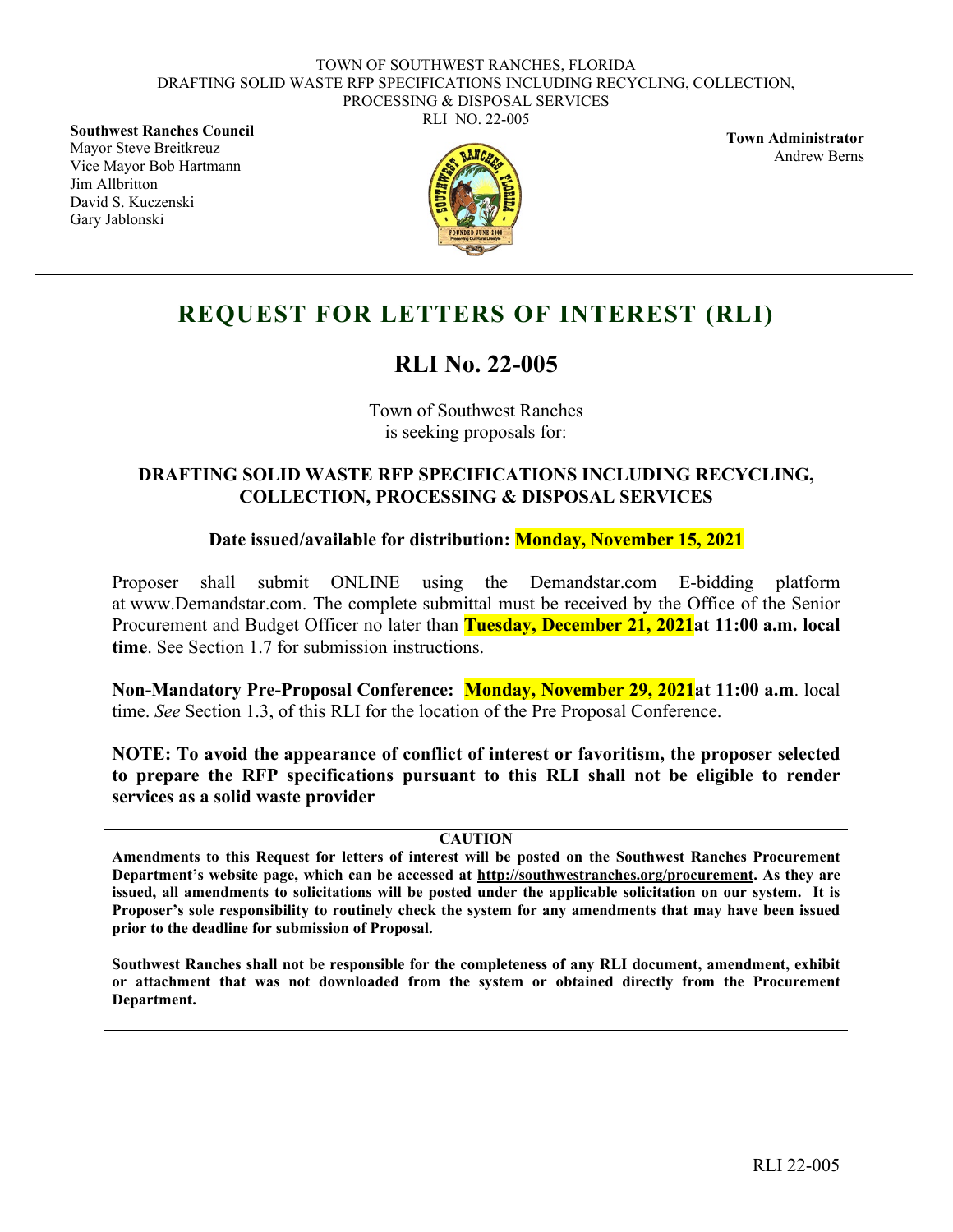#### TOWN OF SOUTHWEST RANCHES, FLORIDA DRAFTING SOLID WASTE RFP SPECIFICATIONS INCLUDING RECYCLING, COLLECTION, PROCESSING & DISPOSAL SERVICES RLI NO. 22-005 IN ACCORDANCE WITH THE PROVISIONS OF ADA, THIS DOCUMENT MAY BE REQUESTED IN AN ALTERNATIVE FORMAT.

# **TABLE OF CONTENTS**

| 1.1  |  |
|------|--|
| 1.2  |  |
| 1.3  |  |
| 1.4  |  |
| 1.5  |  |
| 1.6  |  |
| 1.7  |  |
| 1.8  |  |
| 1.9  |  |
| 1.10 |  |
| 1.11 |  |
| 1.12 |  |
| 1.13 |  |
|      |  |
| 2.1  |  |
| 2.2  |  |
| 2.3  |  |
| 2.4  |  |
| 2.5  |  |
| 2.6  |  |
| 2.7  |  |
| 2.8  |  |
| 2.9  |  |
| 2.10 |  |
| 2.11 |  |
| 2.12 |  |
| 2.13 |  |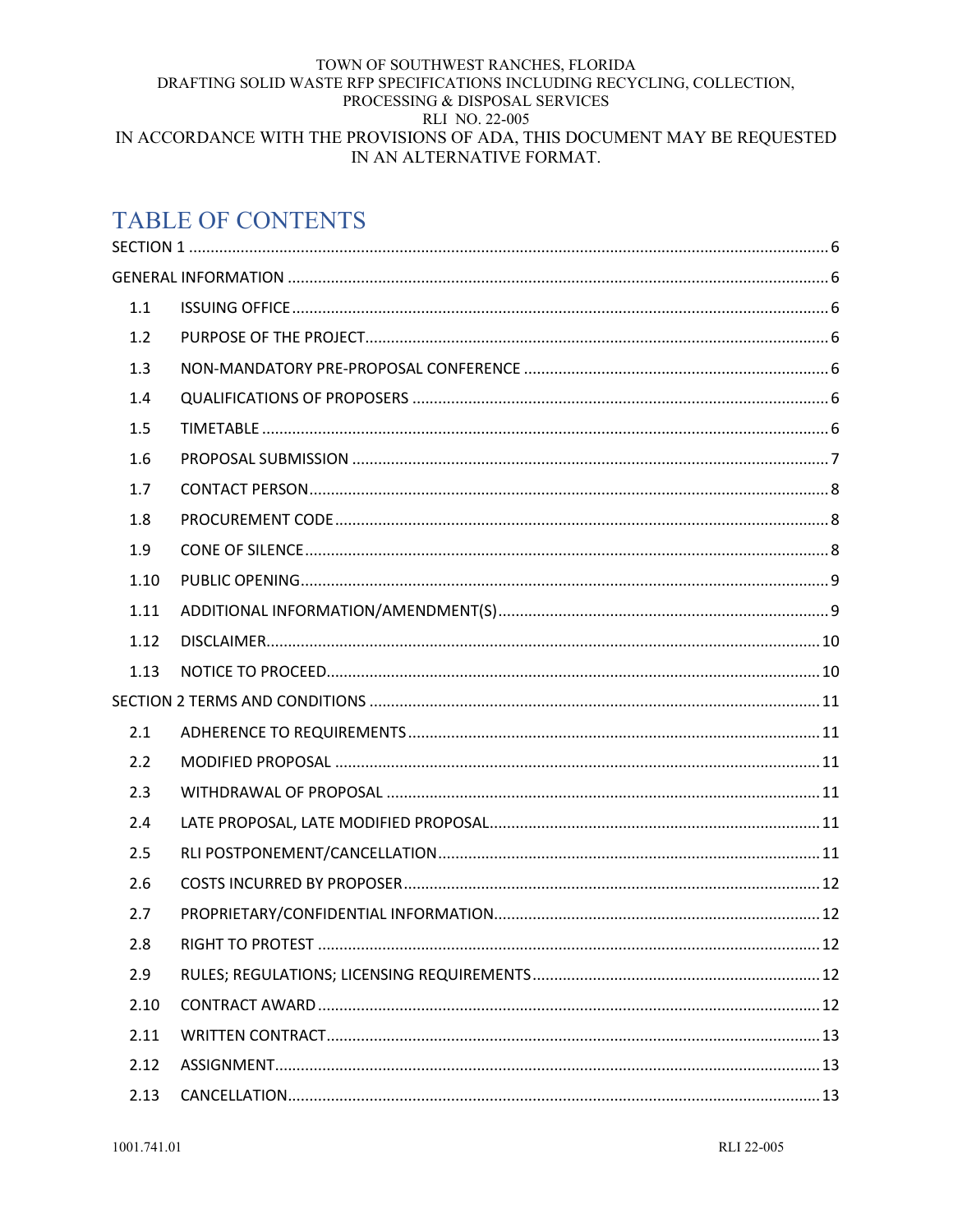#### TOWN OF SOUTHWEST RANCHES, FLORIDA

DRAFTING SOLID WASTE RFP SPECIFICATIONS INCLUDING RECYCLING, COLLECTION,

|      | PROCESSING & DISPOSAL SERVICES<br>RLI NO. 22-005 |    |
|------|--------------------------------------------------|----|
| 2.14 |                                                  |    |
| 2.15 |                                                  |    |
| 2.16 |                                                  |    |
| 2.17 |                                                  |    |
| 2.18 |                                                  |    |
| 2.19 |                                                  |    |
| 2.20 |                                                  |    |
| 2.21 |                                                  |    |
| 2.22 |                                                  |    |
| 2.23 |                                                  |    |
| 2.24 |                                                  |    |
| 2.25 |                                                  |    |
| 2.26 |                                                  |    |
| 2.27 |                                                  |    |
| 2.28 |                                                  |    |
| 2.29 |                                                  |    |
| 2.30 |                                                  |    |
| 2.31 |                                                  |    |
|      | DISCLOSURE OF OWNERSHIP INTEREST                 | 10 |

| 2.32 |                                                                                  |  |
|------|----------------------------------------------------------------------------------|--|
| 2.33 |                                                                                  |  |
| 2.34 | PUBLIC ENTITY CRIMES/DENIAL OR REVOCATION OF THE RIGHT TO TRANSACT BUSINESS WITH |  |
|      |                                                                                  |  |
|      |                                                                                  |  |
| 3.1  |                                                                                  |  |
|      |                                                                                  |  |
|      |                                                                                  |  |
| 4.1  |                                                                                  |  |
| 4.2  |                                                                                  |  |
|      |                                                                                  |  |
|      |                                                                                  |  |
|      |                                                                                  |  |
|      |                                                                                  |  |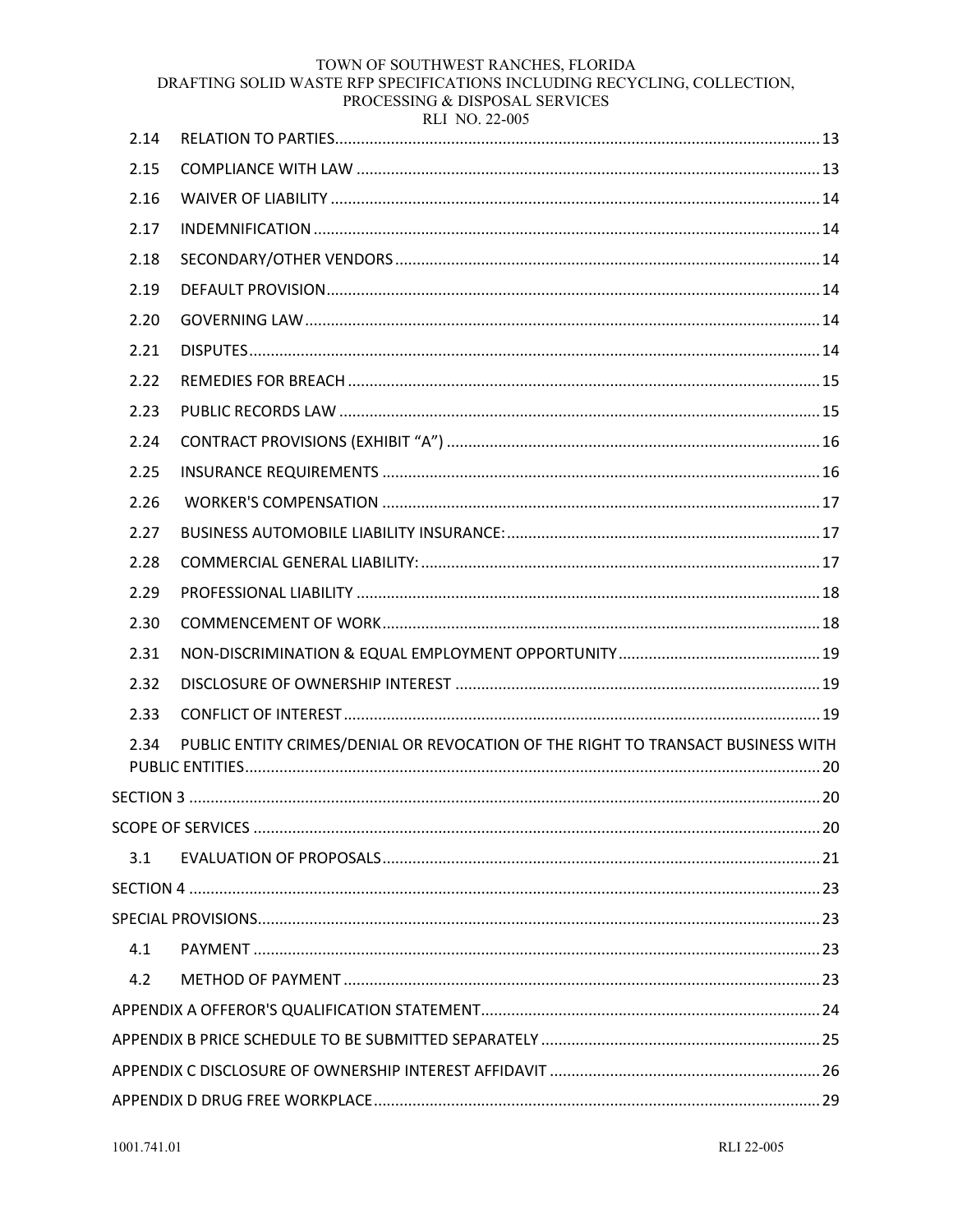#### TOWN OF SOUTHWEST RANCHES, FLORIDA

#### DRAFTING SOLID WASTE RFP SPECIFICATIONS INCLUDING RECYCLING, COLLECTION, PROCESSING & DISPOSAL SERVICES

#### RLI NO. 22-005

| APPENDIX E SWORN STATEMENT PURSUANT TO SECTION 287.133(3)(a) FLORIDA STATUTES ON PUBLIC |  |
|-----------------------------------------------------------------------------------------|--|
|                                                                                         |  |
|                                                                                         |  |
|                                                                                         |  |
|                                                                                         |  |
|                                                                                         |  |
| *APPENDIX K CERTIFICATE OF AUTHORITY (If Corporation or Limited Liability Company)  40  |  |
|                                                                                         |  |
|                                                                                         |  |
|                                                                                         |  |
|                                                                                         |  |
|                                                                                         |  |
|                                                                                         |  |
|                                                                                         |  |
|                                                                                         |  |
|                                                                                         |  |
|                                                                                         |  |
|                                                                                         |  |
|                                                                                         |  |
|                                                                                         |  |
|                                                                                         |  |
|                                                                                         |  |
|                                                                                         |  |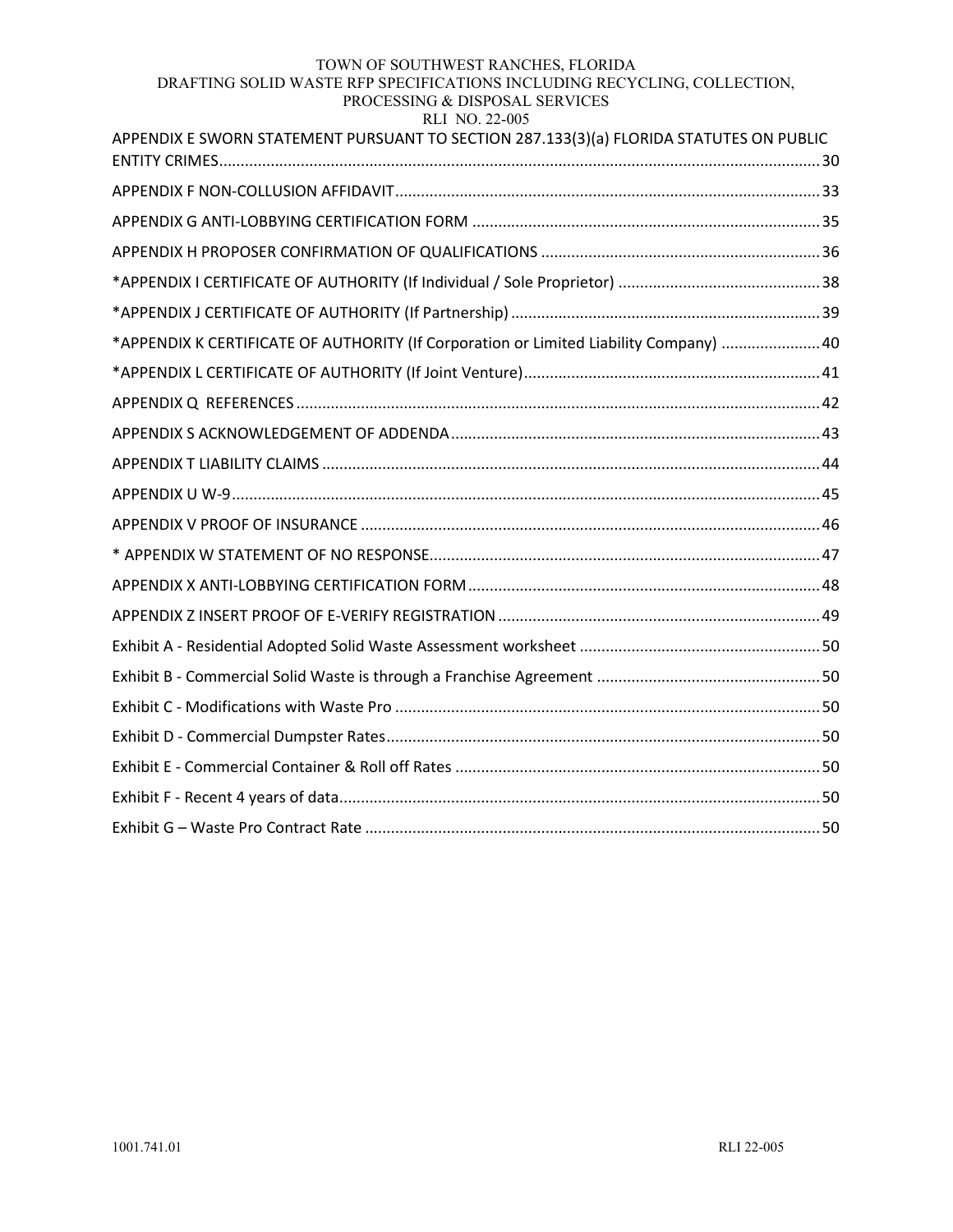#### TOWN OF SOUTHWEST RANCHES, FLORIDA DRAFTING SOLID WASTE RFP SPECIFICATIONS INCLUDING RECYCLING, COLLECTION, PROCESSING & DISPOSAL SERVICES RLI NO. 22-005 **REQUEST FOR LETTERS OF INTEREST (RLI)**

#### **ALL INTERESTED PARTIES**:

The Town of Southwest Ranches, Florida, hereinafter referred to as TOWN, will receive sealed Letters in response to this Request for Letters of Interest (RLI) together with the information and documents required and as referenced herein and any other information relative to the experience, expertise or proficiency of the Proposer, via DemandStar.com E-bidding platform, until **11:00 a.m., local time, and opened on Tuesday, December 21, 2021**, for furnishing the services described below:

#### **RLI 22-005 - DRAFTING SOLID WASTE RFP SPECIFICATIONS INCLUDING RECYCLING, COLLECTION, PROCESSING & DISPOSAL SERVICES**

To better manage document disbursement for the Proposal process, the Town will make Proposal documents available on the Southwest Ranches Procurement Department's web page which can be accessed at:

#### http://southwestranches.org/procurement

To review the Proposal documents for this project, go to the above URL and click on the project hyperlink. The documents for this project are also available on Demandstar.com. Contractors may download and print the Proposal documents or contact Venessa Redman at (954) 343-7467, or e mail at vredman@southwestranches.org.

All Proposals shall be submitted in accordance with General Provisions, Section 2 and accompanied by the documentation referenced therein, at a minimum.

Responses to this RLI must be Submitted online using the [www.Demandstar.com](http://www.demandstar.com/) E-bidding platform. A public opening will take place at **11:00 a.m., local time, on Tuesday, December 21, 2021.** in the TOWN's main conference room located at Town Hall on the same date. Facsimile submittals will not be accepted. Any responses to this Request for Letters of Interest received after **11:00 a.m.** local time on **Tuesday, December 21, 2021**will NOT be accepted under any circumstances. Any uncertainty regarding the time a Letter is received will be resolved against the Proposer. **The offerors' price proposals shall be submitted in a separately sealed envelope, which will only be opened after the short listing, as set forth herein.**

The TOWN reserves the right to reject any or all responses to this Request for Letters of Interest, to waive any or all non-material irregularities and technicalities, to re-advertise, with or without changes in the scope of work, to award a contract in whole or in part, or to take any other such actions that may be deemed to be in the best interests of the TOWN. The Town may, in its sole discretion, modify the insurance requirement to the extent deemed necessary or commercially reasonable.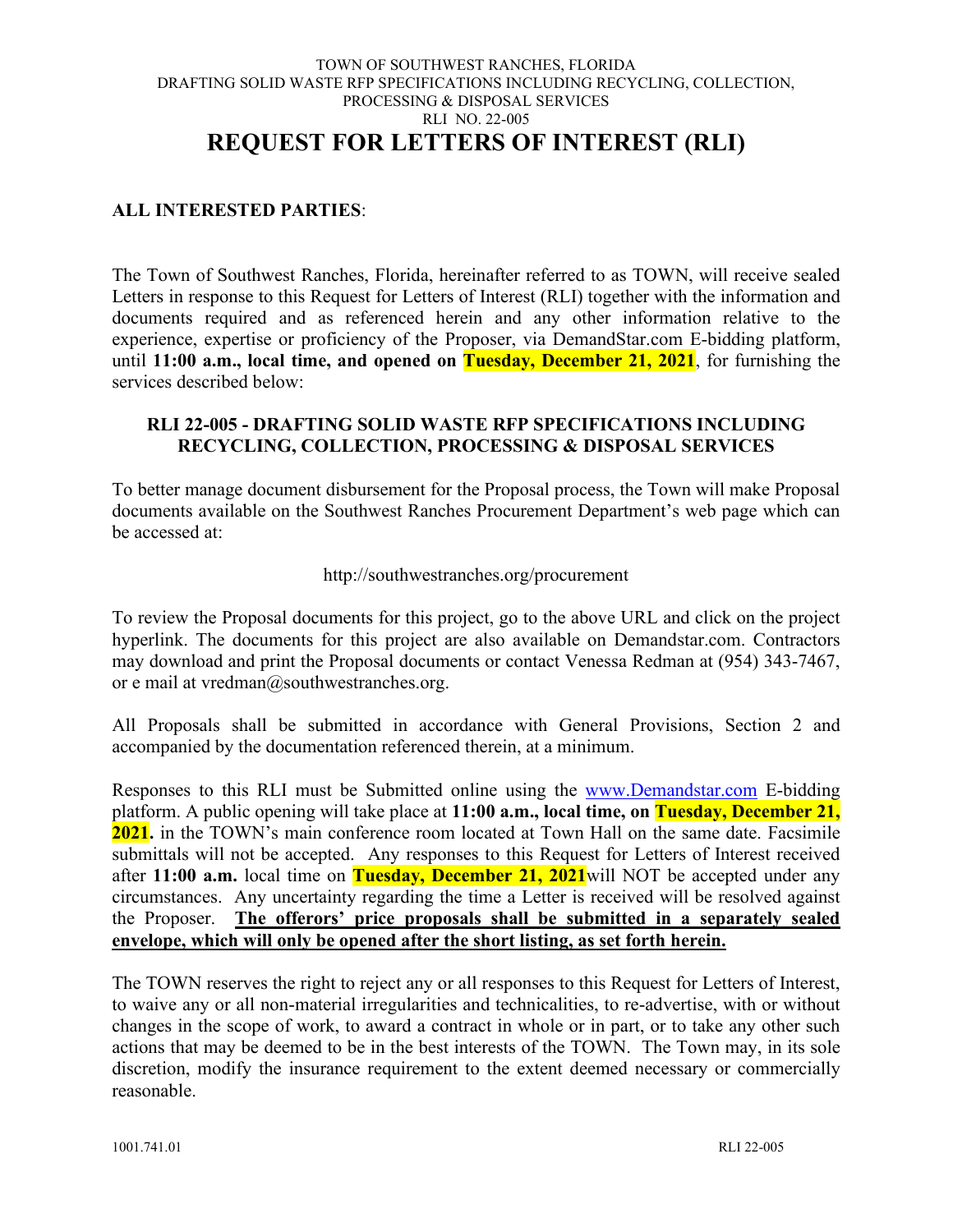### **SECTION 1 GENERAL INFORMATION**

### <span id="page-5-2"></span><span id="page-5-1"></span><span id="page-5-0"></span>**1.1 ISSUING OFFICE**

This Request for Letters of Interest("RLI") is issued by the Town of Southwest Ranches, a political subdivision of the State of Florida (the "Town"), by and through its Senior Procurement and Budget Officer ("Officer"). The Officer is the *sole* point of contact concerning this RLI. All communications regarding this RLI must be done through the Officer (*See* Section 1.7, Contact Person).

### <span id="page-5-3"></span>**1.2 PURPOSE OF THE PROJECT**

The Town is soliciting proposals from qualified and experienced firms for all material, labor, and supplies necessary to draft the Solid Waste RFP specifications including recycling, collection, processing & disposal services.

The Substantial Completion of the Project shall occur no later than **ninety (90) calendar days** from date of issuance of the Notice to Proceed, and Final Completion shall occur no later than **one hundred and twenty (120) calendar days** from date of issuance of the Notice to Proceed.

### <span id="page-5-4"></span>**1.3 NON-MANDATORY PRE-PROPOSAL CONFERENCE**

The Non-Mandatory Pre-bid Conference will be held via Microsoft Teams Meeting, the link is accessible on the Town website calendar on **Monday, November 29, 2021**, **at 11:00 a.m.** local time. There will be a Town representative available to answer questions relative to this RLI however, proposers should not rely on any representations, statements, or explanations other than those made by this RLI or a formal Amendment to the RLI. Any questions or comments must be presented, in writing, to the Contact Person (See Section 1.7) prior to the date and time stated in the Timetable (*See* Section 1.5).

In accordance with the provisions of ADA, auxiliary aids or services will be provided upon request with at least five (5) days' notice.

### <span id="page-5-5"></span>**1.4 QUALIFICATIONS OF PROPOSERS**

Proposers shall provide a description of the firm, including the size, range of activities, financial history, strength, stability, experience, honors, awards, recognitions, etc. Particular emphasis should be given as to how the firm-wide experience and expertise performance of similar services will be directly beneficial to the TOWN in the performance of the services subject of this RLI. Reference to other successful RFPs drafted for government agencies should be noted.

### <span id="page-5-6"></span>**1.5 TIMETABLE**

The anticipated schedule and deadline for this RLI and award is as follows: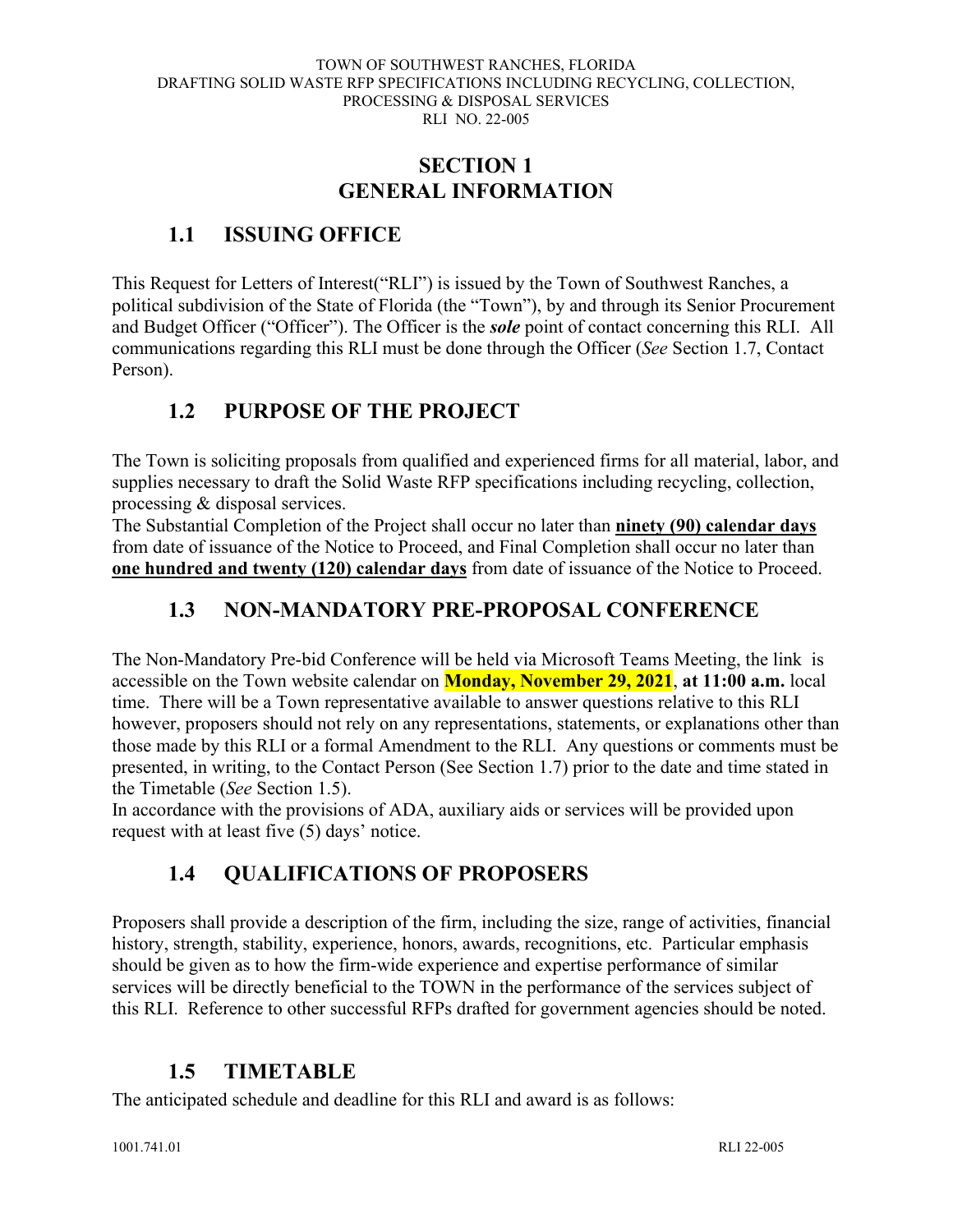The anticipated schedule and deadline for this RLI and award is as follows:

| <b>Activity</b>                                                         | Date, Time and Location                                                                                          |
|-------------------------------------------------------------------------|------------------------------------------------------------------------------------------------------------------|
| RLI available for download on website                                   | On or about <b>Monday, November 15, 2021</b> at:<br>http://southwestranches.org/procurement or<br>Demandstar.com |
| Non-Mandatory Pre-Proposal Conference                                   | <b>Monday, November 29, 2021</b> at 11:00 a.m. local time                                                        |
| Deadline for Written Comments/Questions                                 | Tuesday, December 7, 2021 at 2:00 p.m. local time                                                                |
| Response to Written Comments/Questions                                  | <b>Tuesday, December 14, 2021</b> at 2:00 p.m. local time                                                        |
| Deadline for Submission of Proposals                                    | Tuesday, December 21, 2021at 11:00 a.m. local<br>time via DemandStar.com sealed E-bidding ONLY                   |
| Public Opening                                                          | <b>Tuesday, December 21, 2021</b> at 11:00 a.m. local time                                                       |
| Selection Committee meeting(s) and Oral<br>Presentations (if necessary) | <b>Thursday, January 6, 2022</b>                                                                                 |
| <b>Award Date</b>                                                       | To be Determined                                                                                                 |

\*The Town reserves the right to modify the timetable. Upon modification of the Timetable, notice will be provided to all proposers online via DemandStar.com and the Town website.

### <span id="page-6-0"></span>**1.6 PROPOSAL SUBMISSION**

It is anticipated that sealed proposals will be opened at 11:00 a.m. via Microsoft Teams Meeting, which is accessible on the Town website calendar & the Demandstar.com E-Bidding platform on **Tuesday, December 21, 2021**.

All proposals must be submitted electronically via DemandStar.com E-bidding no later than 11:00 a.m. local time on **Tuesday, December 21, 2021, 2021**. The Proposal Response Forms, included in the appendix, must be signed by an officer of the proposing entity or other authorized person.

The submission of a signed Proposal by a Proposer will be considered by the Town as constituting a legal offer by the Proposer to provide services required by this RLI at the proposed price identified therein.

No proposals will be accepted after the deadline for submission of proposals or at any location other than the location designated in this RLI.

Facsimile or email submittals will not be accepted. Proposals delivered or received after 11:00 a.m. local time on the above referenced date will not be accepted under any circumstances. Any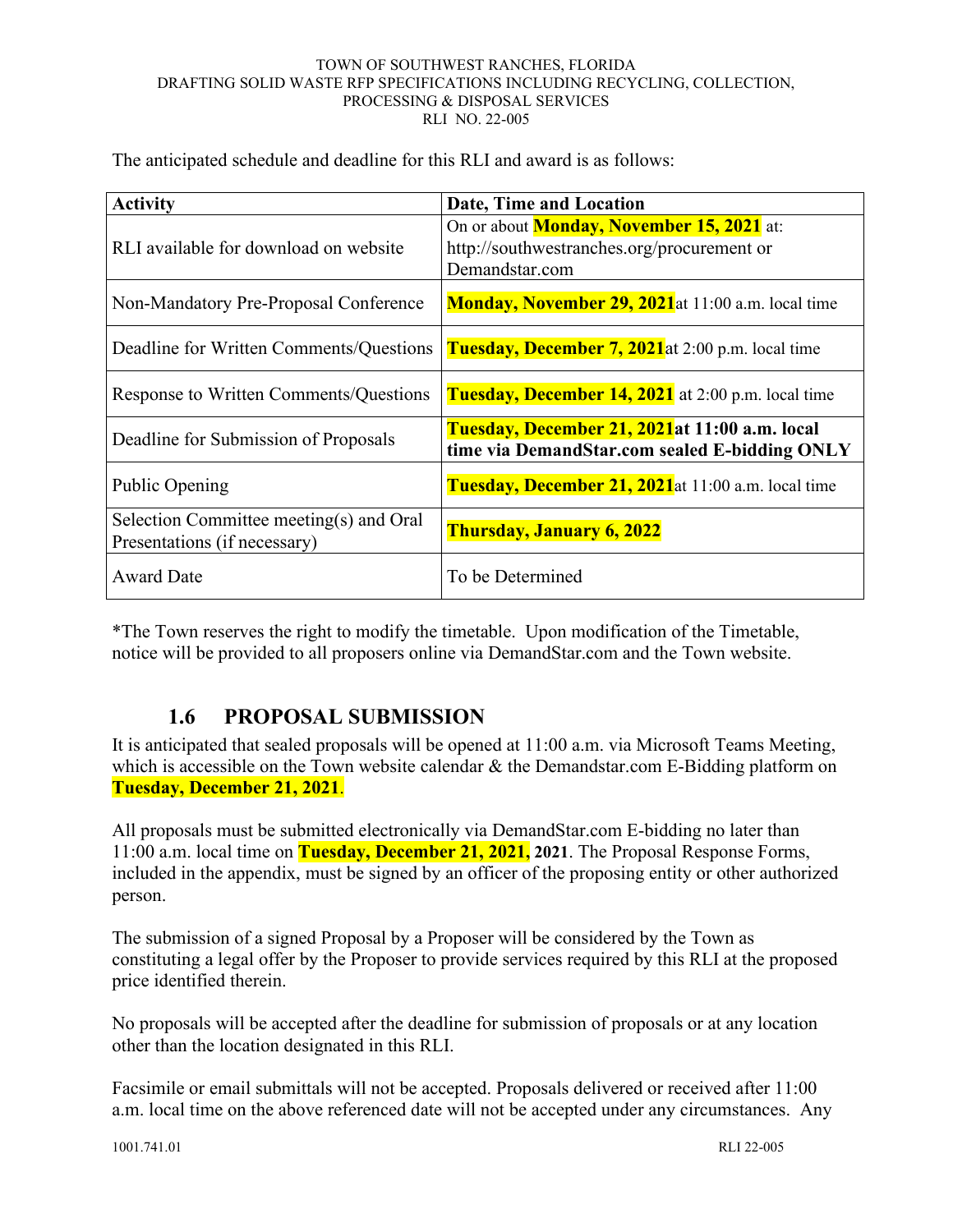uncertainty regarding the time a Proposal is delivered or received will be resolved against the Proposer.

### <span id="page-7-0"></span>**1.7 CONTACT PERSON**

The individual designated as "Contact Person" for this RLI is:

Venessa Redman, Sr. Procurement & Budget Officer 13400 Griffin Road Southwest Ranches, Florida 33330 Phone: 954-343-7467 Fax: (954) 434-1490 Email: vredman@southwestranches.org

### <span id="page-7-1"></span>**1.8 PROCUREMENT CODE**

Article IX of the Town's Code of Ordinances establishes specific directions and guidelines for employees and agents of the Town to use in purchasing commodities and services. All requests for commodities and/or services, and all purchases shall be for a public purpose and in accordance with this code. This code provides the policies and procedures which frame the purchasing of contractual services and commodities starting with defining the procurement and proceeding through award of the contract or purchase order. The Town is committed to a system which provides quality, integrity and competition in a professional manner. Generally, purchasing procedures provide a mechanism to allow commodities and services to be purchased at the lowest possible cost, and consistent with the quality needed to meet the requirements of the town.

In addition to the procedures set forth in this code, the Town shall also adhere to the requirements of Florida Statutes, to the extent applicable to the Town.

### <span id="page-7-2"></span>**1.9 CONE OF SILENCE**

The Cone of Silence means a prohibition on any communication regarding this RLI between a potential vendor, service provider, proposer, bidder, lobbyist, or proposer and the Town Council members, the Town's professional staff, including, but not limited to, the Town Administrator and his or her staff, or any member of the Town's selection or evaluation committee and the procurement consultant. See Article IX, Sec. 2-208(c) for additional information, including permitted exceptions to the Cone of Silence.

The Cone of Silence shall be imposed at the time of the advertisement of this RLI and shall terminate at the beginning of the Town Council meeting at which the Town Administrator makes his or her written recommendation to the Town Council. However, if the Town Council refers the solicitation back to the administrator, staff or committee for further review, the Cone of Silence shall be re-imposed until such time as the administrator makes a subsequent written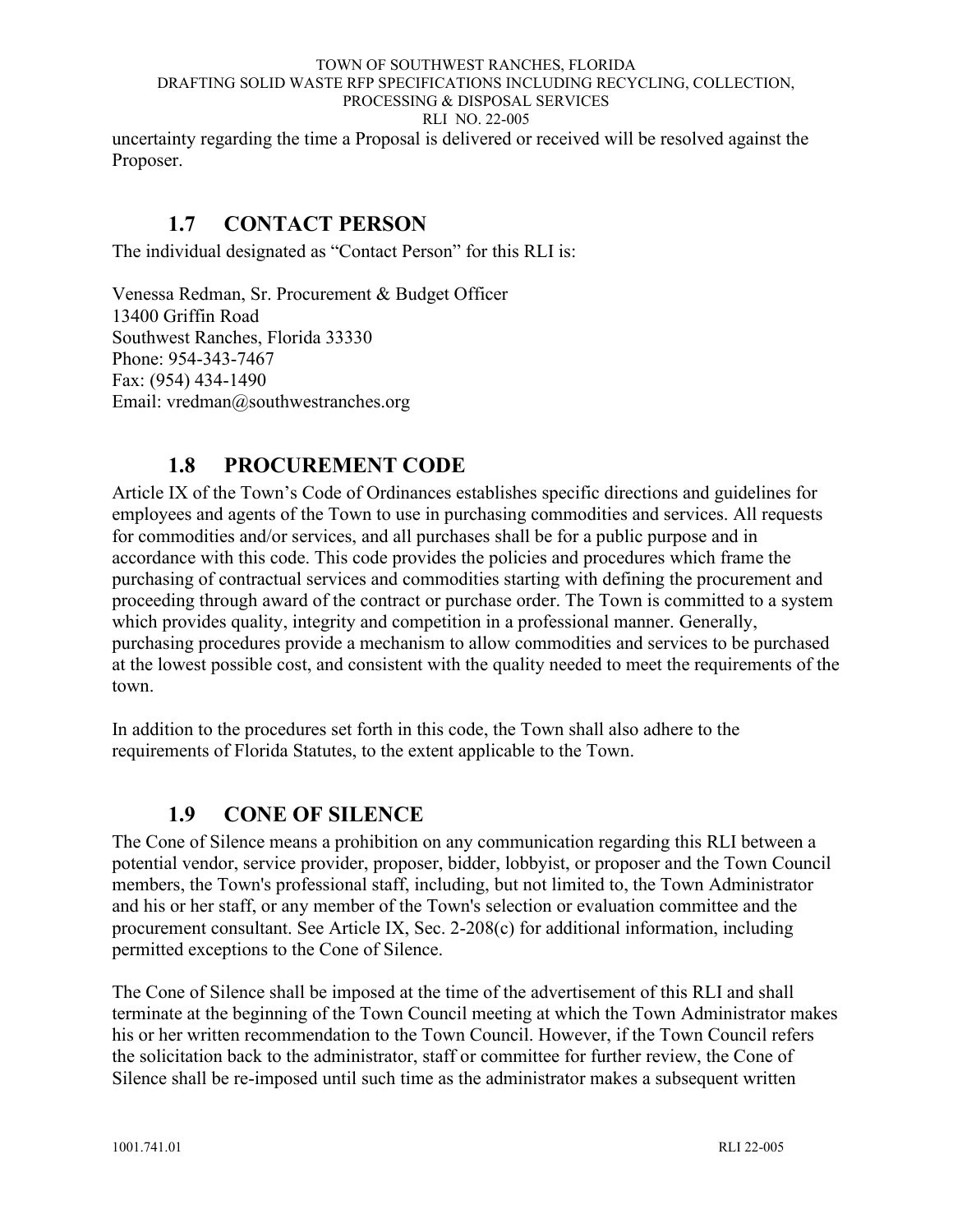#### TOWN OF SOUTHWEST RANCHES, FLORIDA DRAFTING SOLID WASTE RFP SPECIFICATIONS INCLUDING RECYCLING, COLLECTION, PROCESSING & DISPOSAL SERVICES RLI NO. 22-005 recommendation and commencement of the Council meeting. The Cone of Silence shall also

terminate in the event the Town Administrator cancels the solicitation.

Prior to an award, violation of this the Cone of Silence shall result in the disqualification of the proposer from further consideration. Discovery of a violation after an award by a particular proposer shall render any RLI award to said proposer voidable by the town, and in the Town's sole discretion.

### **1.10 PUBLIC OPENING**

<span id="page-8-0"></span>A public opening, of sealed Proposals, will take place on **Tuesday, December 21, 2021**, at 11:00 a.m. local time via Microsoft Teams Meeting, which is accessible on the Town website calendar. The identity of the Proposers shall be read aloud. However, no additional information set forth in the Proposal shall be made public until the time of a notice of an "Recommendation of award" or 30 days from the Proposal Opening, whichever is earlier, and in accordance with Florida Statutes, Chapter 119.

In the award of a Contract pursuant to this RLI, the services shall be provided on a "nonexclusive" basis, and the Town may utilize the services of other vendors as may be deemed necessary at the Town's discretion.

### **1.11 ADDITIONAL INFORMATION/AMENDMENT(S)**

<span id="page-8-1"></span>Any questions, comments (i.e., additional information or clarifications) must be made, in writing via e-mail, or U.S. Mail no later than **Tuesday, December 7, 2021**, to the address listed in this RLI Timetable (*See* Section 1.5) or fax number or e-mail address listed for the Contact Person (*See* Section 1.7). The request must contain the RLI number, proposer's name, address, phone number, and e-mail address.

Changes to this RLI, when necessary, will be completed by written Amendment(s) issued prior to the deadline for submission of proposals. The proposer should not rely on any representations, statements, or explanation other than those made by this RLI or in any amendment to this RLI. Where there appears to be a conflict between this RLI and any amendment issued, the last amendment issued shall prevail.

Amendments to this RLI will be posted on the Town of Southwest Ranches website which can be accessed at http://southwestranches.org/procurement/ and the DemandStar.com E-Bidding platform

It is the sole responsibility of the proposer to routinely check for any amendments which may have been issued prior to the deadline for submission of proposals. The Town shall not be responsible for the completeness of any RLI package not downloaded from this website or received directly from the Department. A proposer may verify with the designated Contact Person (*See* Section 1.7), that proposer has received all amendments to this RLI prior to the submission of its proposal.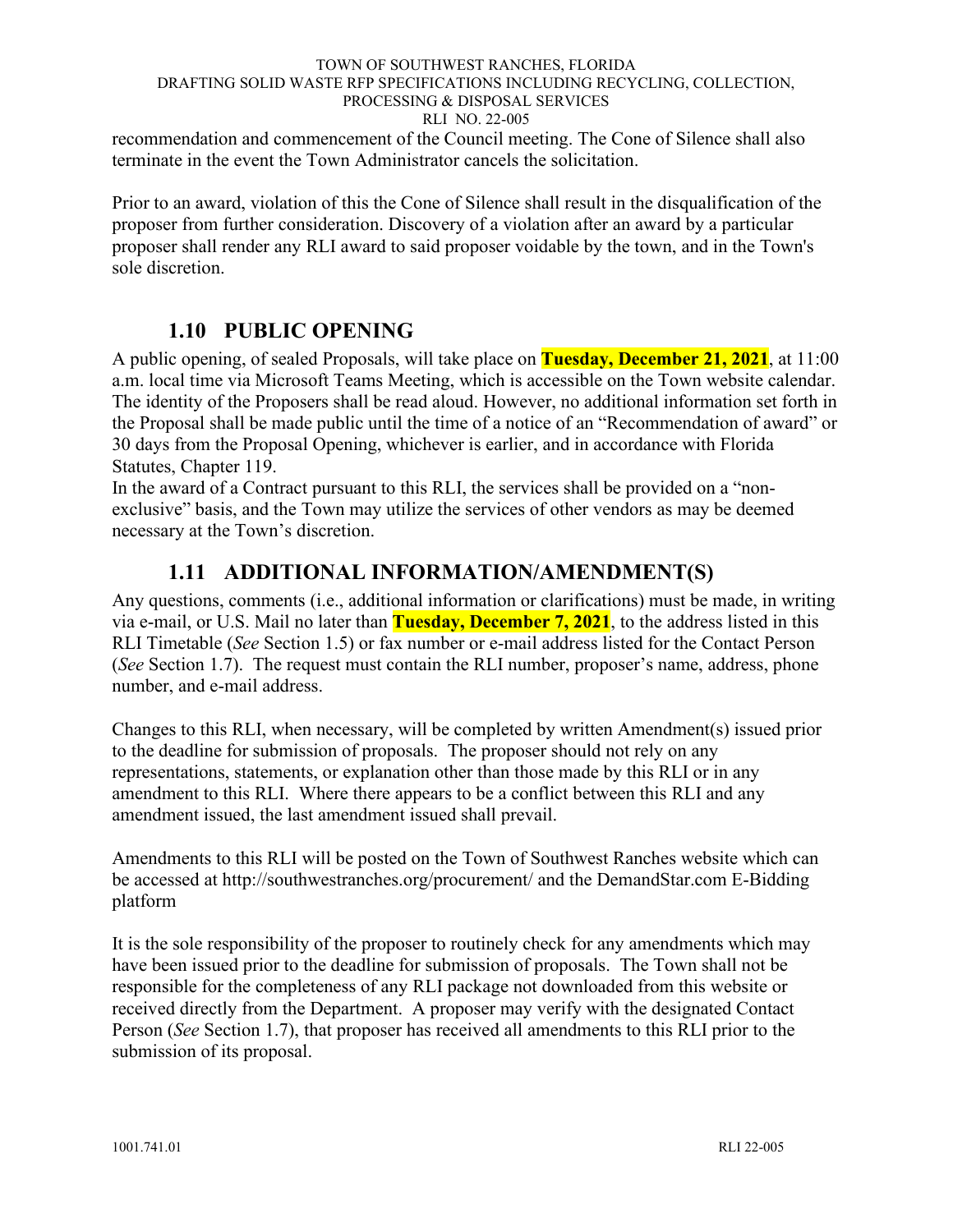Proposers should not rely on any oral representations, statements, or explanations other than those made by this RLI or a formal amendment to RLI.

### **1.12 DISCLAIMER**

<span id="page-9-0"></span>All documents and information, whether written, oral or otherwise, provided by the Town, relating to this RLI, are being provided solely as an accommodation and for informational purposes only, and the Town is not making any representations or warranties of any kind as to the truth, accuracy, or completeness of such documents or information, or as to the sources thereof. The Town shall have no liability whatsoever relating to such documents and information. Parties shall not be entitled to rely on such documents and information but shall have a duty to independently verify the accuracy of the information contained therein. Failure on the part of any proposer to examine, inspect and be knowledgeable of the terms and conditions of RLI, or any other relevant documents or matters, shall not relieve the selected proposer from fully complying with this RLI.

The Town reserves the right to reject any or all portions of any Proposal, to reject all Proposals, to waive any informality, non-material irregularity or technicality in any Proposal, to re-advertise for Proposals, or take any other such actions that may be deemed to be in the best interest of the Town.

### **1.13 NOTICE TO PROCEED**

<span id="page-9-1"></span>It is recommended that Proposer attend a non-mandatory pre-proposal conference (*See* Section 1.5).

Proposer shall be instructed to commence work by written instructions by the Town Administrator or his designee by issuance of a Notice to Proceed. The Notice(s) to Proceed will not be issued until proposer submits to the Town all required bonds, insurance certificates and/or other documents and after execution of the Contract by both parties.

Proposer shall furnish sufficient forces and equipment and shall work such hours, including overtime operations, as may be necessary to timely perform the work in accordance with the Agreement. If proposer falls behind the progress schedule, Proposer shall take such steps as may be necessary to improve its progress by increasing the number of shifts, overtime operations, and days of work as may be required, at no additional cost to the Town.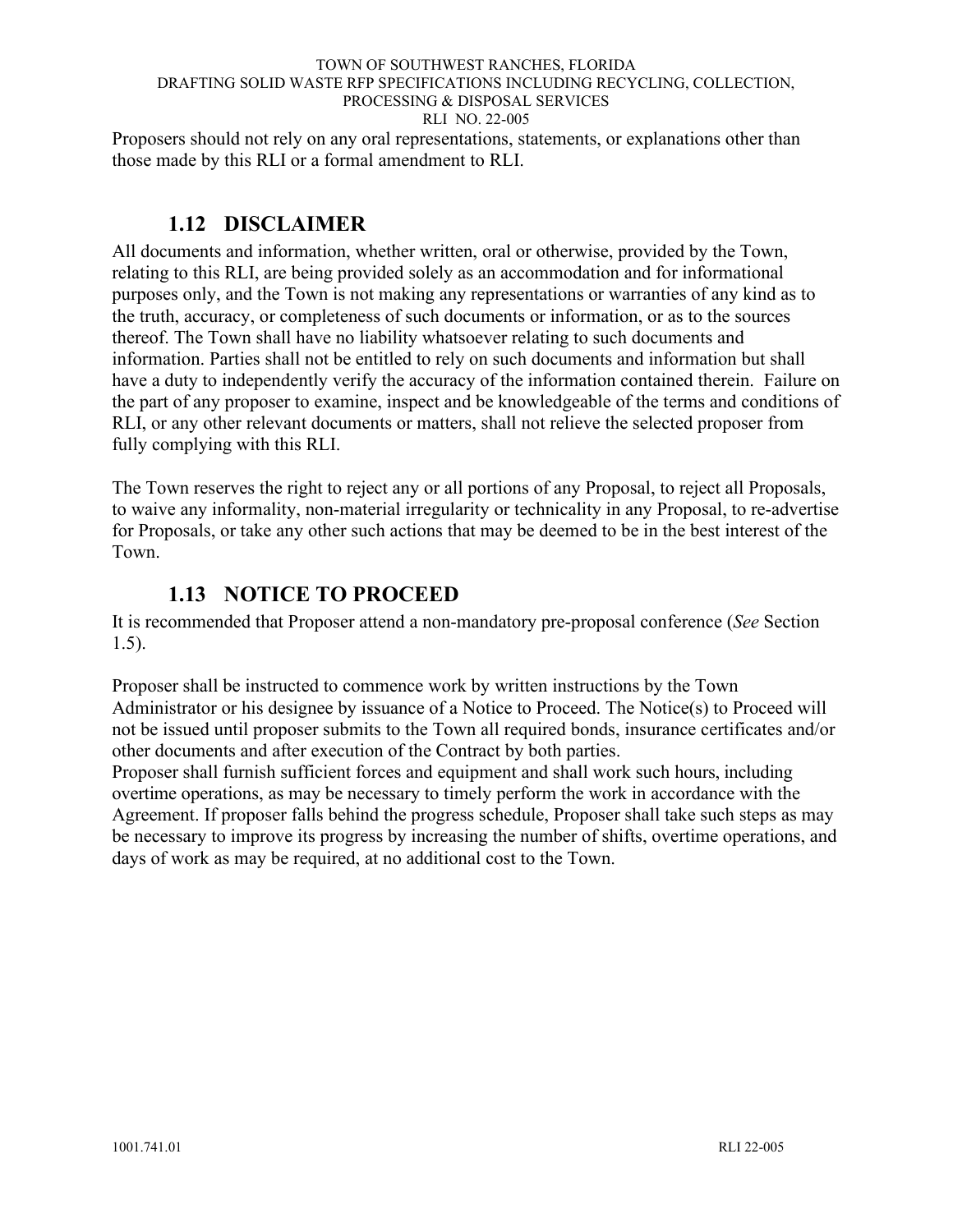### **SECTION 2 TERMS AND CONDITIONS**

### <span id="page-10-0"></span>**2.1 ADHERENCE TO REQUIREMENTS**

<span id="page-10-1"></span>Proposer guarantees its commitment, compliance, and adherence to all requirements of this RLI by submission of its proposals.

### **2.2 MODIFIED PROPOSAL**

<span id="page-10-2"></span>Proposer may submit a modified proposal to replace all or any portion of a previously submitted proposal until the deadline for submission of proposals specified in the RLI Timetable (See Section 1.5). The Town will only consider the latest proposal submitted.

### **2.3 WITHDRAWAL OF PROPOSAL**

<span id="page-10-3"></span>A Proposal may be withdrawn, only by written notification to the Town, prior to the opening of Proposals (See Section 1.5). After the opening of Proposals, they shall be irrevocable for a period of ninety (90) days. Unless withdrawn, as provided in this section, a Proposal shall be irrevocable until the time that a Contract is awarded. Proposers who unilaterally withdraw a Proposal, without permission of the Town, prior to the expiration of ninety (90) day time-frame may be debarred and are subject to forfeiture of the Proposal Security.

### **2.4 LATE PROPOSAL, LATE MODIFIED PROPOSAL**

<span id="page-10-4"></span>Proposals and/or modifications to proposals received after the deadline for submission of proposals specified in the RLI Timetable (See Section 1.5) shall NOT be considered.

### **2.5 RLI POSTPONEMENT/CANCELLATION**

<span id="page-10-5"></span>Notwithstanding any provision of this RLI to the contrary, the Town, in its sole and absolute discretion, shall have the right to reject any and all, or parts of any and all proposals; commence a new solicitation process; postpone or cancel this RLI process; and/or waive any non-material irregularities in this RLI or the proposals received as a result of this RLI. In addition, the Town of Southwest Ranches Town Council may reject any proposal prior to award.

Failure on the part of the awarded Proposer to comply with the terms of this RLI, to execute and deliver any required Contract Documents, bonds, and insurance, will result in the cancellation or rescission of the award, and a forfeiture of the Proposal security. In that event, the Town may proceed to award the contract to the next best value Proposer, or to re-advertise the project, in its sole discretion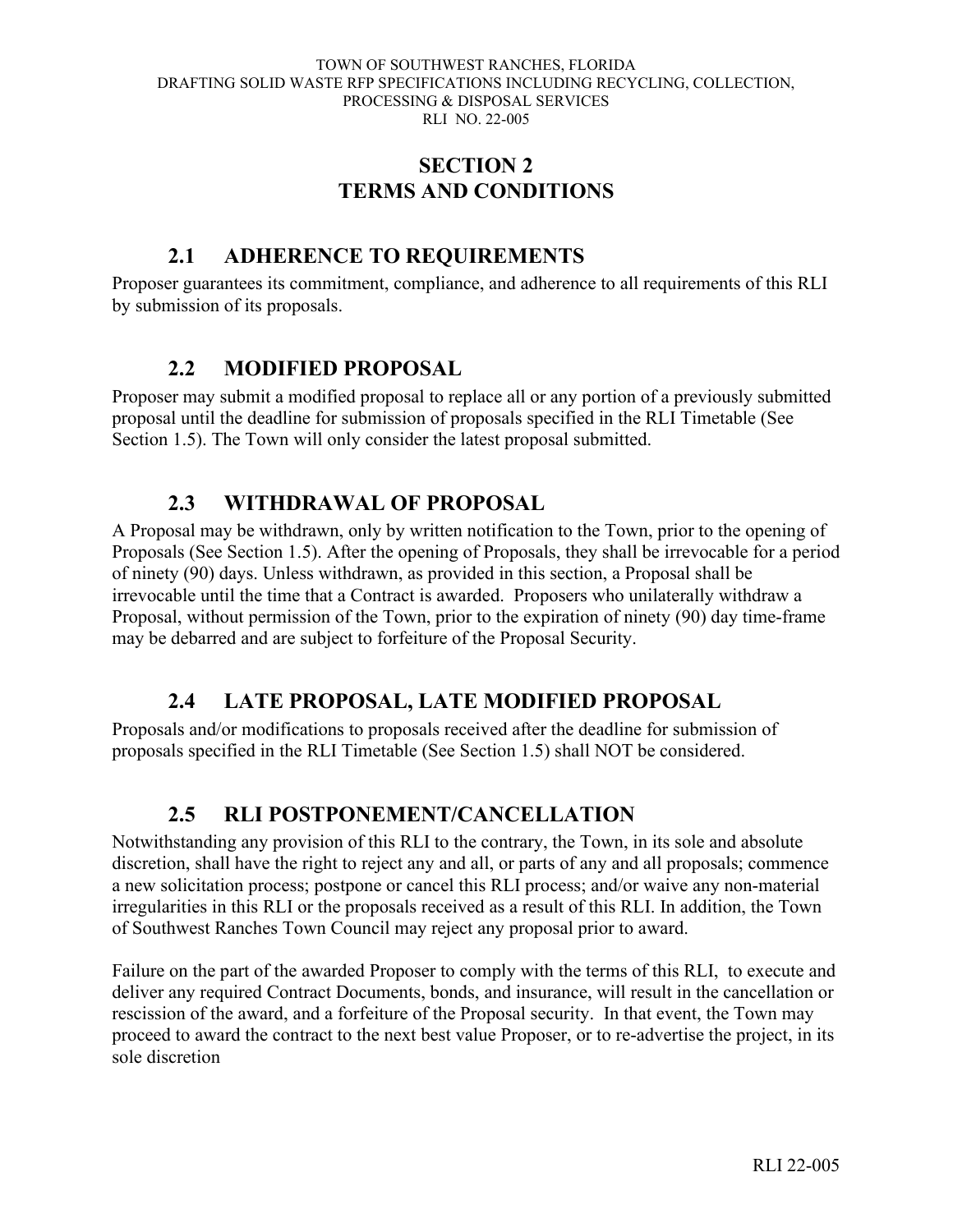### **2.6 COSTS INCURRED BY PROPOSER**

<span id="page-11-0"></span>All expenses incurred with the preparation and submission of a proposal to the Town, or any work performed in connection therewith, shall be borne by the proposer.

### **2.7 PROPRIETARY/CONFIDENTIAL INFORMATION**

<span id="page-11-1"></span>Proposer is hereby notified that all information submitted as part of, or in support of, proposals will be available for public inspection after the opening of proposals, in compliance with Chapters 119 and 286, Florida Statutes, popularly known as the "Public Records Law" and the "Government in the Sunshine Law" respectively.

### **2.8 RIGHT TO PROTEST**

<span id="page-11-2"></span>For purposes of this RLI, the term "Purchasing Code" shall mean Chapter 2, Article IX, of the Town of Southwest Ranches Code. Section 2-213 of the Code is hereby incorporated into this RLI by reference ("Bid Protest"). By responding to this RLI, the proposer agrees that the Bid Protest procedures set forth in the Code are applicable to this RLI and shall comply with said procedures.

Any proposer may protest a recommendation of award, by submitting a written protest with the required fee within five (5) business days after posting the Notice of Award Recommendation. Protests must be submitted in writing, addressed to the Senior Procurement and Budget officer at 13400 Griffin Road, Southwest Ranches, FL 33330 and delivered via hand delivery, or mail.

### **2.9 RULES; REGULATIONS; LICENSING REQUIREMENTS**

<span id="page-11-3"></span>Proposer shall comply with all laws, ordinances and regulations applicable to the services contemplated herein, including, but not limited to, those applicable to conflict of interest and collusion. Proposer is presumed to be familiar with all federal, state and local laws, ordinances, codes and regulations which may in any way affect the services offered, including, but not limited to, Executive Order No. 11246 entitled "Equal Employment Opportunity" as amended by Executive Order No. 11375, and as supplemented by the Department of Labor Regulations (41 CFR, Part 60).

### **2.10 CONTRACT AWARD**

<span id="page-11-4"></span>The contract shall be awarded to the top ranked firm which successfully negotiates a contract in accordance with the terms of this RLI and on terms that the TOWN determines is fair, reasonable and competitive.

The terms of the contract will be consistent with this RLI, the Town's Procurement Code, and applicable law. The Selection/Negotiation Committee will negotiate a contract with the top ranked firm. If negotiations with the top ranked firm are not successful, then the Committee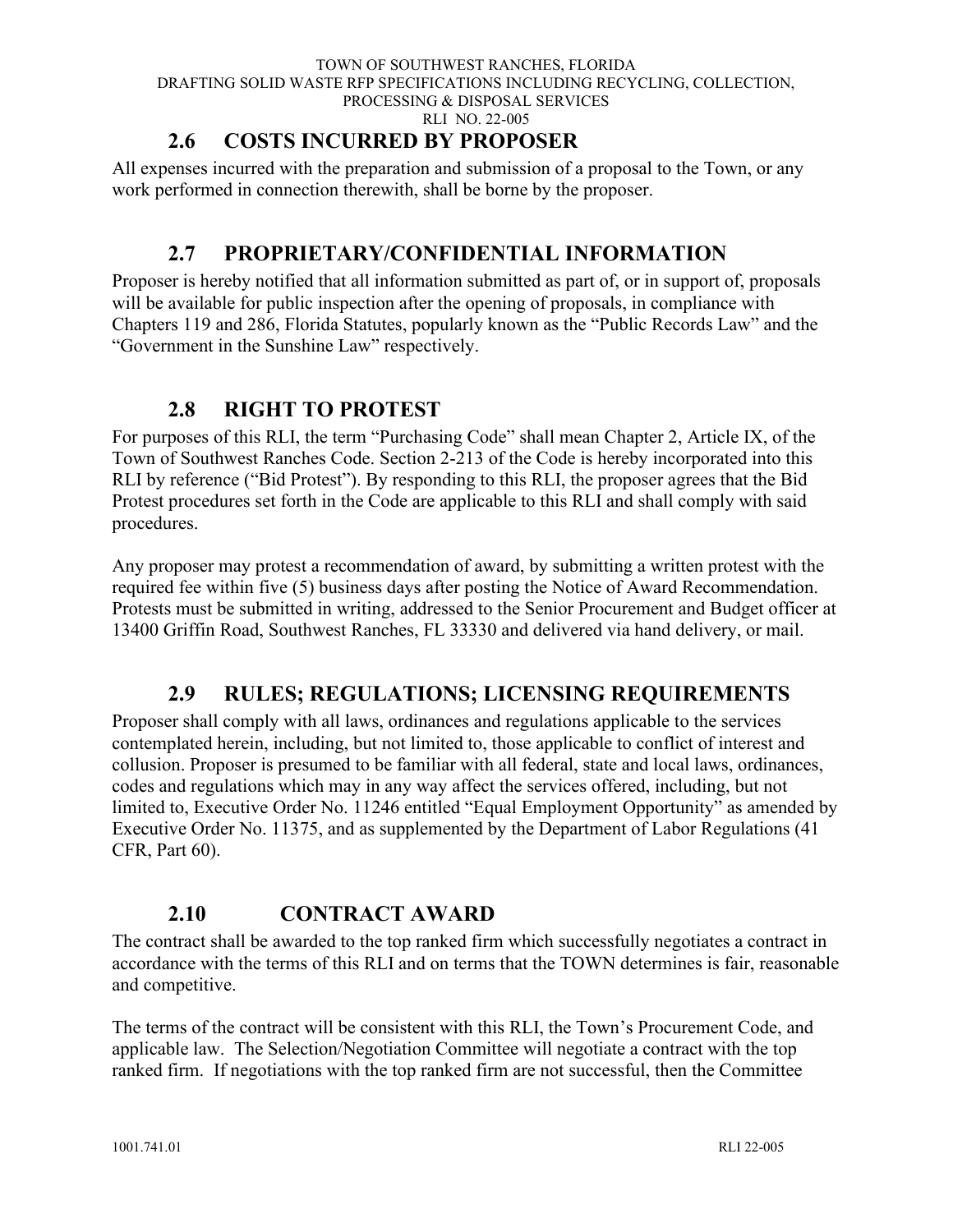shall proceed to negotiate with the next ranked firm, unless there is an objection from the Town Council as set forth in the Procurement Code.

The rankings and/or the contract shall be prepared by the Town Attorney and ultimately subject to the approval of the Town Council.

### **2.11 WRITTEN CONTRACT**

<span id="page-12-0"></span>The successful Proposer shall be required to enter into a written Contract with the Town, the Contract form shall be prepared by the Town, and shall incorporate the terms of this RLI, the accepted Proposal, and include a termination for convenience clause and other terms which may be required by the Town or its Procurement Code, and acceptable to the Town Council. The Contract shall be substantially in the form attached to this RLI, as Exhibit A. No Work shall be performed or payment due unless a written Contract is fully executed and has been approved by the Town Council.

### **2.12 ASSIGNMENT**

<span id="page-12-1"></span>This RLI and any contract awarded pursuant hereto shall be binding upon and shall inure to the benefit of the Town and to any and all of its successors and assigns, whether by merger, consolidation, and transfer of substantially all assets or any similar transaction. Notwithstanding the foregoing, the Contract is personal to the Proposer, and Proposer may not, either directly or indirectly, assign its rights or delegate its obligations to the Town hereunder without first obtaining the Town's consent in writing. Any such attempted assignment or delegation shall be deemed of no legal force and effect whatsoever.

### **2.13 CANCELLATION**

<span id="page-12-2"></span>Failure on the part of the awarded Proposer to comply with the terms of this RLI and to execute and deliver any required Contract Documents and insurance, will result in the cancellation or rescission of the award. In that event, the Town may proceed to award the Contract to the responsive and responsible Proposer with the next highest ranking by the selection committee, or to re-advertise the RLI, in its sole discretion.

### **2.14 RELATION TO PARTIES**

<span id="page-12-3"></span>It is understood and agreed that nothing contained in this RLI or the Contract shall be deemed to create a partnership or joint venture with the Town. Proposer shall be in the relation of an independent contractor and is to have entire charge, control and supervision of the Work to be performed hereunder.

### **2.15 COMPLIANCE WITH LAW**

<span id="page-12-4"></span>Proposer shall comply with all applicable laws, regulations and ordinances of any Federal, State, or Local Governmental authority having jurisdiction, with respect to this RLI and any contract awarded, and shall obtain and maintain any and all material permits, licenses, approvals and consents necessary for the lawful conduct of the activities contemplated hereunder.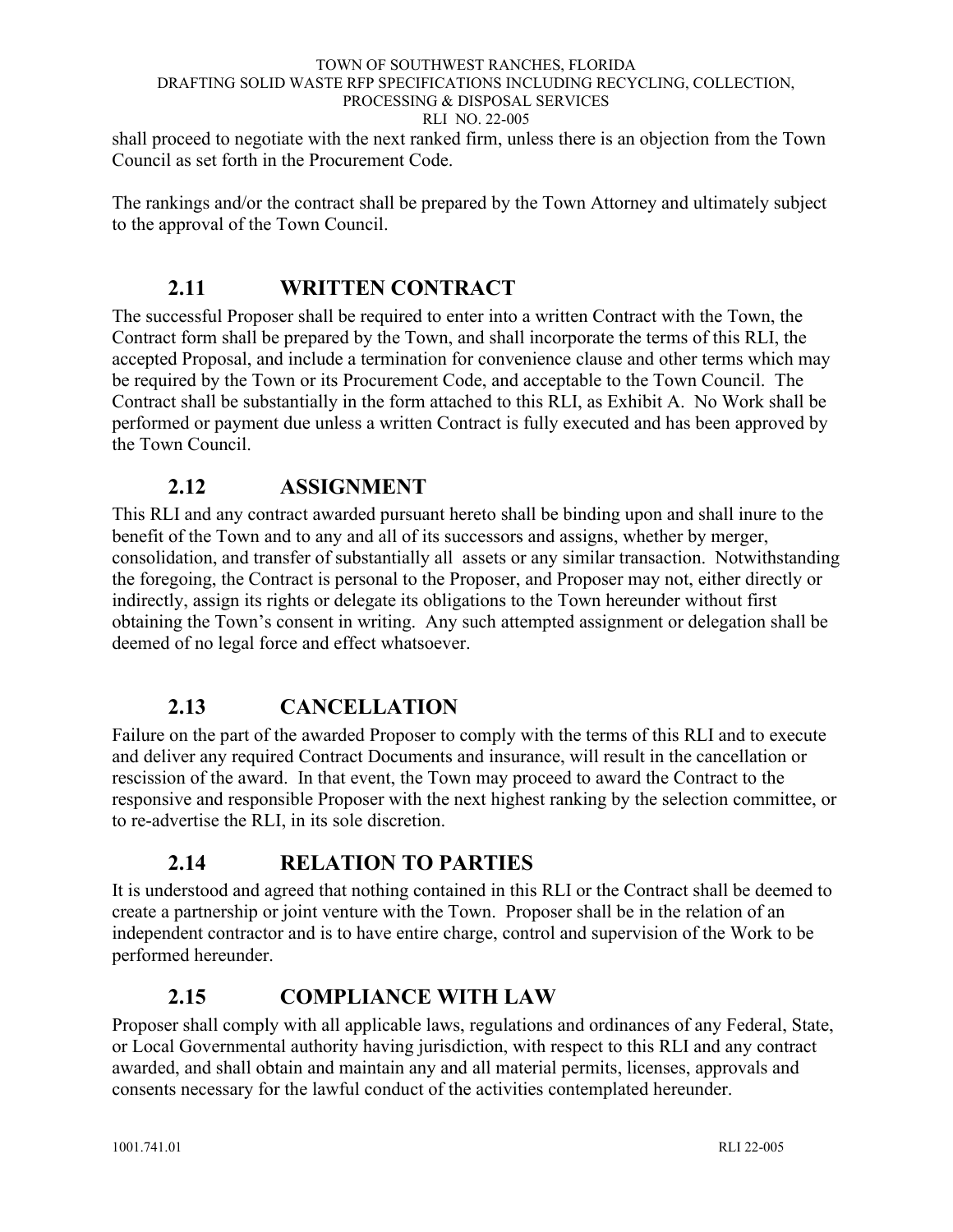RLI NO. 22-005

### **2.16 WAIVER OF LIABILITY**

<span id="page-13-0"></span>The Town shall not in any way be answerable or accountable for any violations of applicable laws or for any injury, loss or damage arising from the negligence, acts or omissions of Proposer or any one of its employees, subcontractors or agents, or anyone else for whose actions Proposer may be responsible.

### **2.17 INDEMNIFICATION**

<span id="page-13-1"></span>To the fullest extent permitted by Florida law, including Florida Statutes, Section 725.06, Proposer hereby agrees to and shall indemnify, defend and hold harmless the Town, its officers and employees, from liabilities, damages, losses, costs, and expenses including, but not limited to, reasonable attorneys' fees (at both the trial and appellate levels), to the extent caused by the negligence, recklessness, or intentional wrongful misconduct of Proposer and persons employed or utilized by Proposer in the performance of the Contract or anyone else for whose actions Proposer may be responsible, regardless of the partial fault of any party indemnified hereunder.

### **2.18 SECONDARY/OTHER VENDORS**

<span id="page-13-2"></span>The Town reserves the right, in the event the primary vendor cannot provide an item(s) or service(s) in a timely manner as requested, to seek other sources without violating the intent of the RLI or any contract awarded.

### **2.19 DEFAULT PROVISION**

<span id="page-13-3"></span>In case of default by Proposer, the Town may procure the articles or services from other sources and hold Proposer/Contractor responsible for any excess costs occasioned or incurred thereby.

### **2.20 GOVERNING LAW**

<span id="page-13-4"></span>The validity of this RLI and the Contract awarded and the interpretation and performance of all of their respective terms shall be construed and enforced in accordance with the laws of the State of Florida. The location of any action or proceeding commenced under, pursuant, or relating to this RLI or the Contract shall be in the State Courts of Florida located in Broward County, Florida.

### **2.21 DISPUTES**

<span id="page-13-5"></span>After an award of the Contract, disputes shall be resolved as set forth in the Contract form which is attached to this RLI, as Exhibit A. Any default under this RLI shall subject Proposer to liability for any and all damages to Town caused thereby. Proposer agrees to reimburse Town for all costs and expenses, including attorney's fees and costs, incurred by the Town by reason of such default whether or not suit is brought, and in any litigation commenced, at both the trial and appellate levels.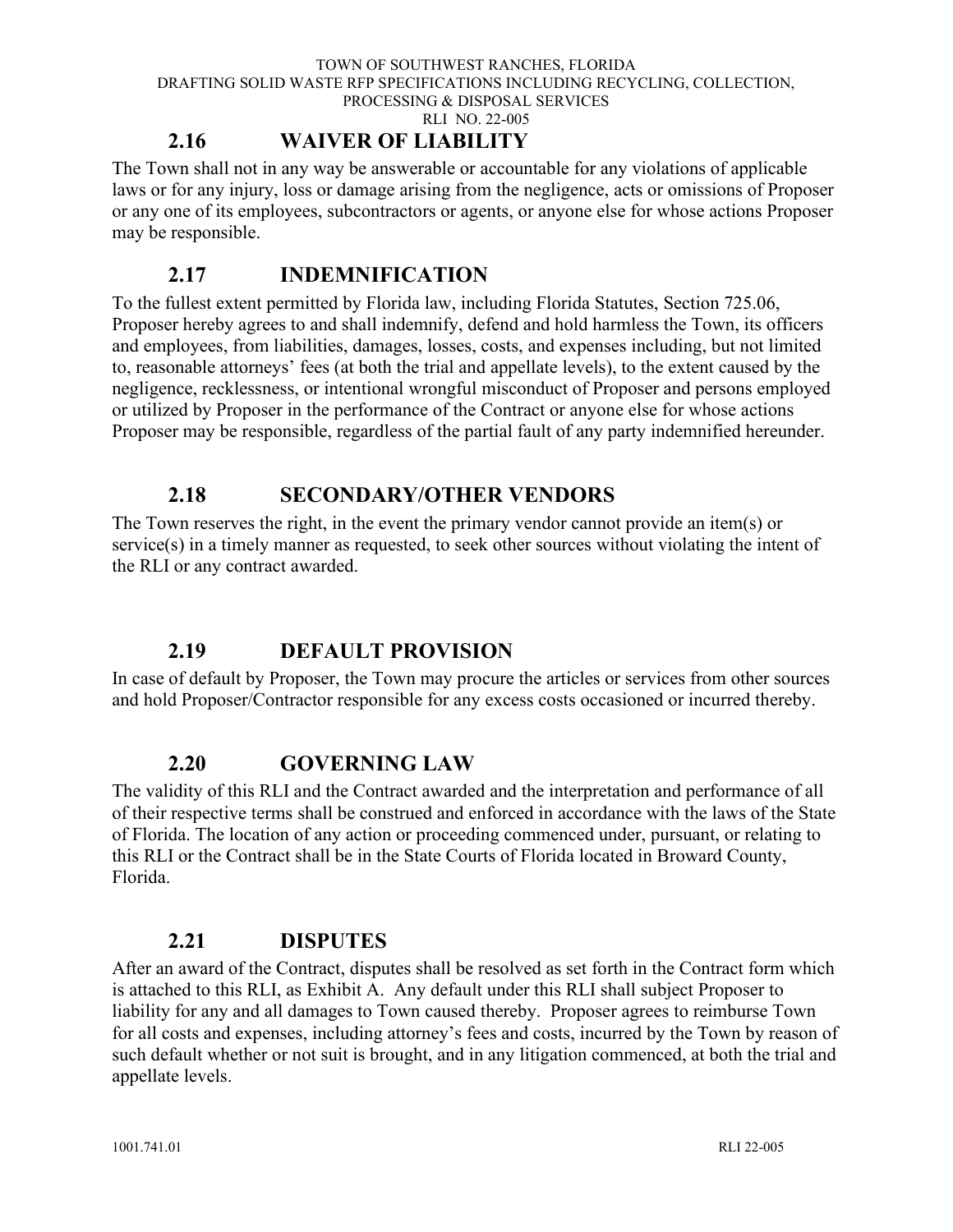### **2.22 REMEDIES FOR BREACH**

<span id="page-14-0"></span>Should the selected proposer fail to perform after Contract execution, the Town shall notify Proposer in writing of such failure to perform and Proposer shall have ten (10) days to cure such failure or such shorter time as may be set forth in the Contract. If Proposer fails to cure, then the Town shall have the right to immediately terminate the Contract for cause. In that event, the Town shall also be free to sue Proposer for damages, in addition to any other right or remedy that it may have under the Contract, at law or in equity. Nothing herein shall be construed as precluding the Town's right to terminate the Contract for convenience, and as set forth in the Contract.

### **2.23 PUBLIC RECORDS LAW**

<span id="page-14-1"></span>The Town is subject to Chapter 119, Florida Statutes, "Public Records Law." No claim of confidentiality or proprietary information, in all or any portion, of a response will be honored unless a specific exemption from the Public Law exists and is cited in the response. An incorrectly claimed exemption does not disqualify the firm, only the exemption claimed. Proposer acknowledges the public shall have access, at all reasonable times, to all documents and information pertaining to the Town's contracts, subject to the provisions of Chapter 119, Florida Statutes, and agrees to allow access by the Town and the public to all documents subject to disclosures under applicable law.

In accordance with Florida Statutes, 119.071(1)(b)(2) Sealed bids, proposals, or replies received by an agency pursuant to a competitive solicitation are exempt from public disclosure until such time as the agency provides notice of an intended decision or until 30 days after opening the bids, proposals, or final replies, whichever is earlier. To the extent that Proposer has been provided access to or has received security sensitive information, as defined by Florida Statutes, Section 119.071, and/or has executed a Confidential Information Acknowledgement and Agreement as part of the RLI process, Proposer shall keep and maintain the security-sensitive information as confidential and exempt from public disclosures, as required by Florida Statutes.

Proposer agrees to keep and maintain public records required by the Town to perform the service in Proposer's possession or control in connection with Proposer's performance under this RLI and any Contract awarded, and upon the request from the Town's custodian of public records, to provide the Town with a copy of the requested records or allow the records to be inspected or copied within a reasonable amount of time at a cost that does not exceed the cost provided in Chapter 119 or as otherwise provided by law. Proposer shall ensure that public records that are exempt or confidential and exempt from public records disclosure requirements are not disclosed, except as authorized by law for the duration of the contract term and following completion of the Contract, if Proposer does not transfer the records to the Town.

Upon completion of the Contract, Proposer agrees, at no cost to the Town, to transfer to the Town all public records in possession of Proposer or keep and maintain public records required by the Town to perform the service. If Proposer transfers all public records to the Town upon completion of the Contract, Proposer shall destroy any duplicate public records which are exempt or confidential and exempt from public records disclosure requirements. If Proposer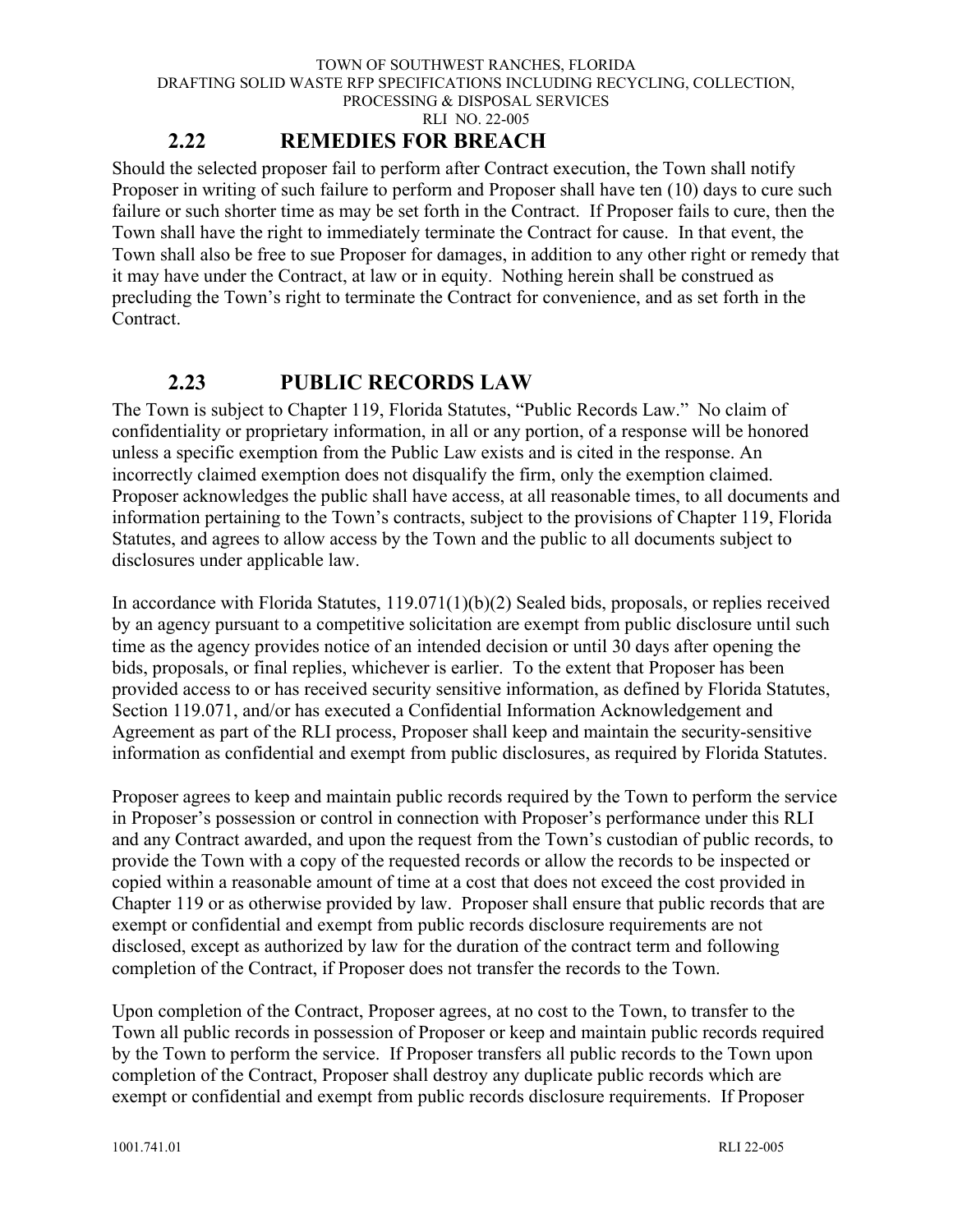keeps and maintains public records upon completion of the Contract, Proposer shall meet all applicable requirements for retaining public records. All records stored electronically must be provided to the Town, upon request from the Town's custodian of public records, in a format that is compatible with the information technology system of the Town.

Proposer's failure or refusal to comply with the provisions of this section shall result in the immediate termination for cause of the Contract by the Town.

IF THE PROPOSER HAS QUESTIONS REGARDING THE APPLICATION OF CHAPTER 119, FLORIDA STATUTES, TO PROPOSER'S DUTY TO PROVIDE PUBLIC RECORDS RELATING TO THIS CONTRACT, CONTACT THE CUSTODIAN OF PUBLIC RECORDS AT PHONE: (954) 434-0008; EMAIL:

RMUNIZ@SOUTHWESTRANCHES.ORG; RUSSELL MUNIZ, ASSISTANT TOWN ADMINISTRATOR/TOWN CLERK, TOWN OF SOUTHWEST RANCHES, 13400 GRIFFIN ROAD, SOUTHWEST RANCHES, FLORIDA, 33330.

## **2.24 CONTRACT PROVISIONS (EXHIBIT "A")**

<span id="page-15-0"></span>Agreement. The selected proposer will be required to execute a contract in a form and substance similar to the attached example agreement (Exhibit "A"), subject to negotiated exceptions. Authorization to Sign. In addition to executing an agreement, the selected proposer will be required to complete a corporate resolution or notarized statement, indicating that the person having executed the Contract is authorized to legally bind the proposing entity. Additionally, if a selected proposer is a partnership, all general partners must sign the Contract and the notarized statement. If the selected proposer is a joint venture, all members of the joint venture must sign the Contract and the notarized statement.

### **2.25 INSURANCE REQUIREMENTS**

<span id="page-15-1"></span>It shall be the responsibility of the selected proposer to provide evidence of the minimum amounts of insurance coverage as specified herein. The selected proposer shall, on a primary basis and at its sole expense, maintain in full force and effect, at all times during the term of the Contract, insurance coverages and limits (including endorsements) as described herein. Failure to maintain the required insurance shall be considered a material default of the Contract. The requirements contained herein, as well as the Town's acceptance of insurance maintained by the selected proposer, are not intended to and shall not in any manner limit or qualify the liabilities and obligations assumed by the selected proposer under the Contract.

Where a Contractor is required to enter onto the Town of Southwest Ranches property to deliver materials or to perform work or services as a result of a Bid award, the Contractor will assume the full duty, obligation, and expense of obtaining all necessary licenses, permits, inspections, and insurance required. The Contractor shall be liable for any damages or loss to the Town occasioned by negligence or intentional acts or omissions of the Bidder (or his agents) or any person or subcontractor the Bidder utilizes in the completion of his contract as a result of the Bid. Contractor shall be required to furnish a certified copy of all licenses, certificates of competency or other licensure requirements necessary to practice his profession as required by Florida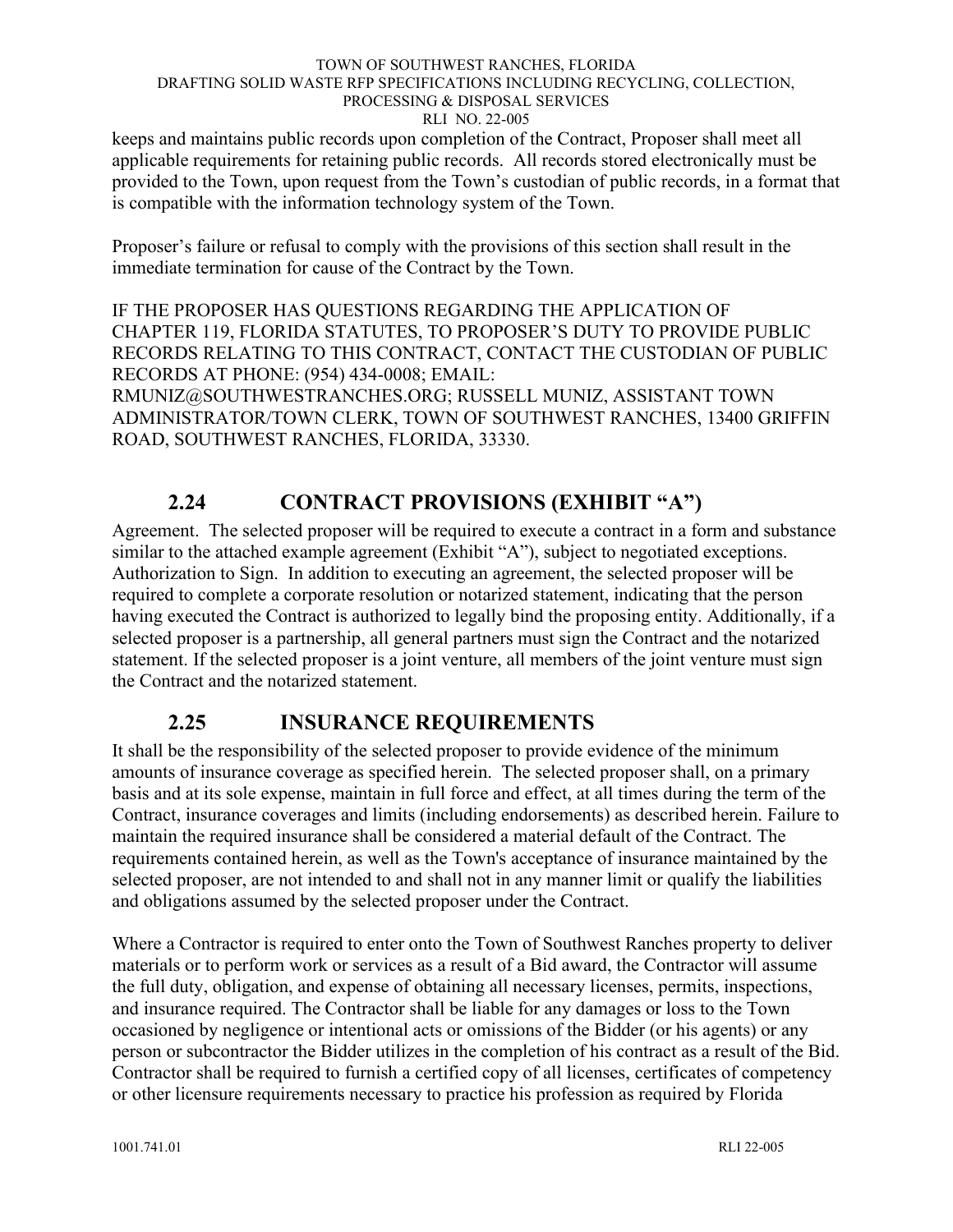Statutes, Florida Building Code, Broward County, or Town of Southwest Ranches Code. These documents shall be furnished to the Town along with the Bid response. Failure to furnish these documents or to have required licensure will be grounds for rejecting the Bid as non-responsive or otherwise.

The Bid shall include Certificate(s) of Insurance or written proof of the ability to provide the required insurance by an insurance company authorized to do business in the State of Florida or otherwise secured in a manner satisfactory to the Town in an amount equal to 100% of the requirements. Prior to award and in any event prior to commencing Work, the Successful Bidder/Proposer shall provide the Town with certified copies of all insurance policies providing coverage which meets the requirements as outlined below:

### **2.26 WORKER'S COMPENSATION**

<span id="page-16-0"></span>Worker's Compensation Insurance is to apply to all employees in compliance with the "Workers' Compensation Law" of the State of Florida and all applicable federal laws. Contractor shall carry Worker's Compensation Insurance with the statutory limits, as required by Florida Statutes, chapter 440, as amended, which shall include employer's liability insurance with a limit of not less than One Hundred Thousand Dollars (\$100,000) for each accident, and One Hundred Thousand Dollars (\$100,000) for each disease. Policy(ies) must be endorsed with waiver of subrogation against Town.

### **2.27 BUSINESS AUTOMOBILE LIABILITY INSURANCE:**

<span id="page-16-1"></span>Contractor shall carry business automobile liability insurance with minimum limits of Two Hundred and Fifty Thousand Dollars (\$250,000) per occurrence, combined single limits bodily injury liability and property damage. The policy must be no more restrictive than the latest edition of the business automobile liability policy without restrictive endorsements, as filed by the Insurance Services Office, and must include all owned vehicles and all hired or non-owned vehicles.

### **2.28 COMMERCIAL GENERAL LIABILITY:**

<span id="page-16-2"></span>Contractor shall carry Commercial General Liability Insurance with limits of not less than Two Hundred and Fifty Thousand Dollars (\$250,000) per occurrence combined single limit for bodily injury and property damage, and not less than Five Hundred Thousand Dollars (\$500,000) in the aggregate. The insurance policy must include coverage that is no more restrictive than the latest edition of the commercial general liability policy, without restrictive endorsements as filed by the Insurance Service Office (ISO), and the policy must include coverage's for premises and/or operations, independent contractors, products and/or completed operations for contracts, contractual liability, broad form contractual coverage, broad form property damage, and personal injury. Personal injury coverage shall include coverage that has the employee and contractual exclusions removed. The ISO form of the policy must be acceptable to the Town.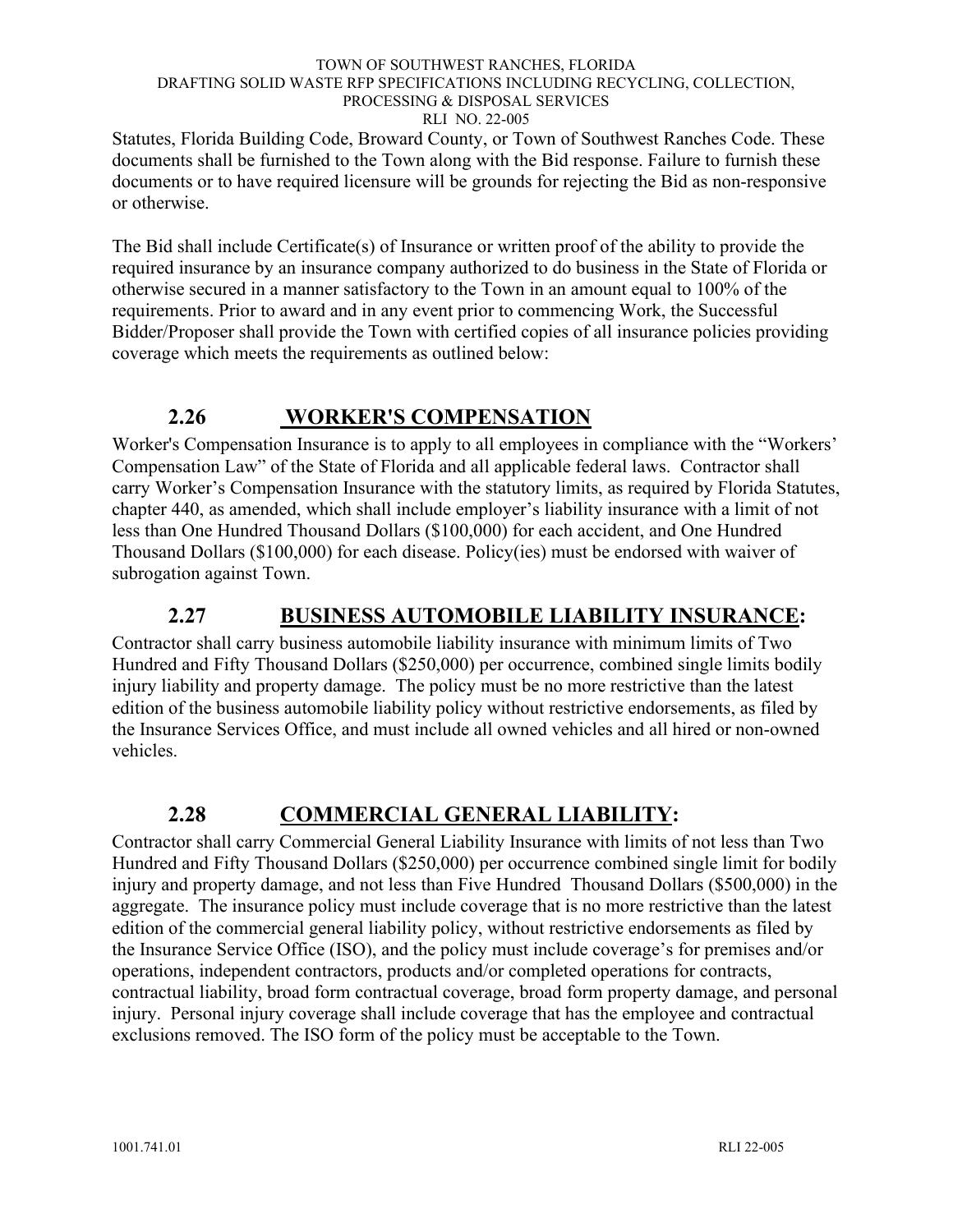RLI NO. 22-005

### **2.29 PROFESSIONAL LIABILITY**

<span id="page-17-0"></span>If the Bidder is to provide professional services under this agreement, the Bidder must provide the City with evidence of Professional Liability insurance with at a minimum of \$1,000,000.00 per occurrence and in the aggregate. "Claims-Made" forms are acceptable for Professional Liability insurance. Coverage shall include all claims arising out of the Consultant's operations or premises, any person directly or indirectly employed by the Consultant, and the Consultant's obligations under indemnification under this contract.

### **\*All insurance policies shall name and endorse the following as "Additional Named Insureds"**:

TOWN OF SOUTHWEST RANCHES

Attn: Andrew D. Berns, Town Administrator.

13400 Griffin Road.

Southwest Ranches, FL 33330

### **\*The additional named insured endorsement shall be reflected on the Certificate of Insurance.**

All insurance shall be issued by companies rated "A-" or better per A.M. Best's Key Rating Guide, latest edition and authorized to issue insurance in the State of Florida. It shall be the responsibility of the vendor and insurer to notify the Town Administrator of cancellation, lapse, or material modification of any insurance policies insuring the vendor, which relate to the activities of such vendor and the Town.

Such notification shall be in writing, and shall be submitted to the Town Administrator within thirty (30) days prior to cancellation of such policies. This requirement shall be reflected on the Certificate of Insurance.

Bidders are required to submit a list of claims presently outstanding and claims within the past ten (10) years against their liability coverage. This information must be listed on the form provided.

Failure to fully and satisfactorily comply with the Town's insurance requirements set forth herein will authorize the Town Administrator to implement a rescission or cancellation of the Bid award within thirty (30) days of awarding. The Bidder hereby holds the Town harmless and agrees to indemnify Town and covenants not to file a Bid protest or sue the Town by virtue of such cancellation or rescission.

### **2.30 COMMENCEMENT OF WORK**

<span id="page-17-1"></span>The Town shall have no obligations whatsoever to any Proposer by virtue of this RLI or any negotiations conducted hereunder. The Town's obligations shall not commence until an Agreement is approved and executed by the Council. The Town will not be responsible for any work conducted by a Proposer, even if performed in good faith, if such work occurs prior to the approval and execution of the Agreement by the Town Council.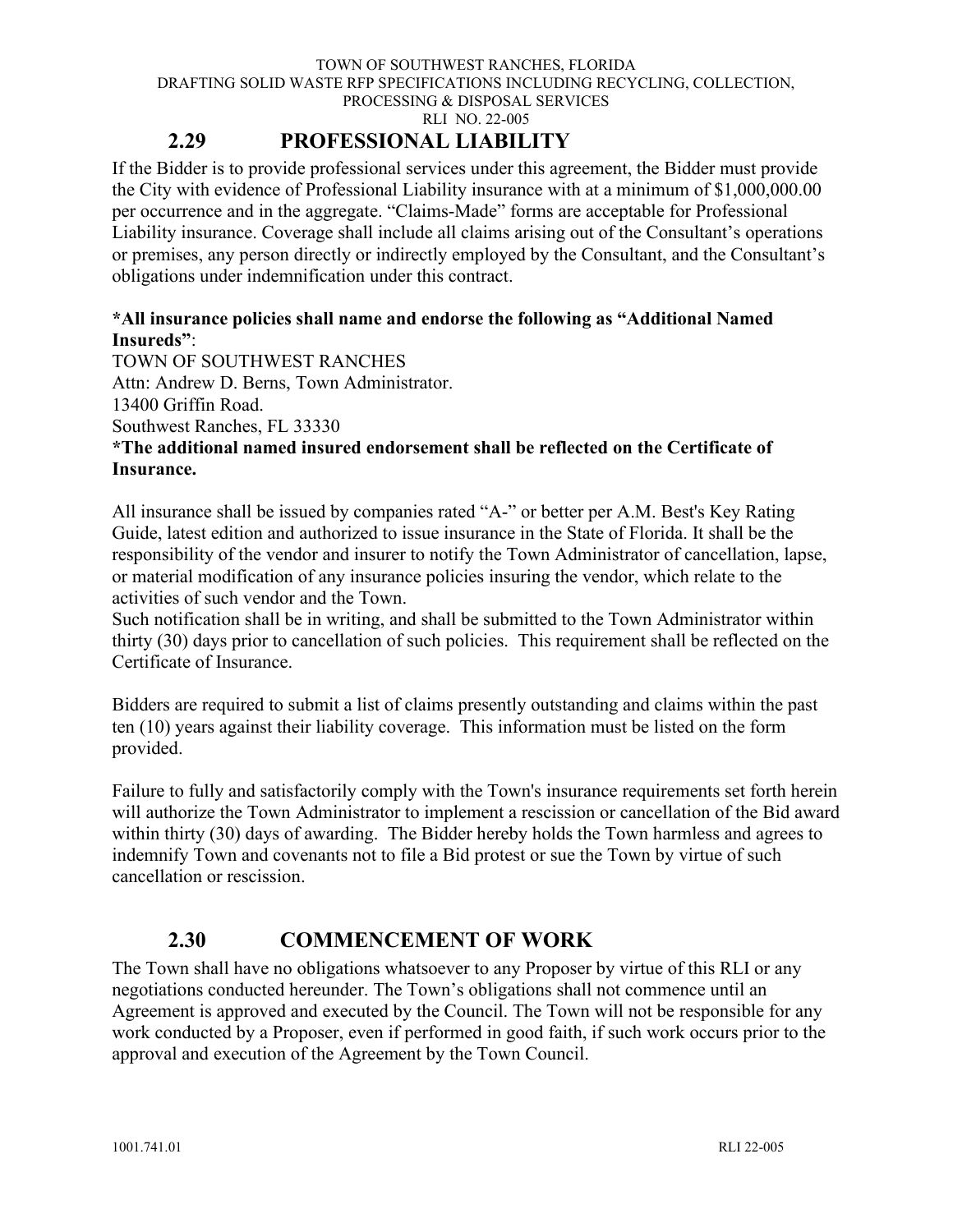### <span id="page-18-0"></span>**2.31 NON-DISCRIMINATION & EQUAL EMPLOYMENT OPPORTUNITY**

Proposer shall not discriminate against any employee or applicant for employment because of race, religion, age, color, sex, sexual orientation, national origin, physical or mental handicap, or marital status. Proposer shall take affirmative action to ensure all applicants are employed, and all employees are treated during their employment without regard to their race, religion, age, color, sex, sexual orientation, national origin, physical or mental handicap, or marital status. Such actions shall include, but not be limited to the following: employment, upgrading, demotion, or transfer, recruitment or recruitment advertising, layoff or termination, rates of pay or other forms of compensation; and selection for training, including apprenticeship.

Proposer agrees to post in conspicuous places available to employees and applicants for employment, notices setting forth the provisions of this non-discrimination clause. Proposer further agrees that he/she/it will ensure that subcontractors, if any, will be made aware of and will comply with this non-discrimination clause.

Proposer understands and agrees that a material violation of this clause shall be considered a material breach of any resulting contract and may result in termination of the Contract, disqualification or debarment of Proposer from participating in the Town contracts, or other sanctions. This clause is not enforceable by or for the benefit of, and creates no obligation to, any third party.

### **2.32 DISCLOSURE OF OWNERSHIP INTEREST**

<span id="page-18-1"></span>The Disclosure of Ownership Interest Affidavit ("DOIA") (Appendix "C") must be completed on behalf of any individual or business entity that seeks to do business with the Town, when applicable. Disclosure does not apply to nonprofit corporations, government agencies, or to an individual's or entity's interest in any entity registered with the Federal Securities Exchange Commission or registered pursuant to Chapter 517, Florida Statutes, whose interest is for sale to the general public.

Upon request from the Department, the selected proposer shall submit a completed DOIA within a reasonable time, as requested. If the selected proposer fails to submit a completed DOIA in a timely manner, the Town, at its sole discretion, may elect to cancel the recommended award.

### **2.33 CONFLICT OF INTEREST**

<span id="page-18-2"></span>The award of any Contract hereunder is subject to the provisions of Chapter 112, Florida Statutes. Proposer must disclose, with its Proposal, the name of any officer, director, partner, associate, agent, advisory board member or client/customer who is also an officer, former officer, or employee of the Town of Southwest Ranches or its agencies.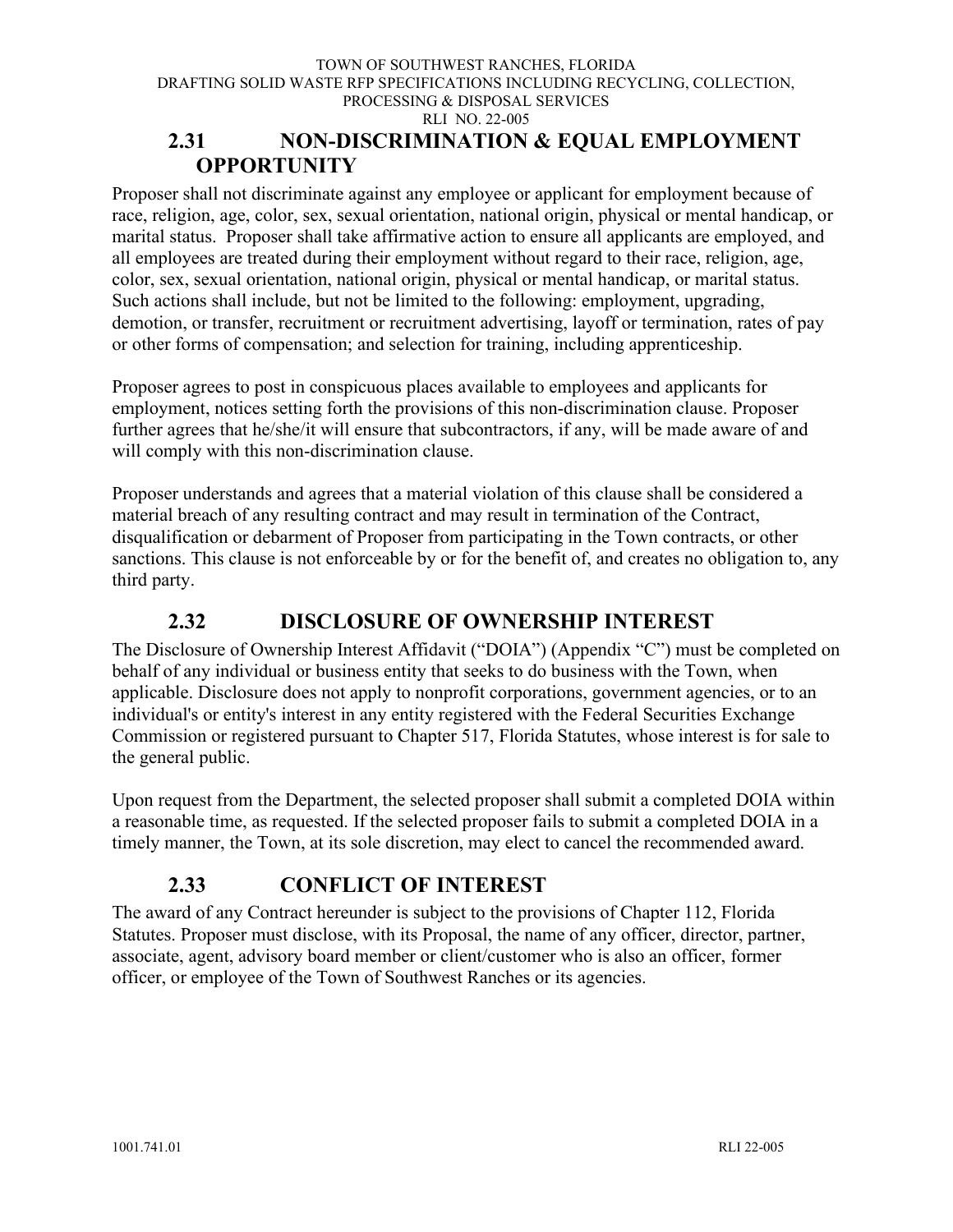#### TOWN OF SOUTHWEST RANCHES, FLORIDA DRAFTING SOLID WASTE RFP SPECIFICATIONS INCLUDING RECYCLING, COLLECTION, PROCESSING & DISPOSAL SERVICES RLI NO. 22-005 **2.34 PUBLIC ENTITY CRIMES/DENIAL OR REVOCATION OF THE RIGHT TO TRANSACT BUSINESS WITH PUBLIC ENTITIES**

<span id="page-19-0"></span>Pursuant to the provisions of 287.133(2)(a), Florida Statutes:

A person or affiliate who has been placed on the convicted vendor list following a conviction for a public entity crime may not submit a bid, proposal, or reply on a contract to provide any goods or services to a public entity; may not submit a bid, proposal, or reply on a contract with a public entity for the construction or repair of a public building or public work; may not submit bids, proposals, or replies on leases of real property to a public entity; may not be awarded or perform work as a contractor, supplier, subcontractor, or consultant under a contract with any public entity; and may not transact business with any public entity in excess of the threshold amount provided in s. 287.017 for Category Two for a period of thirty six (36) months following the date of being placed on the convicted vendor list.

<span id="page-19-1"></span>Proposer shall complete the attached Sworn Statement on Public Entity Crimes (Appendix "E"), and submit it with its proposal.

### **SECTION 3 SCOPE OF SERVICES**

<span id="page-19-2"></span>The Town currently imposes non-ad valorem assessments, which are collected by Broward County as part of the County's billing, for the cost of residential solid waste services. Additionally, the Town grants an exclusive franchise agreement for all its non-residential solid waste services for which the vendor invoices  $\&$  collects monthly, then remits a franchise fee to the Town.

The Town is seeking a qualified consultant to review the current and proposed rate methodologies as they will affect a new solid waste contract and complete the following objectives, which may be expanded or condensed based on the recommendation of the consultant and in the Town's discretion.

- 1. Evaluate existing Franchise Agreement with Waste Pro (Exhibit F)
- 2. Create bid specifications that articulate the Town's requirements as per the recent 5 years of historical data that will provide reliable and efficient solid waste services and receive at a preferred minimum 3 qualified vendors through a competitive sealed bid process.
- 3. Create price specifications that enable efficient, effective comparison of a stable rate structure and encourage vendors to additionally include separate value added service for residents
- 4. Incorporate, as necessary those requests received by staff members to be included in a new solid waste contract.
- 5. Prepare a separate technological innovation to save resources and sustainability through "green" initiatives and innovative ideas section.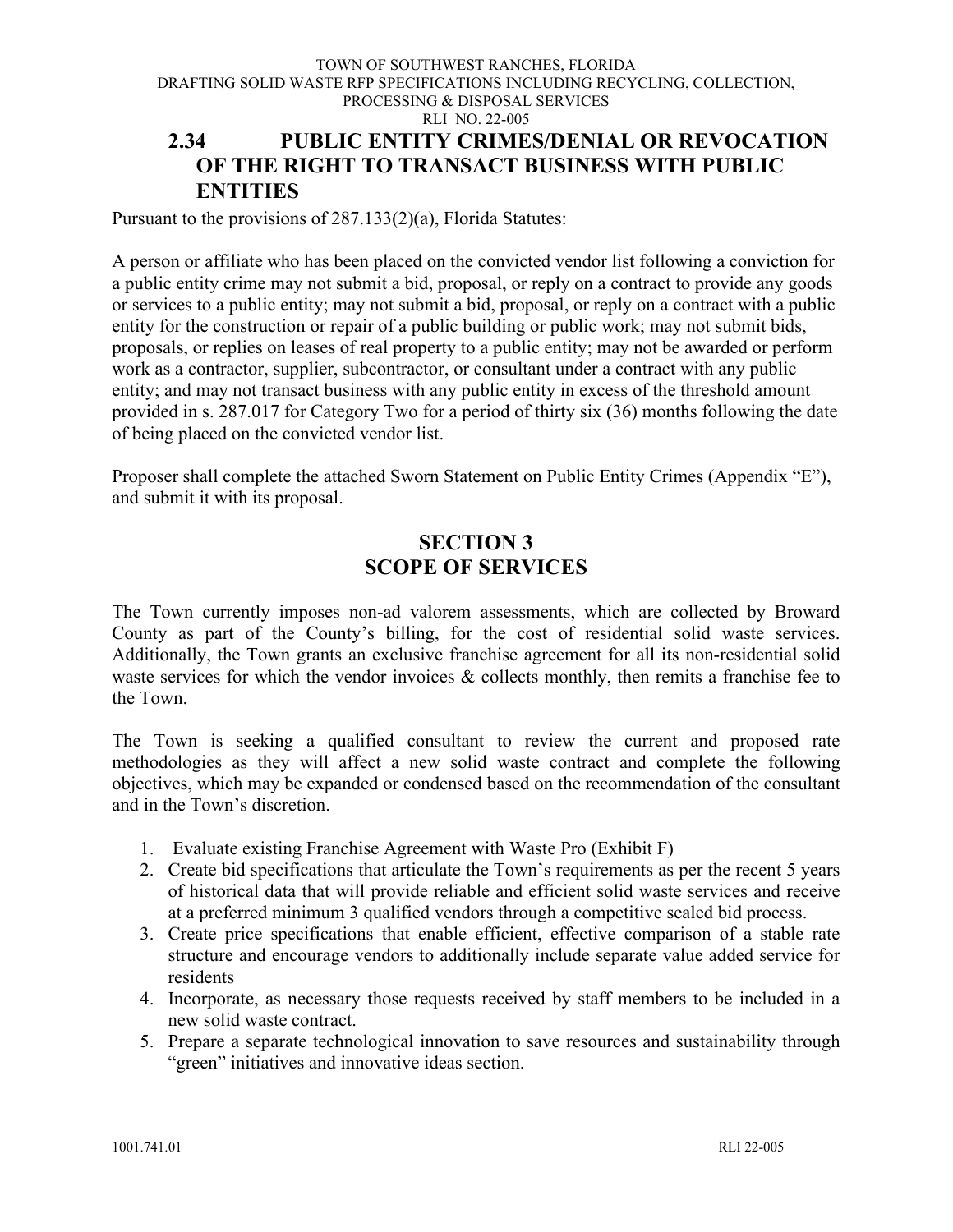6. Create evaluation criteria, the RFP timeline with Notices for postings, selection committee management, and list of required minimum documents for the administrative file to meet any audit or protest requirements.

The Town will ultimately decide what procurement method to use after the specifications have been prepared, meaning whether to use an Invitation to Bid (IFB), or a Request for Proposals (RFP), et cetera to procure the actual solid waste contractor.

### <span id="page-20-0"></span>**3.1 EVALUATION OF PROPOSALS**

Pursuant to the Request for Letters of Interest (RLI), TOWN is soliciting interested firms, or individuals to submit qualifications statements, performance data and other information relative to the proposed project. Responses to this RLI will be evaluated by a Selection/Negotiation Committee appointed by the Town Council in accordance with the list of evaluation criteria set forth in this RLI, and the terms of this RLI. Firms and individuals, who do not provide the information requested or which failed to meet the minimum qualification criteria shall be disqualified from further consideration. Selection of a firm or individual shall be in accordance with this RLI and the Town's Procurement Code.

After review of all submissions, the selection committee will short list the firms and or individuals and may require public presentations by no fewer than three (3) firms regarding their qualifications, approach to the project, and ability to furnish the required services. The Town shall select in order of preference no fewer than three (3) firms deemed to be the most highly qualified to perform the required services. In the event that the Town receives less than (3) responses from qualified firms, then the minimum number for short listing and ranking purposes shall not apply. In determining whether a firm is qualified, the TOWN shall consider such factors as: the ability of professional personnel; past performance for similar work including the successful completion of drafting Requests for Proposals (RFP) for other government agencies; willingness to meet time and budget requirements; location; recent, current and projected workloads of the firms. After firms are qualified and short listed, those firms will be notified by telephone within twenty-four hours, followed-up by email, and advised of date, time, and location of formal presentations, if required. The Selection Committee will vote on a final ranking after the presentations. Each voting member of the Selection Committee will indicate their choice of firms for final ranking in accordance with the terms of this RLI including the evaluation criteria. Once the firms are short-listed, the price proposals of the shortlisted firms shall be opened, and may be considered by the Committee during the ranking.

As the best interest of the TOWN may require, the right is reserved to reject any and all responses, or waive any minor irregularity or technicality in responses received.

The successful proposer shall be familiar with solid waste contracts, municipal and County fees, rates and assessment schedules and structures and the Florida Statutes, Laws, Rules and promulgations thereby that govern local government fee assessments and budgeting processes.

Proposals shall be evaluated based on the following point system: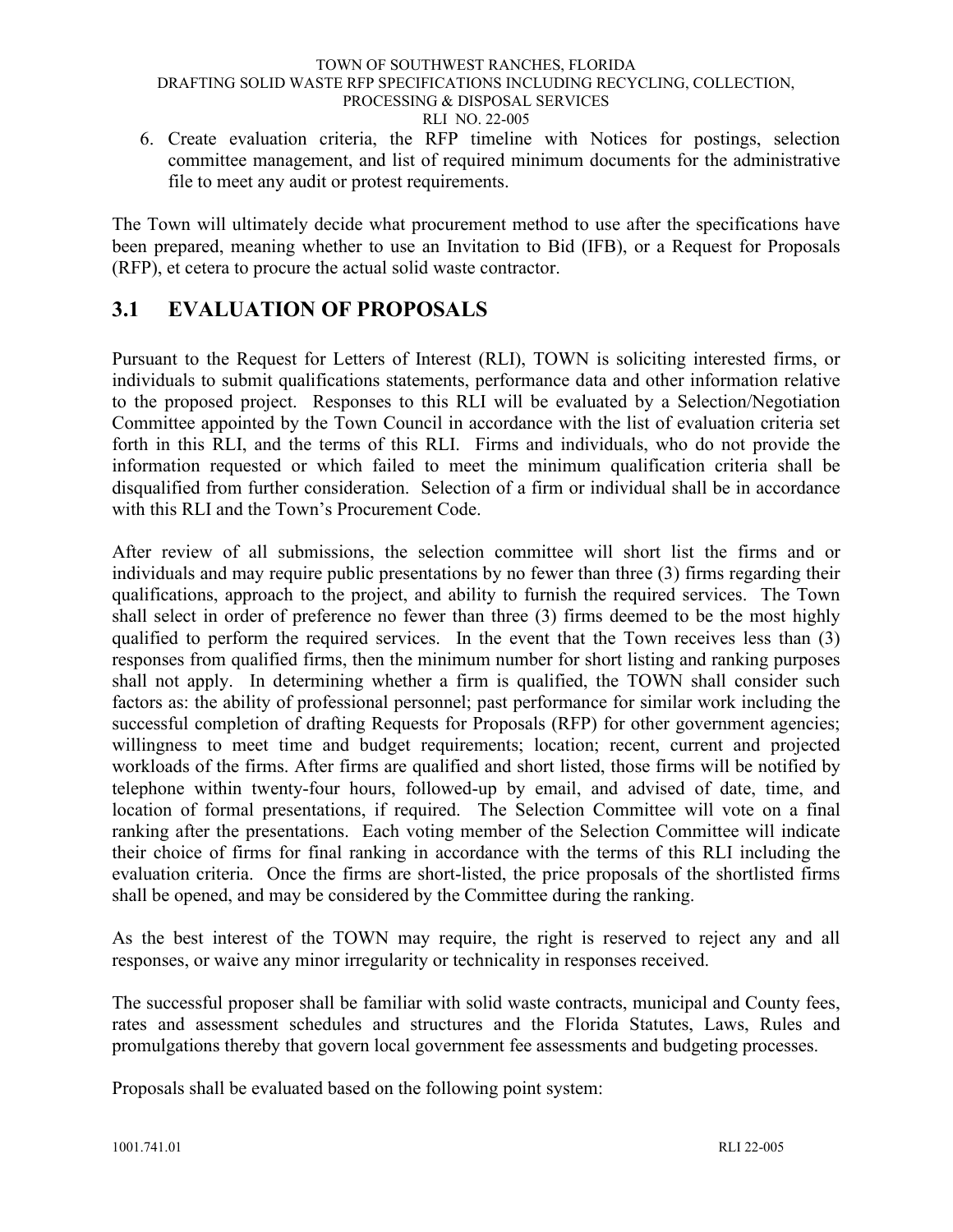| <b>Evaluation Criteria</b>                                            | <b>Points</b> |
|-----------------------------------------------------------------------|---------------|
| Qualifications, Experience & References (35 Points)                   | 35            |
| 2. Approach to Tasks (25 Points)                                      | 25            |
| 3. Presentation Quality (10 Points)                                   | 10            |
| 4. Cost (To be submitted in a separately sealed envelope) (30 Points) | 30            |
|                                                                       |               |
| <b>TOTAL POINTS</b>                                                   | 100           |

Letters should contain all information relevant to the evaluation of these criteria:

### *Qualifications, Experience & References (35 Points)*

- List staff name, title, email, and description of responsibility that will be devoted to fulfilling contract obligations including Qualifications (degrees, professional certifications and other credentials) .
- Provide detailed description of experience with 2 similar projects supported by reference letter with contact name, title, company, email address and telephone number.
- List 2 successful completions of the drafting of RFPs for other government entities supported by reference letter with contact name, title, company, email address and telephone number.
- **Familiarity with the current local solid waste operating environment including attached** documents:
	- o Arcadis consultant December 2018 Solid Waste Study Final report and findings.
	- o Town adoption as a participating municipality of a memorandum of understanding (September 2019)

### *Approach to Tasks to be performed (25 Points)*

- Ability to meet desired timelines and deadlines by Confirming ability to meet the Substantial Completion of the Project of no later than ninety (90) calendar days from date of issuance of the Notice to Proceed, and Final Completion shall occur no later than one hundred and twenty (120) calendar days from date of issuance of the Notice to Proceed
- Suitability of the methodologies and approaches used in achieving tasks
- Describe in point form the methodology and the approach to be used to create the RFP specifications.
- **Describe the measures to be included in the specifications that mitigate existing listed** issues and issues/problems you foresee based on your experience with the current market timing, Covid situation and local impact of a forthcoming interlocal agreement.
- Describe the RFP suggested timeline and deliverables that will be provided for example: Evaluation criteria, Selection Committee management and forms, preparation of notices, list of required documents for contract file needed to meet any audit /protest request etc.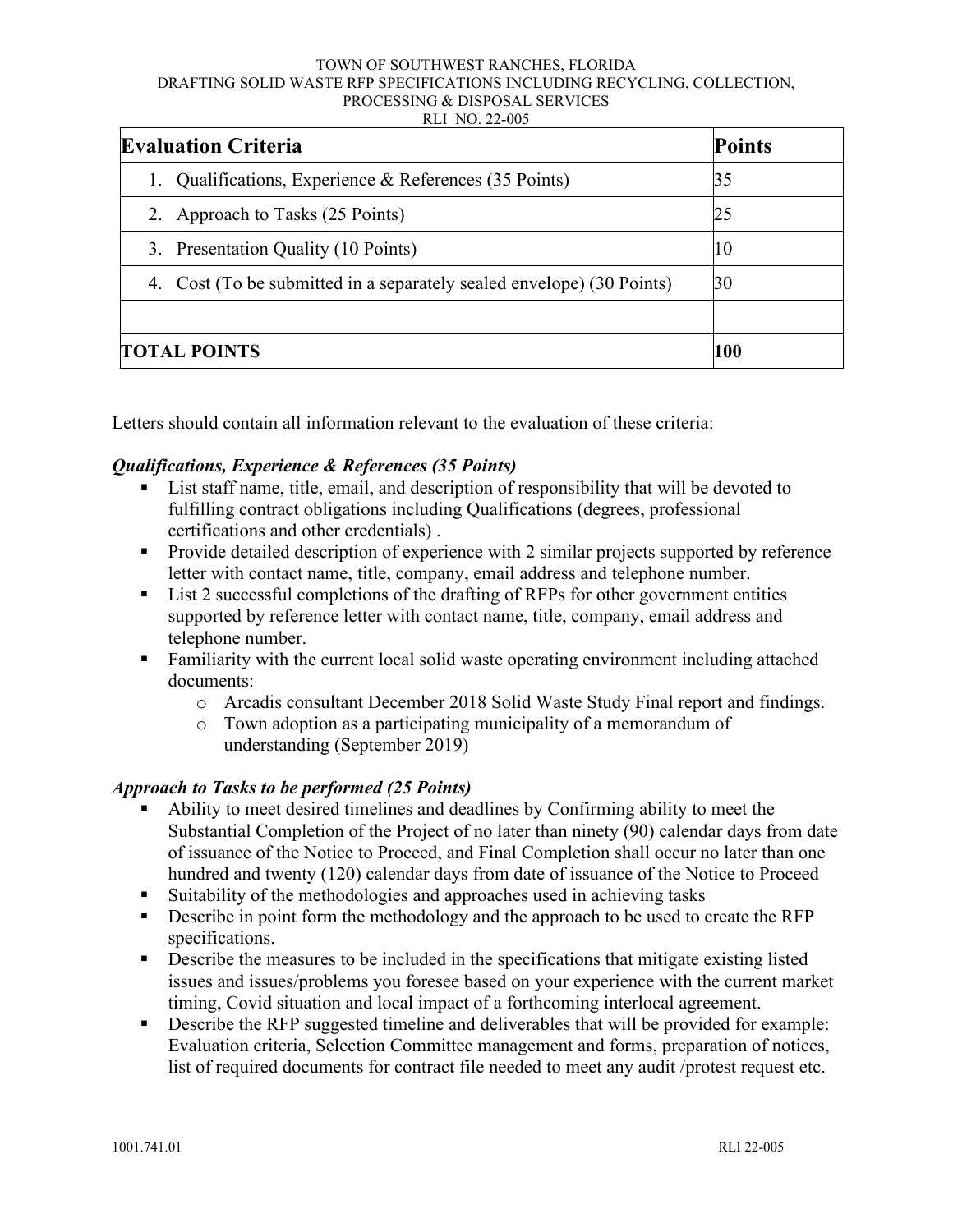#### *Presentation Quality (10 Points)*

 Quality, professionalism, and conciseness of letter, and of any required supplemental submission or oral presentations

#### *Cost (To be submitted in a separately sealed envelope) (30 Points)*

- Cost structure (upfront costs, recurring costs)
- Total cost over the projected lifespan of contract, and all related costs
- <span id="page-22-0"></span>If hourly rate provided, must list a "not to exceed number of hours"

### **SECTION 4 SPECIAL PROVISIONS**

### <span id="page-22-2"></span><span id="page-22-1"></span>**4.1 PAYMENT**

Proposer shall render all Work to the Town at the quoted price stipulated in the Proposal and Proposal Form and Town shall pay Proposer for the satisfactory and timely completion of the Work in strict accordance with the Contract Documents at prices stipulated in Proposal Form.

The Town Administrator may withhold, in whole or in part, payment for Work deemed inadequate or defective which has not been remedied in a manner satisfactory to the Town Administrator. The amount withheld shall not be subject to payment of interest by Town. Payment may be withheld for Proposer's failure to comply with terms, conditions, or requirements of the Agreement.

### <span id="page-22-3"></span>**4.2 METHOD OF PAYMENT**

The method of payment (check/credit card) is at the Town's discretion. The Town may choose to compensate vendors for goods and/or services via a Town Purchasing Card ("P-CARD"). Payments made by P-CARD shall be accepted on a "same as cash" basis. No other costs, including but not limited to, service charge, fee, or penalty shall be billed to the Town, for payments rendered by P-Card.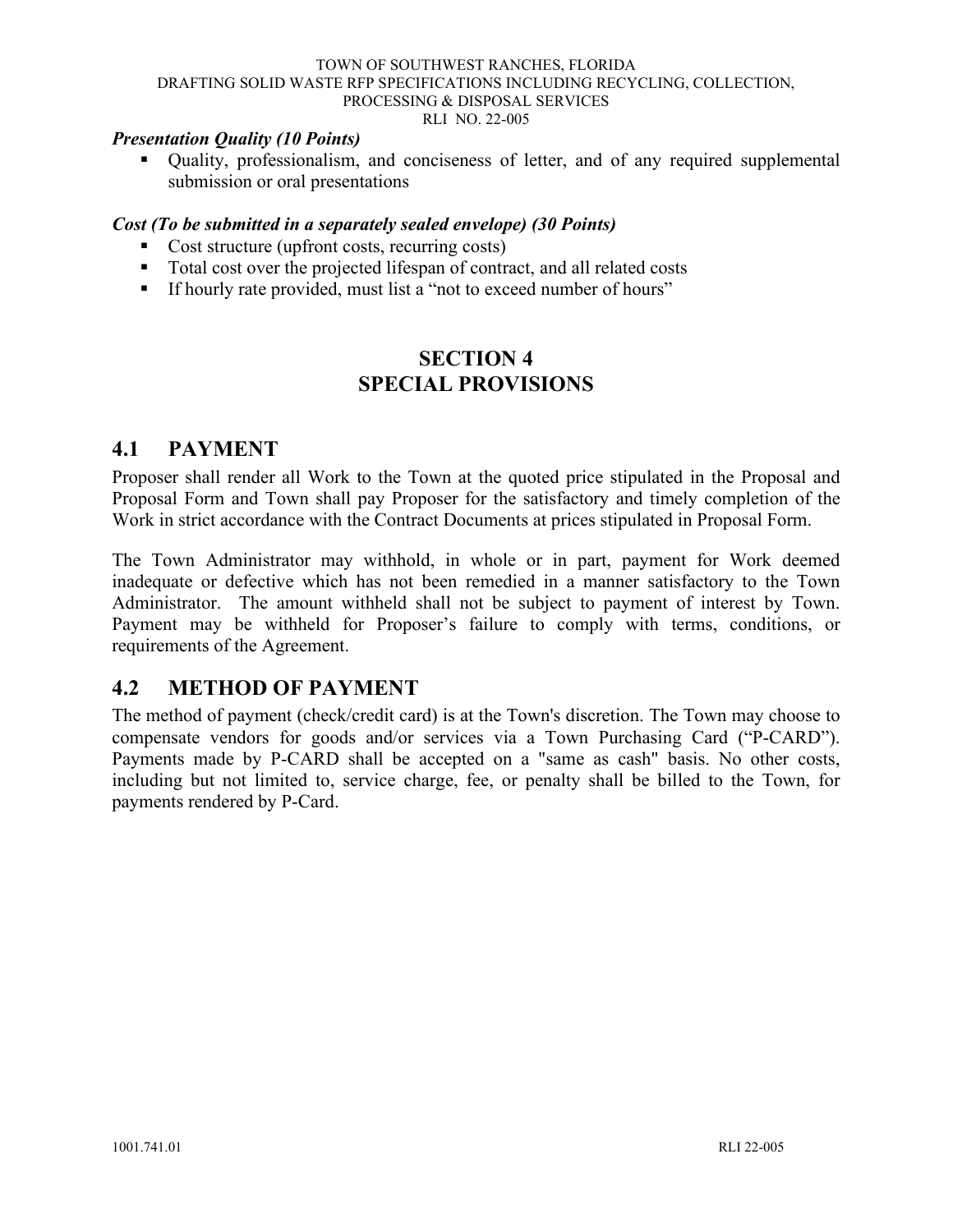#### TOWN OF SOUTHWEST RANCHES, FLORIDA DRAFTING SOLID WASTE RFP SPECIFICATIONS INCLUDING RECYCLING, COLLECTION, PROCESSING & DISPOSAL SERVICES RLI NO. 22-005 **APPENDIX A OFFEROR'S QUALIFICATION STATEMENT**

**[Please print clearly]**

<span id="page-23-0"></span>

| NAME:                                          |  |
|------------------------------------------------|--|
|                                                |  |
|                                                |  |
|                                                |  |
| (Attach copy of license)                       |  |
| (Attach a separate sheet, if necessary)        |  |
|                                                |  |
|                                                |  |
|                                                |  |
|                                                |  |
|                                                |  |
|                                                |  |
|                                                |  |
| By: $\qquad \qquad$                            |  |
| Name of Corporation/Entity                     |  |
| Address of Corporation/Entity                  |  |
| Signature of President or Authorized Principal |  |
| By:                                            |  |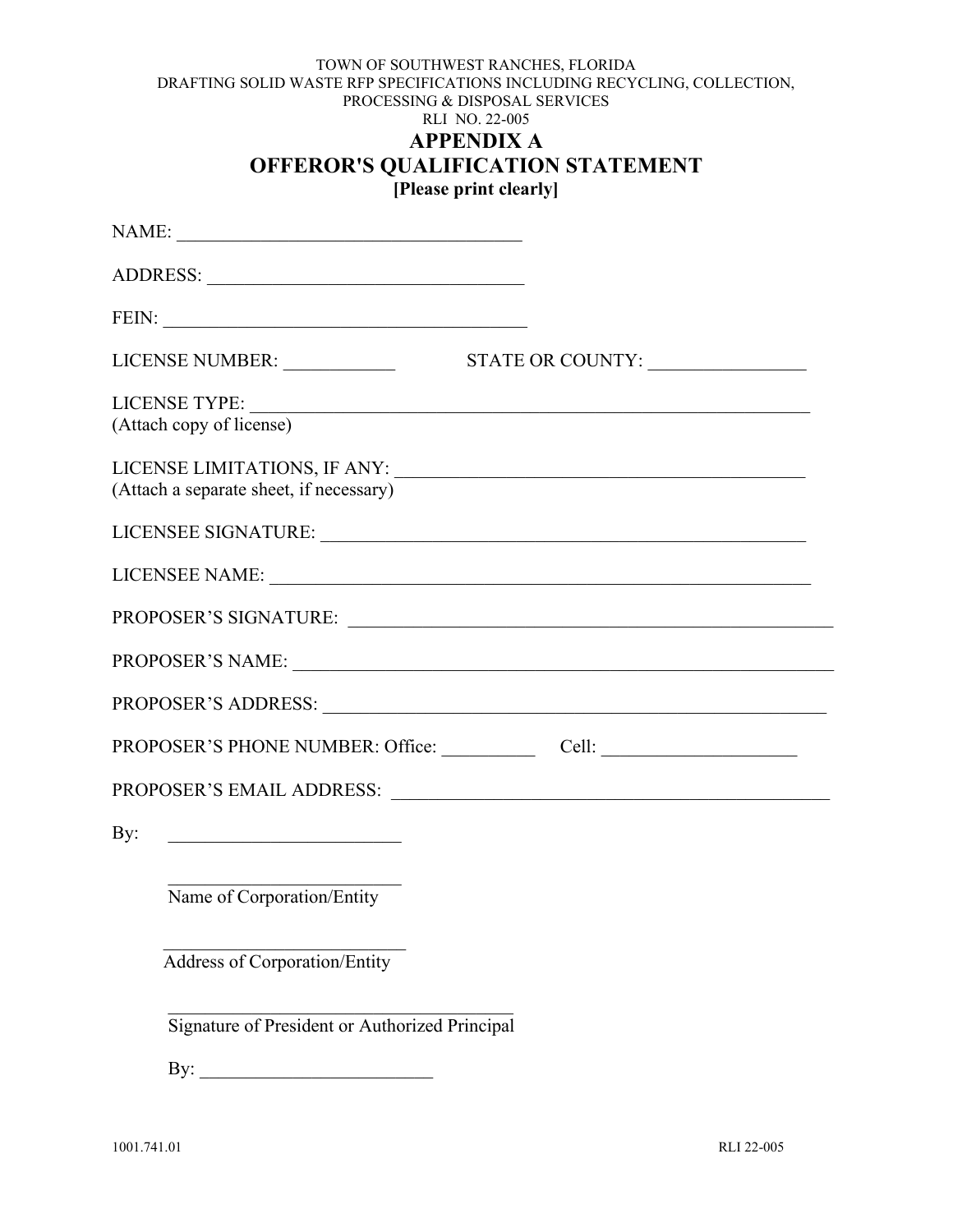#### TOWN OF SOUTHWEST RANCHES, FLORIDA DRAFTING SOLID WASTE RFP SPECIFICATIONS INCLUDING RECYCLING, COLLECTION, PROCESSING & DISPOSAL SERVICES RLI NO. 22-005 Title: \_\_\_\_\_\_\_\_\_\_\_\_\_\_\_\_\_\_\_\_\_\_\_\_ (If the Proposer is a Corporation, affix corporate

<span id="page-24-0"></span>seal)

### **APPENDIX B PRICE SCHEDULE TO BE SUBMITTED SEPARATELY**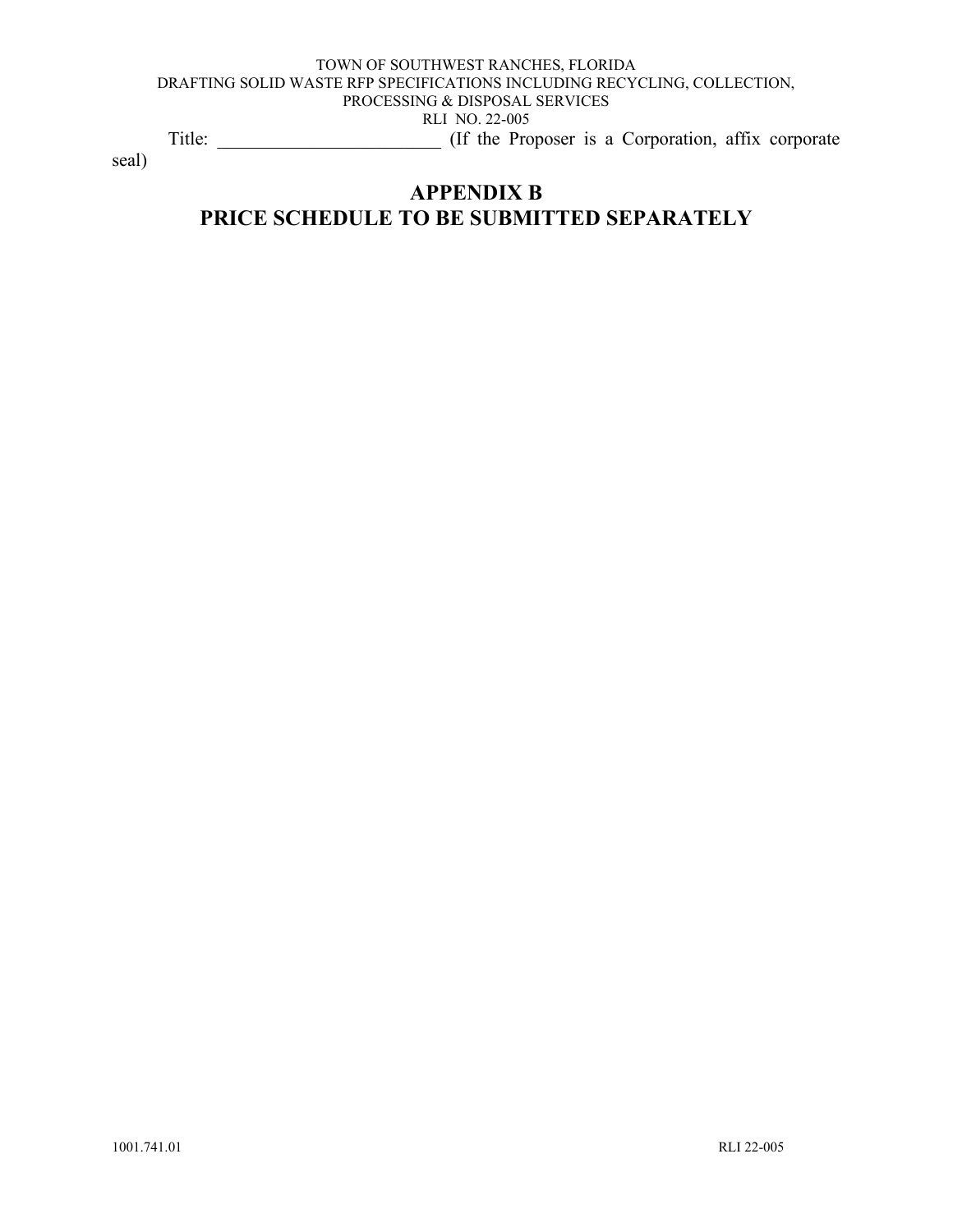#### TOWN OF SOUTHWEST RANCHES, FLORIDA DRAFTING SOLID WASTE RFP SPECIFICATIONS INCLUDING RECYCLING, COLLECTION, PROCESSING & DISPOSAL SERVICES RLI NO. 22-005 **APPENDIX C DISCLOSURE OF OWNERSHIP INTEREST AFFIDAVIT**

#### <span id="page-25-0"></span>**TO: TOWN OF SOUTHWEST RANCHES OFFICIALLY DESIGNATED REPRESENTATIVE**

#### **STATE OF FLORIDA COUNTY OF \_\_\_\_\_\_\_\_\_**

BEFORE ME, the undersigned authority, this day personally appeared \_\_\_\_\_\_\_\_\_\_\_\_\_\_\_\_\_\_\_\_\_\_\_\_\_\_\_\_\_\_\_, hereinafter referred to as "Affiant," who being by me first duly sworn, under oath, deposes and states as follows:

1. Affiant appears herein as:

[ ] an individual or

 $\lceil \cdot \rceil$  the contract of  $\lceil \cdot \rceil$ 

[position—e.g., sole proprietor, president, partner, etc.] [name & type of entity—e.g., ABC Corp., XYZ Ltd. Partnership, etc.]. The Affiant or the entity the Affiant represents herein seeks to do business with the Town of Southwest Ranches through its the Town Council.

2. Affiant's address is:

3. Attached hereto as Exhibit "A" is a complete listing of the names and addresses of every person or entity having a five percent (5%) or greater interest in the Affiant's corporation, partnership, or other principal. Disclosure does not apply to profit corporations, government agencies, or to an individual's or entity's interest in any entity registered with the Federal Securities Exchange Commission or registered pursuant to Chapter 517, Florida Statutes, whose interest is for sale to the general public.

4. Affiant acknowledges that this Affidavit is given to comply with the Town of Southwest Ranches' policy, and will be relied upon by the Town of Southwest Ranches. Affiant further acknowledges that he or she is authorized to execute this document on behalf of the entity identified in paragraph one, if any.

5. Affiant further states that Affiant is familiar with the nature of an oath and with the penalties provided by the laws of the State of Florida for falsely swearing to statements under oath.

6. Under penalty of perjury, Affiant declares that Affiant has examined this Affidavit and to the best of Affiant's knowledge and belief it is true, correct and complete.

### **[Signatures on next page]**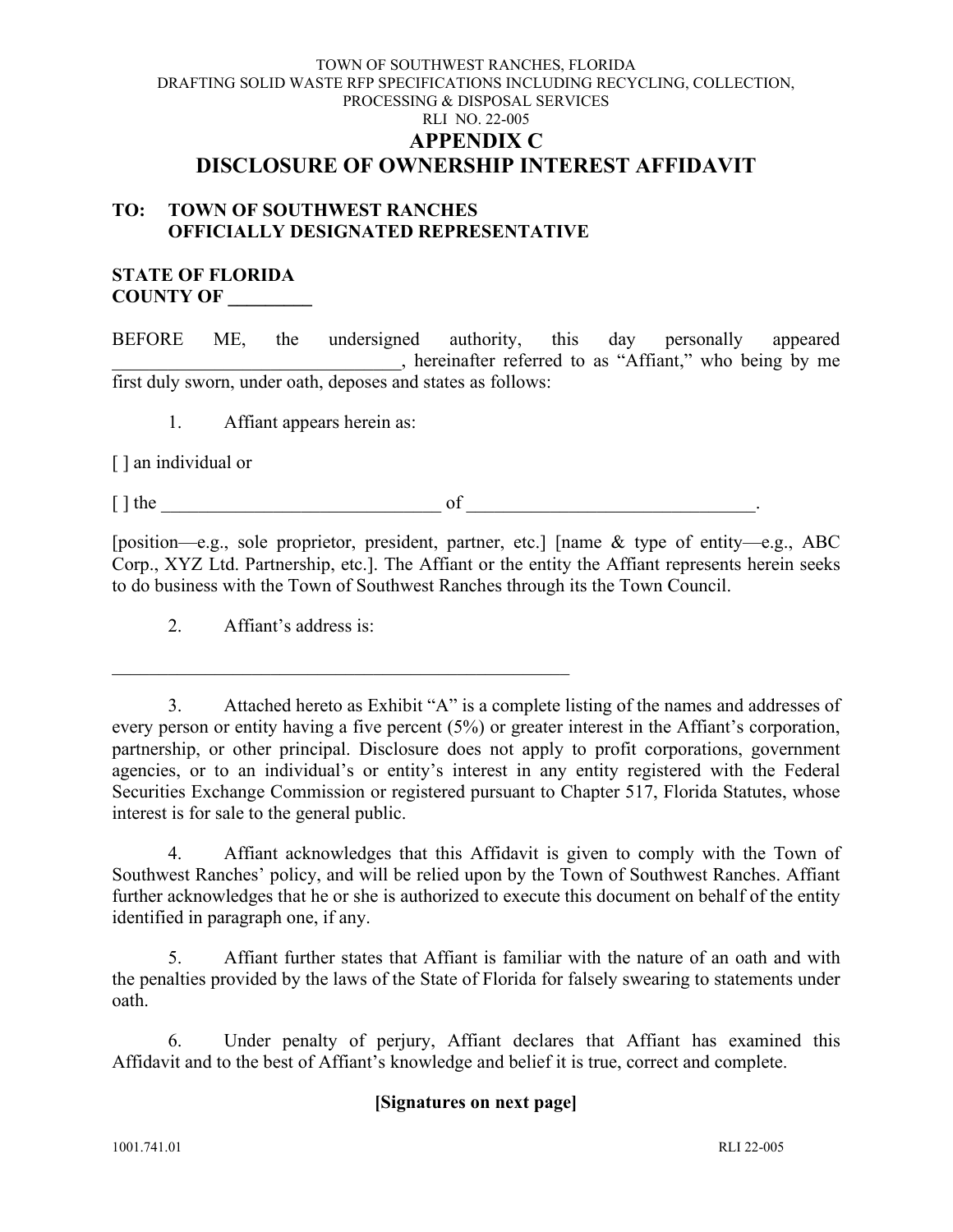#### *AFFIANT FURTHER SAYETH NAUGHT*.

 $\overline{\phantom{a}}$ , Affiant

 $\mathcal{L}_\mathcal{L}$ 

(Print Affiant Name)

The foregoing instrument was acknowledged before me this \_\_\_\_\_\_\_\_\_\_\_\_ day of  $\frac{1}{20}$ , 20  $\frac{1}{20}$ , by  $\frac{1}{20}$  ,  $\frac{1}{20}$  who is personally known to me or [ ] who has produced \_\_\_\_\_\_\_\_\_\_\_\_\_\_\_\_\_\_as identification and who did take an oath.

Notary Public

(Print Notary Name) State of \_\_\_\_\_\_\_\_\_\_\_\_\_\_ at Large My Commission Expires: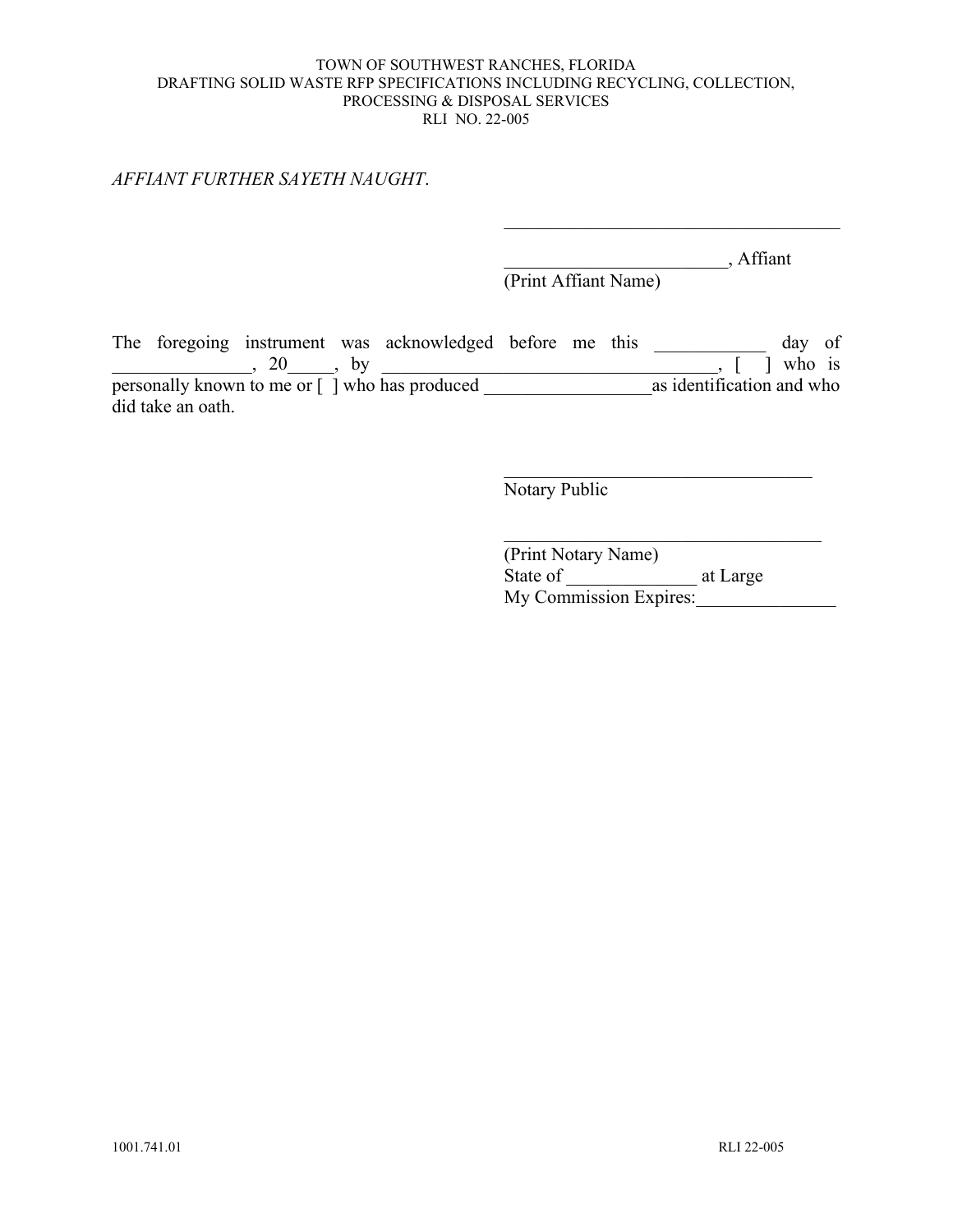#### **Disclosure of Ownership Interests**

Affiant must identify all entities and individuals awning five percent  $(5%)$  or more ownership interest in Affiant's corporation, partnership or other principal, if any. Affiant must identify individual owners. For example, if Affiant's principal is wholly or partially owned by another entity, such as a corporation, Affiant must identify the other entity, its address, and the individual owners of the other entity. Disclosure does not apply to any nonprofit corporation, government agency, or to an individual's or entity's interest in any entity registered with the Federal Securities Exchange Commission or registered pursuant to Chapter 517, Florida Statutes, whose interest is for sale to the general public.

**Name** 

**Address** 

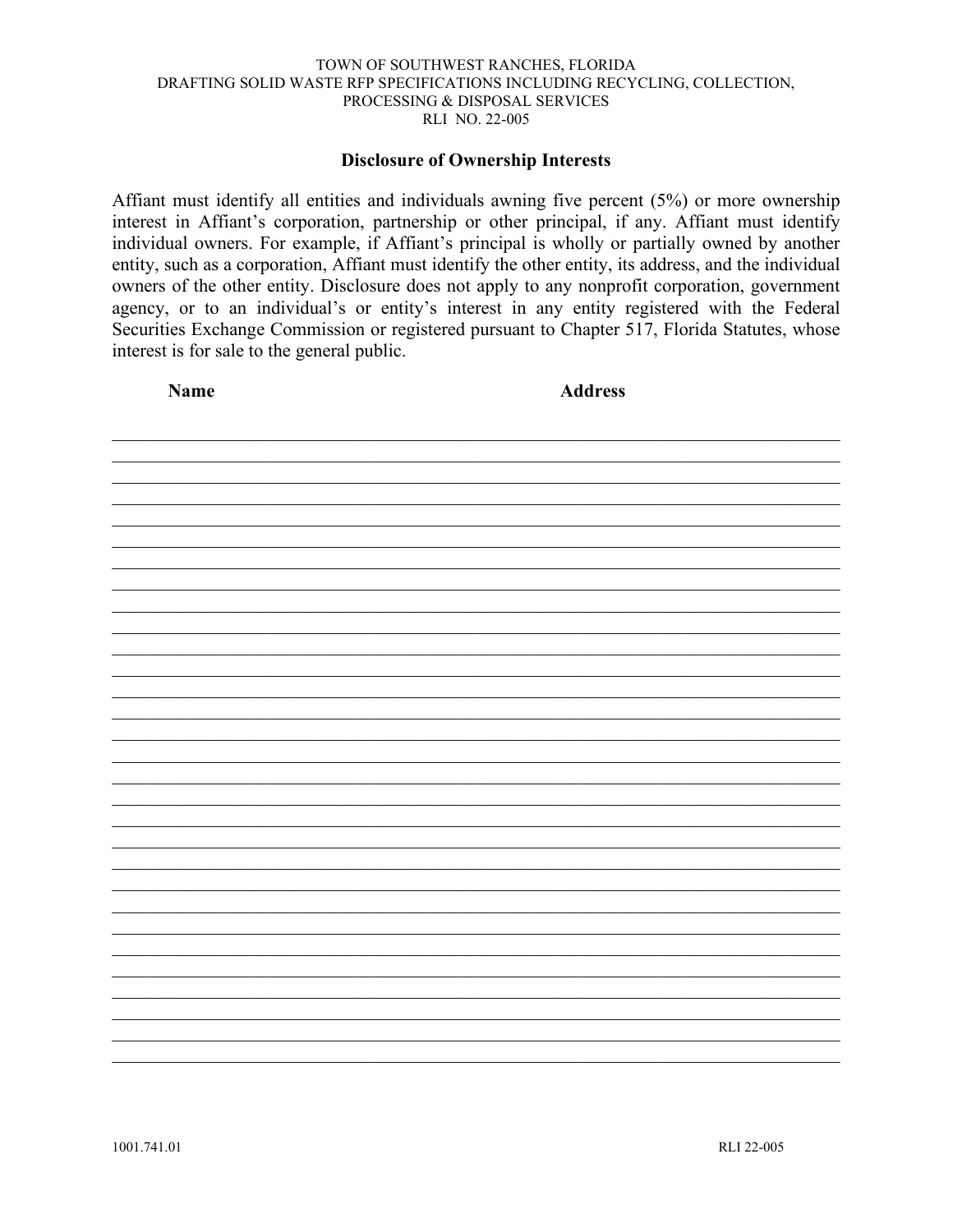<span id="page-28-0"></span>Proposer must certify that they will provide a drug-free workplace. In order to have a drug-free workplace program, a business shall:

- 1) Publish a statement notifying employees that the unlawful manufacture, distribution, dispensing, possession, or use of a controlled substance is prohibited in the workplace and specifying the actions that will be taken against employees for violations of such prohibition.
- 2) Inform employees about the dangers of drug abuse in the workplace, the business's policy of maintaining a drug-free workplace, any available drug counseling, rehabilitation, and employee assistance programs, and the penalties that may be imposed upon employees for drug abuse violations.
- 3) Give each employee engaged in providing the commodities or contractual services that are under Proposal a copy of the statement specified in subsection (1).
- 4) In the statement specified in subsection (1), notify the employees that, as a condition of working on the commodities or contractual services that are under Proposal, the employee will abide by the terms of the statement and will notify the employer of any conviction of, or plea of guilty or nolo contendere to, any violation of Chapter 893 or of any controlled substance law of the United States or any state, for a violation occurring in the workplace no later than five (5) days after such conviction or plea.
- 5) Impose a sanction on (or require the satisfactory participation in a drug abuse assistance or rehabilitation program, if such is available in the employee's community), any employee who is so convicted or takes a plea.
- 6) Make a good faith effort to continue to maintain a drug-free workplace through implementation of this section.

As the person authorized to sign the statement, I certify that this firm complies fully with the above requirements.

PROPOSER'S SIGNATURE:

PROPOSER FIRM: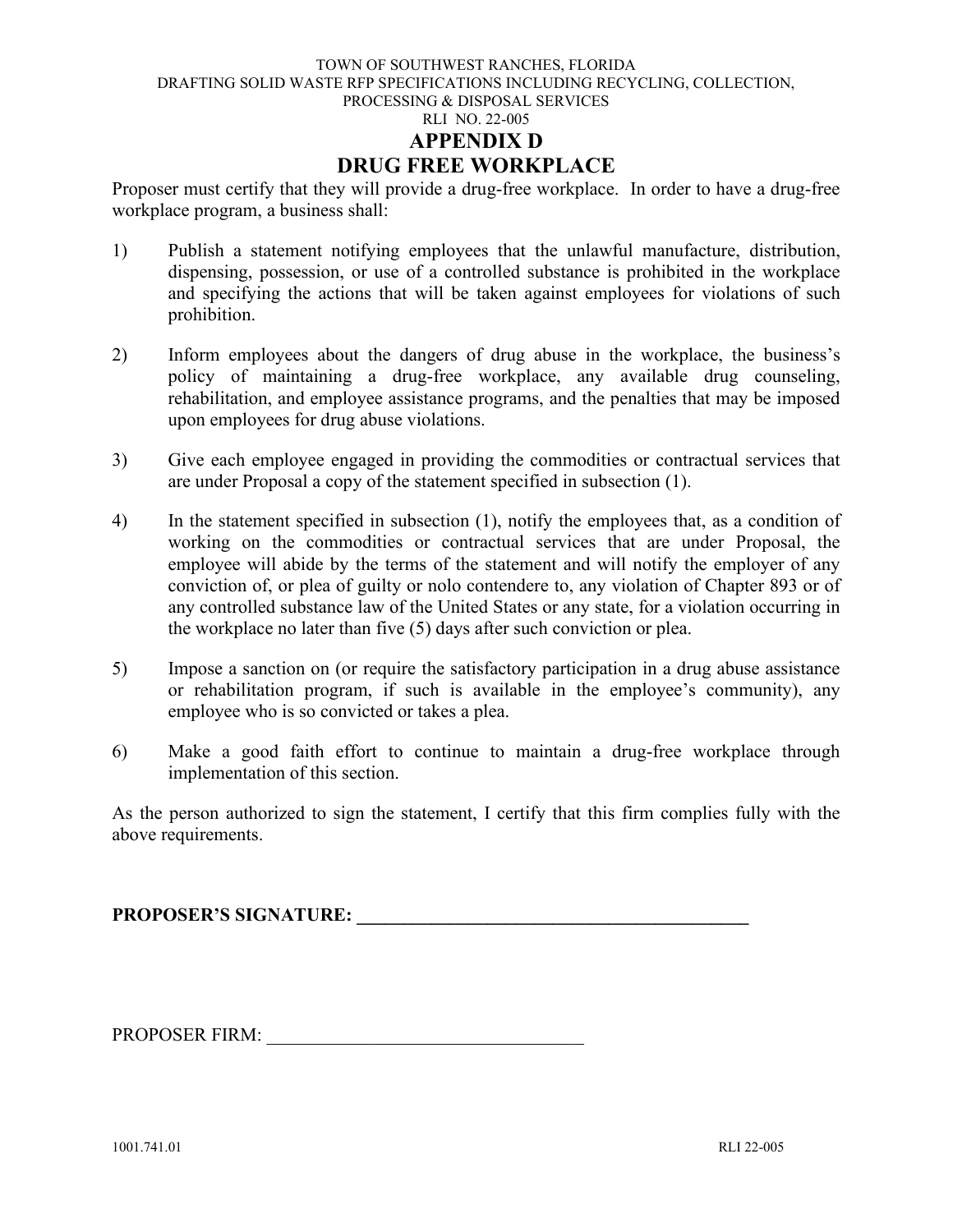#### <span id="page-29-0"></span>TOWN OF SOUTHWEST RANCHES, FLORIDA DRAFTING SOLID WASTE RFP SPECIFICATIONS INCLUDING RECYCLING, COLLECTION, PROCESSING & DISPOSAL SERVICES RLI NO. 22-005 **APPENDIX E SWORN STATEMENT PURSUANT TO SECTION 287.133(3)(a) FLORIDA STATUTES ON PUBLIC ENTITY CRIMES**

#### THIS FORM MUST BE SIGNED AND SWORN TO IN THE PRESENCE OF A NOTARY PUBLIC OR OTHER OFFICIAL AUTHORIZED TO ADMINISTER OATHS.

|    | 1. This sworn statement is submitted to<br><u> 1980 - Jan James James Barbara, martin da kasar Amerikaan Indonesia.</u> |
|----|-------------------------------------------------------------------------------------------------------------------------|
| by | <u> 1986 - Johann Barbara, margaret eta biztanleria (h. 1988).</u>                                                      |
|    |                                                                                                                         |
|    | whose business address is                                                                                               |
|    |                                                                                                                         |

and (if applicable) its Federal Employer Identification Number (FEIN) is

2. I understand that a "public entity crime" as defined in Paragraph 287.133(1)(g), Florida Statutes, means a violation of any state or federal law by a person with respect to and directly related to the transaction of business with any public entity or with an agency or political subdivision of any other state or with the United States, including, but not limited to, any bid, proposal, reply or contract for goods or services, any lease for real property, or any contract for the construction or repair of a public building or public work, involving antitrust, fraud, theft, bribery, collusion, racketeering, conspiracy, or material misrepresentation.

3. I understand that "convicted" or "conviction" as defined in Para. 287.133(1) (b), Florida Statutes, means a finding of guilt or a conviction of a public entity crime, with or without an adjudication of guilt, in any federal or state trail court of record relating to charges brought by indictment or information after July 1, 1989, as a result of a jury verdict, non-jury trial, or entry of a plea of guilty or nolo contendere.

4. I understand that an "affiliate" as defined in Para. 287.133(1) (a), Florida Statutes, means:

(i). A predecessor or successor of a person convicted of a public entity crime; or

(ii). An entity under the control of any natural person who is active in the management of the entity and who has been convicted of a public entity crime. The term "affiliate" includes those officers, directors, executives, partners, shareholders, employees, members, and agents who are active in the management of an affiliate. The ownership by one person of shares constituting a controlling interest in another person, or a pooling of equipment or income among persons when not for fair market value under an arm's length agreement, shall be a prima facie case that one person controls another person. A person who knowingly enters into a joint venture with person who has been convicted of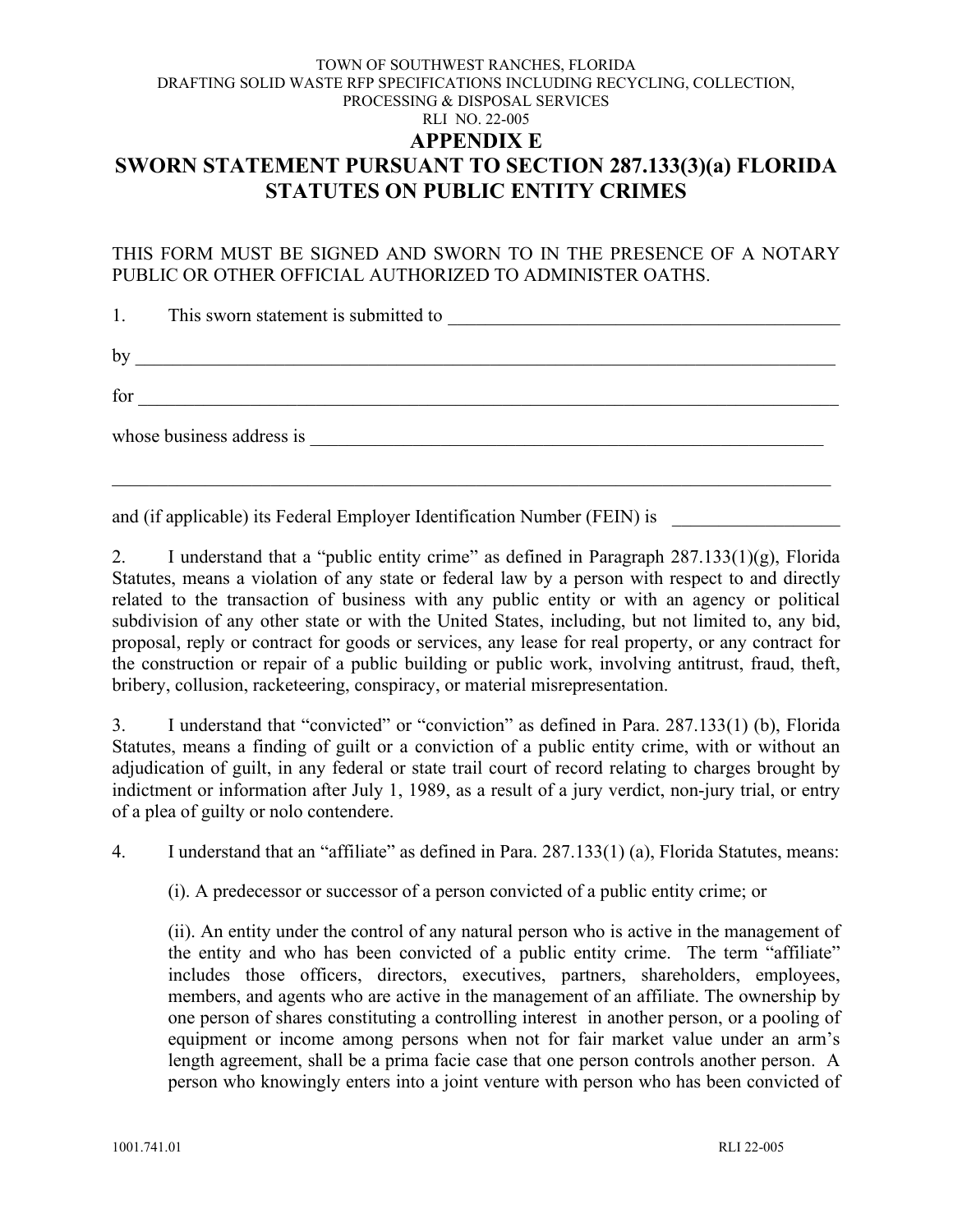#### TOWN OF SOUTHWEST RANCHES, FLORIDA DRAFTING SOLID WASTE RFP SPECIFICATIONS INCLUDING RECYCLING, COLLECTION, PROCESSING & DISPOSAL SERVICES RLI NO. 22-005 a public entity crime in Florida during the preceding 36 months shall be considered an

affiliate.

5. I understand that a "person" as defined in Para. 287.133(1) (e), Florida Statutes, means any natural person or entity organized under the laws of any state or of the United States with the legal power to enter into a binding contract and which Proposals or applies to Proposal on contracts for the provision of goods or services let by a public entity, or which otherwise transacts or applies to transact business with a public entity. The term "person" includes those officers, directors, executives, partners, shareholders, employees, members, and agents who are active in management of an entity.

6. The statement which I have marked below is true in relation to the entity submitting this sworn statement. (Indicate which statement applies.)

Neither the entity submitting this sworn statement, nor any of its officers, directors, executives, partners, shareholders, employees, members, or agents who are active in the management of the entity, nor any affiliate of the entity has been charged with and convicted of a public entity crime subsequent to July 1, 1989.

The entity submitting this sworn statement, or one or more of its officers, directors, executives, partners, shareholders, employees, members, or agents who are active in the management of the entity or an affiliate of the entity has been charged with and convicted of a public entity crime subsequent to July 1, 1989.

However, there has been a subsequent proceeding before a Hearing Officer of the State of Florida, Division of Administrative Hearings and the Final Order entered by the Hearing Officer of the State of Florida, Division of Administrative Hearings and the Final Order entered by the Hearing Officer determined that it was not in the public interest to place the entity submitting this sworn statement on the convicted vendor list. (Attach a copy of the final order)

I UNDERSTAND THAT THE SUBMISSION OF THIS FORM TO THE CONTRACTING OFFICER FOR THE PUBLIC ENTITY IDENTIFIED IN PARAGRAPH 1 (ONE) ABOVE IS FOR THAT PUBLIC ENTITY ONLY AND, THAT THIS FORM IS VALID THROUGH DECEMBER 31 OF THE CALENDAR YEAR IN WHICH IT IS FILED. I ALSO UNDERSTAND THAT I AM REQUIRED TO INFORM THE PUBLIC ENTITY PRIOR TO ENTERING INTO A CONTRACT IN EXCESS OF THE THRESHOLD AMOUNT PROVIDED IN SECTION 287.017, FLORIDA STATUTES, FOR CATEGORY TWO, OF ANY CHANGE IN THE INFORMATION CONTAINED IN THIS FORM.

#### **[Signatures on next page]**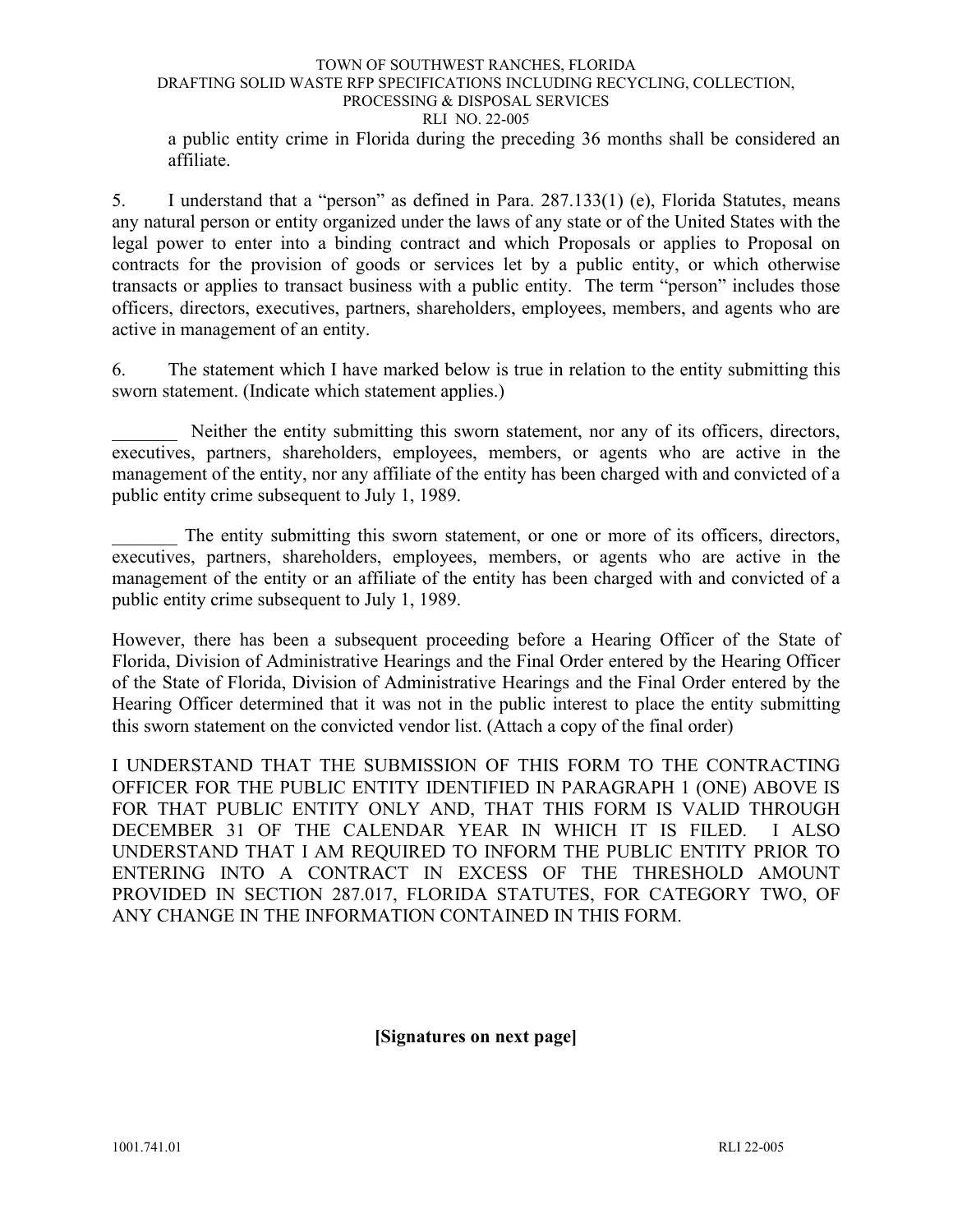| By: $\qquad \qquad$                                                    |  |
|------------------------------------------------------------------------|--|
| (Printed Name)                                                         |  |
| <u> 1989 - Johann Stoff, amerikansk politiker (d. 1989)</u><br>(Title) |  |
|                                                                        |  |
|                                                                        |  |
| (Type of Identification)                                               |  |
| Notary Public - State of                                               |  |
| Notary Signature                                                       |  |
| My Commission Expires                                                  |  |

(Printed, typed, or stamped commissioned name of notary public)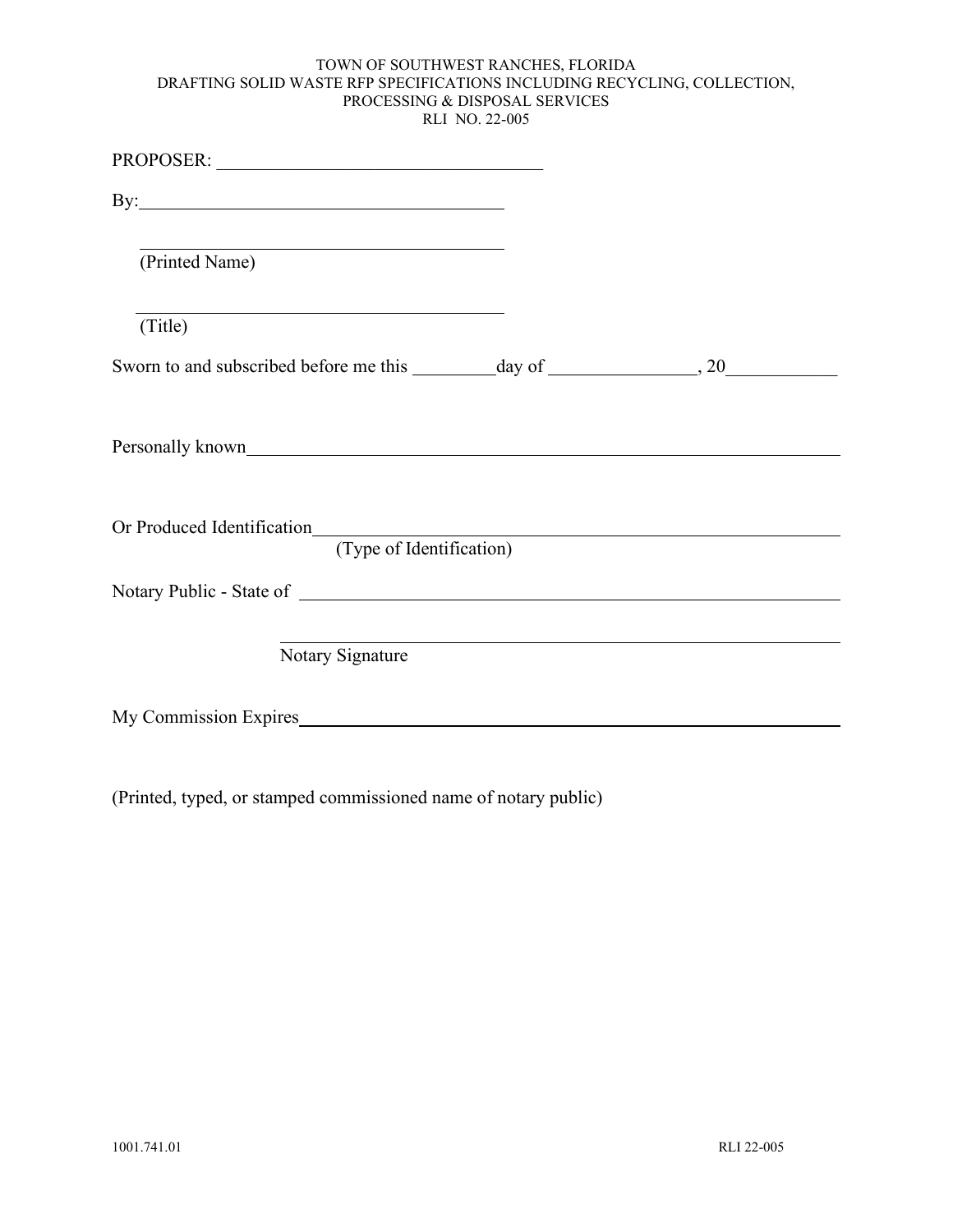# **NON-COLLUSION AFFIDAVIT**

<span id="page-32-0"></span>State of \_\_\_\_\_\_\_\_\_\_\_\_\_\_\_\_\_\_\_\_\_\_ ) ss:

County of  $\begin{array}{|c|c|c|c|c|}\hline \rule{0pt}{1ex}\rule{0pt}{1ex}\rule{0pt}{1ex}\quad \quad & \quad \quad & \quad \\\hline \end{array}$ 

**EXECUTE:** being first duly sworn deposes and says that:

- (1) He/She is the (Owner, Partner, Officer, Representative or Agent) of  $\qquad \qquad$ , the proposer that has submitted the attached Proposal;
- (2) He/She is fully informed with respect to the preparation and contents of the attached Proposal and of all pertinent circumstances respecting such Proposal;
- (3) Such Proposal is genuine and is not a collusive or sham Proposal;
- (4) Neither the said Proposer nor any of its officers, partners, owners, agents, representatives, employees or parties in interest, including this affiant, have in any way colluded, conspired, connived or agreed, directly or indirectly, with any other proposer, firm, or person to submit a collusive or sham Proposal in connection with the Work for which the attached Proposal has been submitted; or to refrain from bidding in connection with such Work; or have in any manner, directly or indirectly, sought by agreement or collusion, or communication, or conference with any proposer, firm, or person to fix any overhead, profit, or cost elements of the Proposal or of any other proposer, or to fix any overhead, profit, or cost elements of the Proposal price or the Bid price of any other proposer, or to secure through any collusion, conspiracy, connivance, or unlawful agreement any advantage against (Recipient), or any person interested in the proposed Work; and
- (5) The price or prices quoted in the attached Proposal are fair and proper and are not tainted by any collusion, conspiracy, connivance, or unlawful agreement on the part of Proposer or any other of its agents, representatives, owners, employees or parties in interest, including this affiant.

#### **[Signatures on next page]**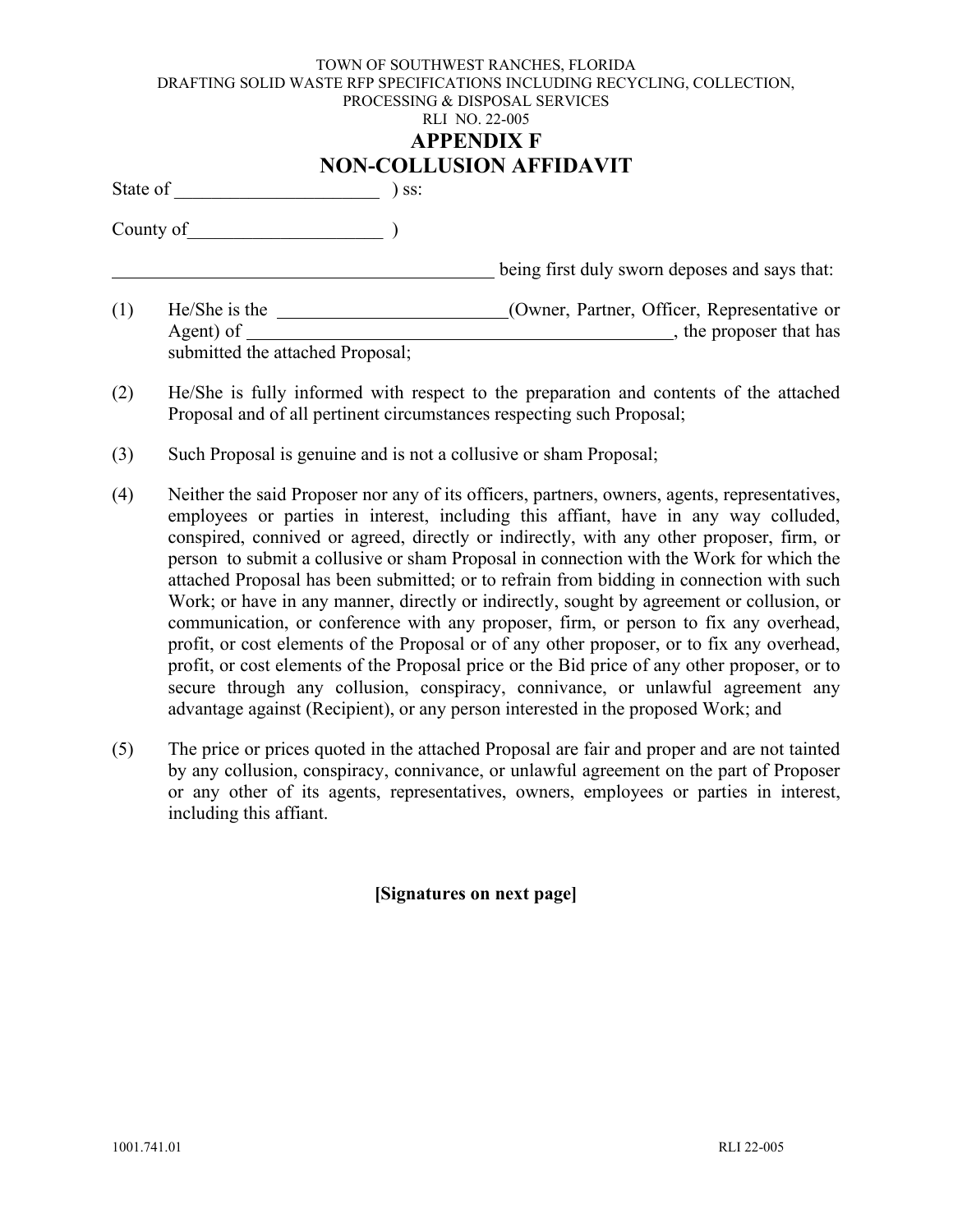| (Printed Name)                                         |  |
|--------------------------------------------------------|--|
| (Title)                                                |  |
|                                                        |  |
|                                                        |  |
| Or Produced Identification<br>(Type of Identification) |  |
| Notary Public - State of Notary Public - State of      |  |
| Notary Signature                                       |  |
| My Commission Expires                                  |  |

(Printed, typed, or stamped commissioned name of notary public)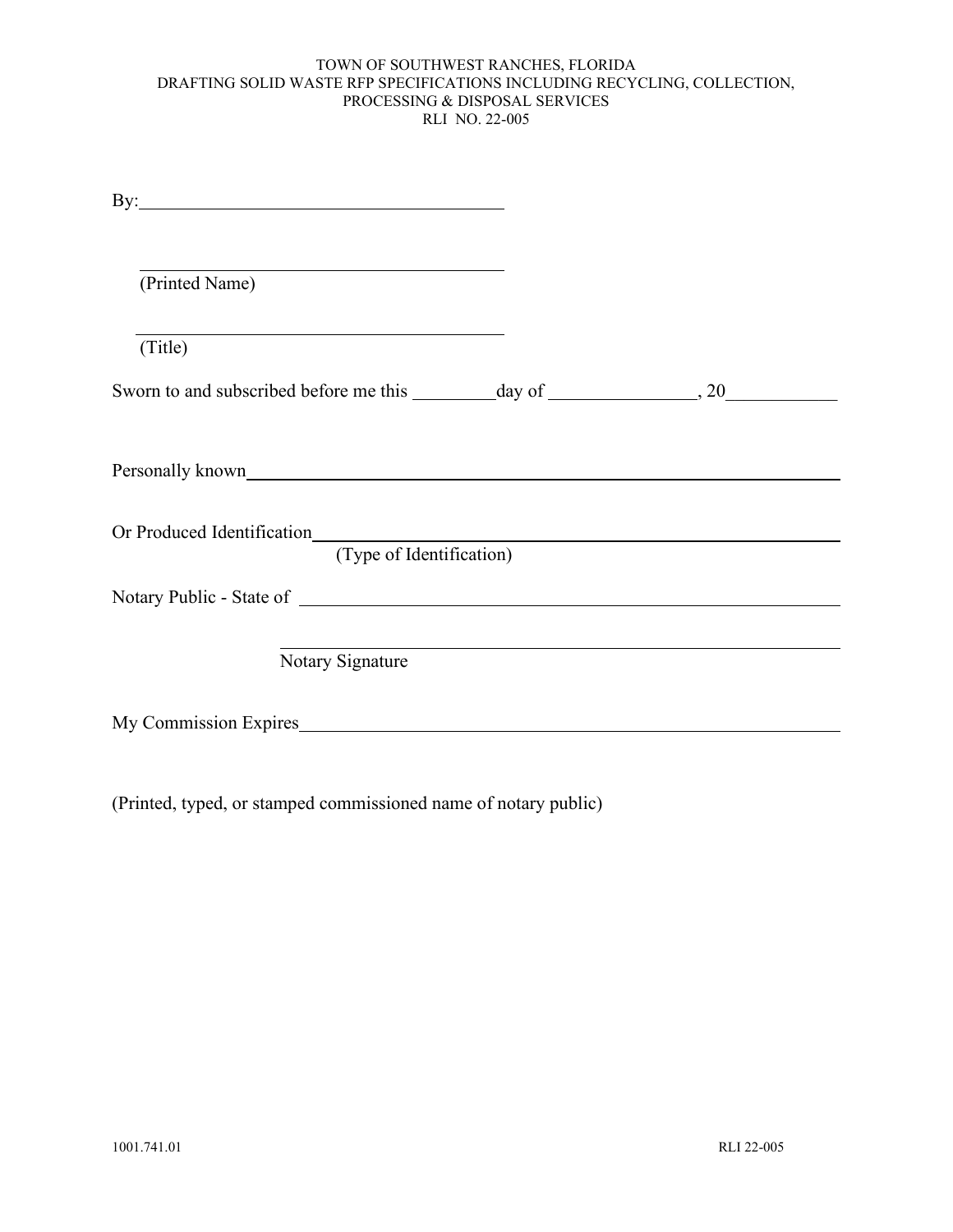#### TOWN OF SOUTHWEST RANCHES, FLORIDA DRAFTING SOLID WASTE RFP SPECIFICATIONS INCLUDING RECYCLING, COLLECTION, PROCESSING & DISPOSAL SERVICES RLI NO. 22-005 **APPENDIX G ANTI-LOBBYING CERTIFICATION FORM**

<span id="page-34-0"></span>1. The prospective participant certifies to the best of his or her knowledge and belief, that:

a. No Federal appropriated funds have been paid or will be paid, by or on behalf of the undersigned, to any person for influencing or attempting to influence an officer or employee of any Federal agency, a Member of Congress, an officer or employee of Congress, or an employee of a Member of Congress in connection with the awarding of any Federal contract, the making of any Federal grant, the making of any Federal loan, the entering into of any cooperative agreement, and the extension, continuation, renewal, amendment, or modification of any Federal contract, grant, loan, or cooperative agreement.

b. If any funds other than Federal appropriated funds have been paid or will be paid to any person for influencing or attempting to influence an officer or employee of any Federal agency, a Member of Congress, an officer or employee of Congress, or an employee of a Member of Congress in connection with this Federal contract, grant, loan, or cooperative agreement, the undersigned shall complete and submit Standard Form-LLL, "Disclosure Form to Report Lobbying," in accordance with its instructions.

2. This certification is a material representation of fact upon which reliance was placed when this transaction was made or entered into. Submission of this certification is a prerequisite for making or entering into this transaction imposed by 31 U.S.C. 1352. Any person who fails to file the required certification shall be subject to a civil penalty of not less than \$10,000 and not more than \$100,000 for each such failure.

3. The prospective participant also agrees by submitting its bid or proposal that the participant shall require that the language of this certification be included in all lower tier subcontracts, which exceed \$100,000 and that all such recipients shall certify and disclose accordingly.

| City, State, Zip: 2008. Example 2014. The State of Table 2014. |       |  |
|----------------------------------------------------------------|-------|--|
| Certified By:<br>(type or print)                               |       |  |
| Title:                                                         |       |  |
| Signature:                                                     | Date: |  |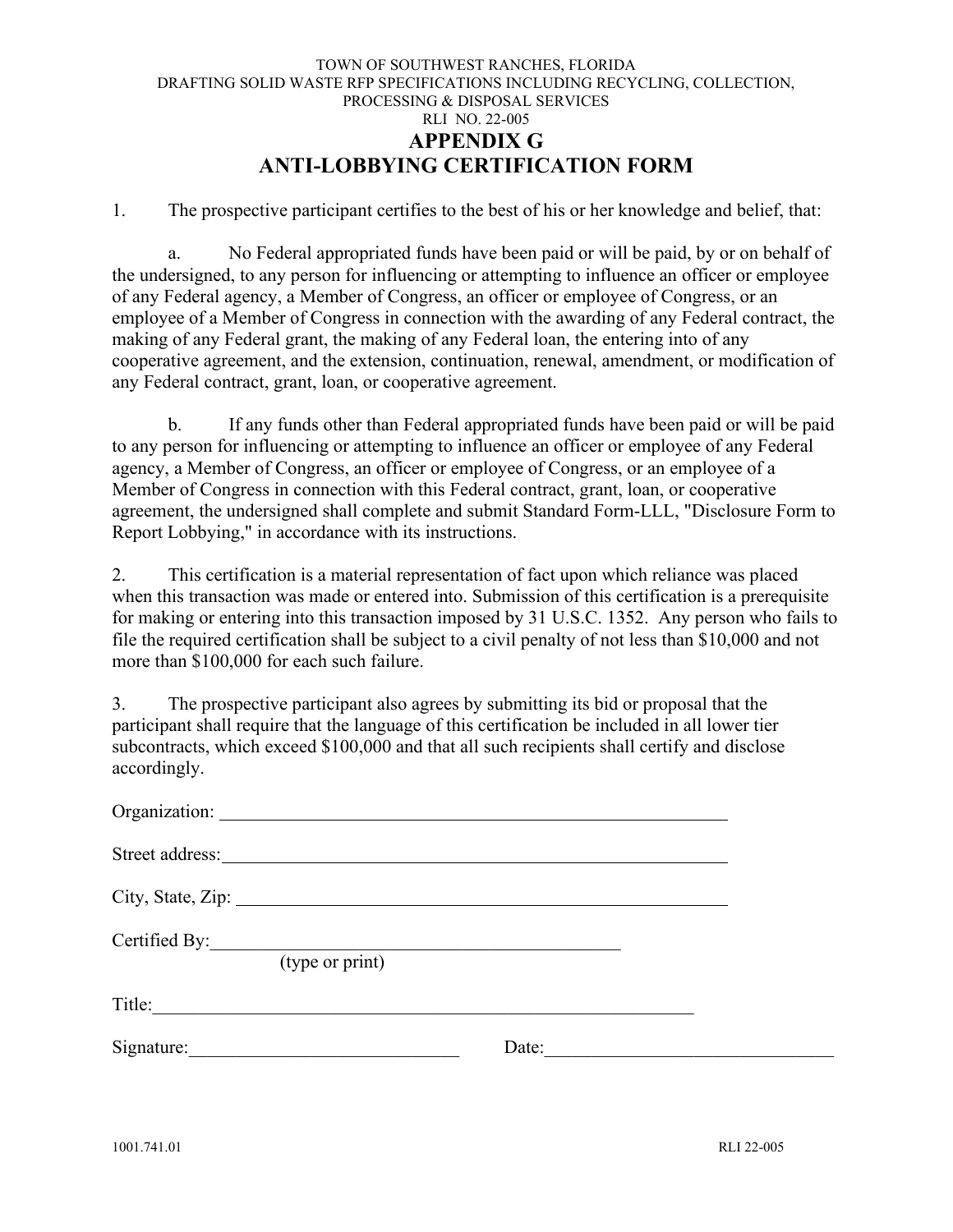### **APPENDIX H PROPOSER CONFIRMATION OF QUALIFICATIONS**

<span id="page-35-0"></span>The Contract will be awarded only to a responsible and eligible proposer, qualified by experience and capable of providing required insurance, and bonds and in a financial position to do the Work specified within the Request for Letters of Interest, and which can complete the Work within the time schedule specified.

At the time of the Bid, the proposer shall hold all qualification certificates and licenses required to be held by the Florida Statutes or ordinances of the Town of Southwest Ranches and Broward County in order to perform the Work which is the subject of this Invitation For Bids.

1. All license, certificate and experience requirements must be met by the proposer (as opposed to the Subcontractor) at the time of Bid submission. Bids submitted by proposer who do not directly hold required licenses and certificates or who rely on a Subcontractor to meet the license, certificate or experience criteria will be rejected. By executing this Form and submitting its Bid, proposer represents that it meets the requirements set forth above, and as set forth in the Bid Documents, and acknowledges and understands that such representation is material and that the Town shall be relying on this representation with respect to a Contract award.

Proposer's Signature:

Proposer's Name:

Proposer's Address:

Proposer's Phone Number: \_\_\_\_\_\_\_\_\_\_\_\_\_\_\_\_\_\_\_

Proposer's Email: \_\_\_\_\_\_\_\_\_\_\_\_\_\_\_\_\_\_\_\_\_\_\_\_\_

Proposer's Firm:

**[Signatures on next page]**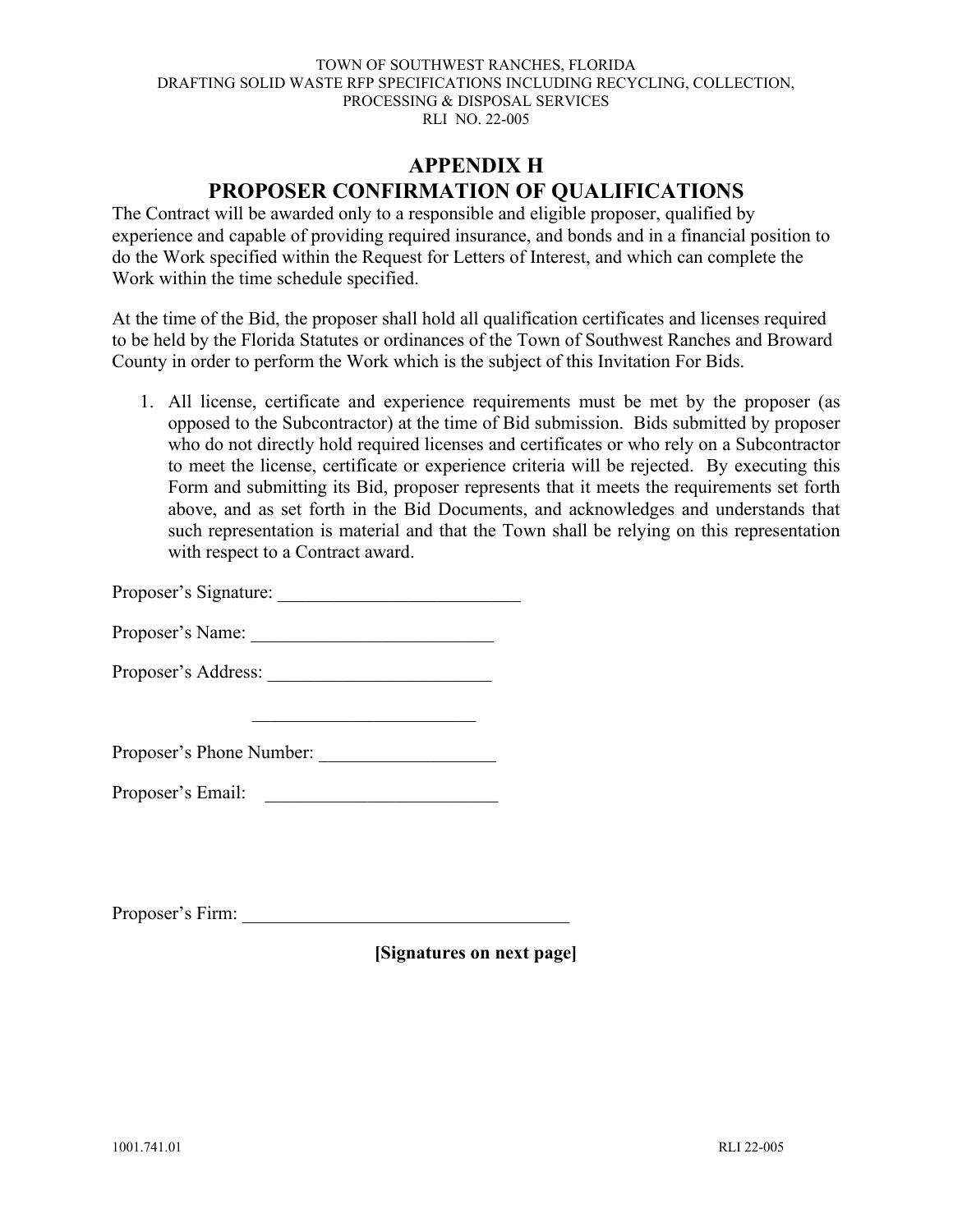State of Florida

County of \_\_\_\_\_\_\_\_\_\_\_

| The foregoing instrument was acknowledged before me this | day of                              |                               |
|----------------------------------------------------------|-------------------------------------|-------------------------------|
| by                                                       |                                     | (Proposer), who is personally |
| known to me or who has produced                          | as identification and who did (did) |                               |
| not) take an oath.                                       |                                     |                               |

WITNESS my hand and official seal.

NOTARY Public Records of County, Florida

Notary Signature

Name of Notary Public: (Print, Stamp, or type as Commissioned)

Proposer's Firm: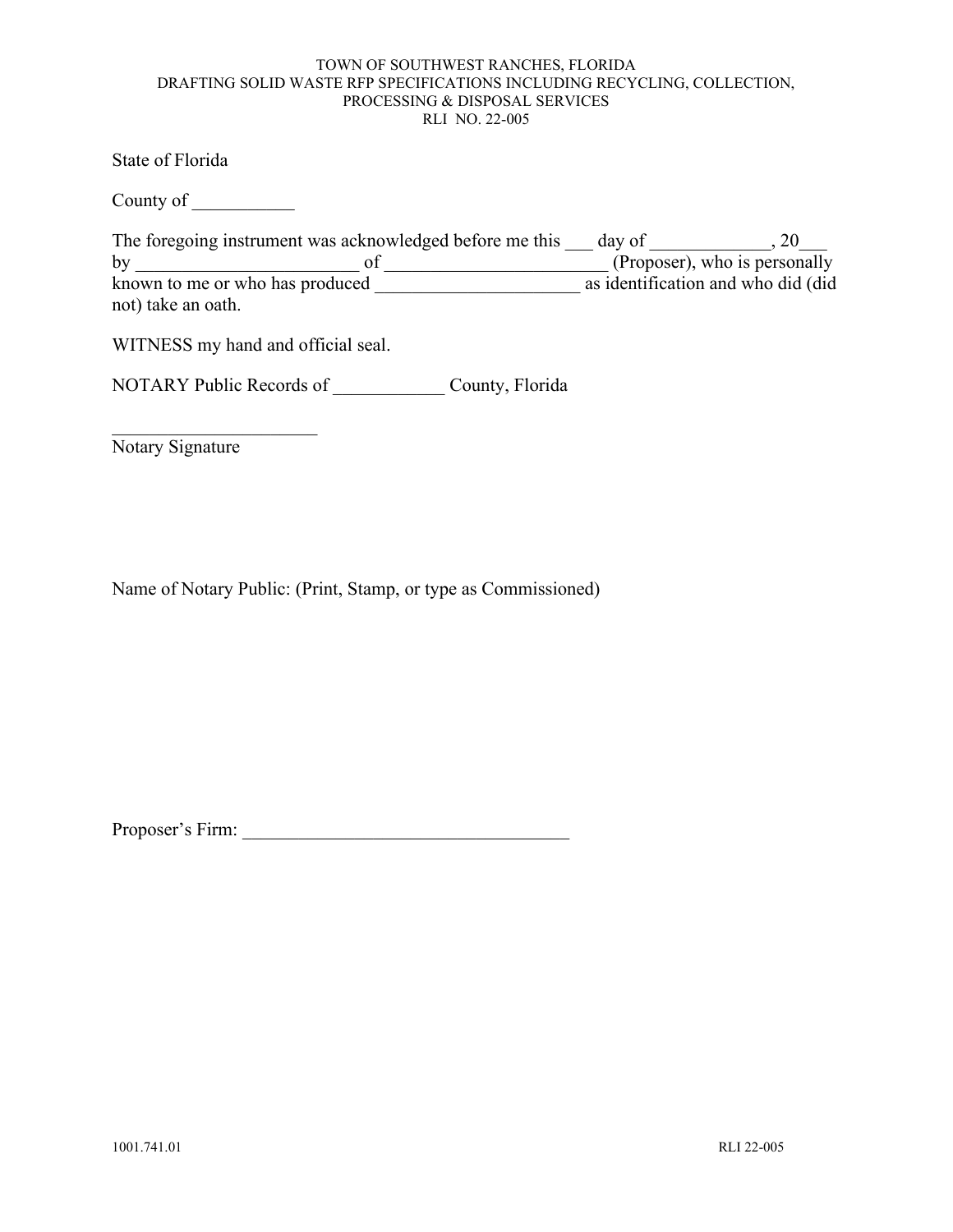### <span id="page-37-0"></span>**\*APPENDIX I CERTIFICATE OF AUTHORITY (If Individual / Sole Proprietor)**

State of  $\qquad \qquad$ ) ss: County of I HEREBY CERTIFY that \_\_\_\_\_\_\_\_\_\_\_\_\_\_\_\_\_\_\_\_\_\_\_\_\_\_\_\_\_\_\_\_\_\_\_\_\_\_\_\_\_\_\_, as Principal or Owner of (Company name) entries a set of (Company name) and  $\overline{B}$ , is hereby authorized to execute the Bid dated 20<sup>th</sup>, to the Town of Southwest Ranches and his execution thereof, attested by the undersigned, shall be the official act and deed of \_\_\_\_\_\_\_\_\_\_\_\_\_\_\_\_\_\_\_\_\_\_\_\_\_\_\_\_\_\_\_\_\_\_\_\_. (Company Name)

IN WITNESS WHEREOF, I have hereunto set my hand this day of , 20\_\_\_.

Secretary:

(SEAL)

PROPOSER FIRM: The contract of the contract of the contract of the contract of the contract of the contract of the contract of the contract of the contract of the contract of the contract of the contract of the contract of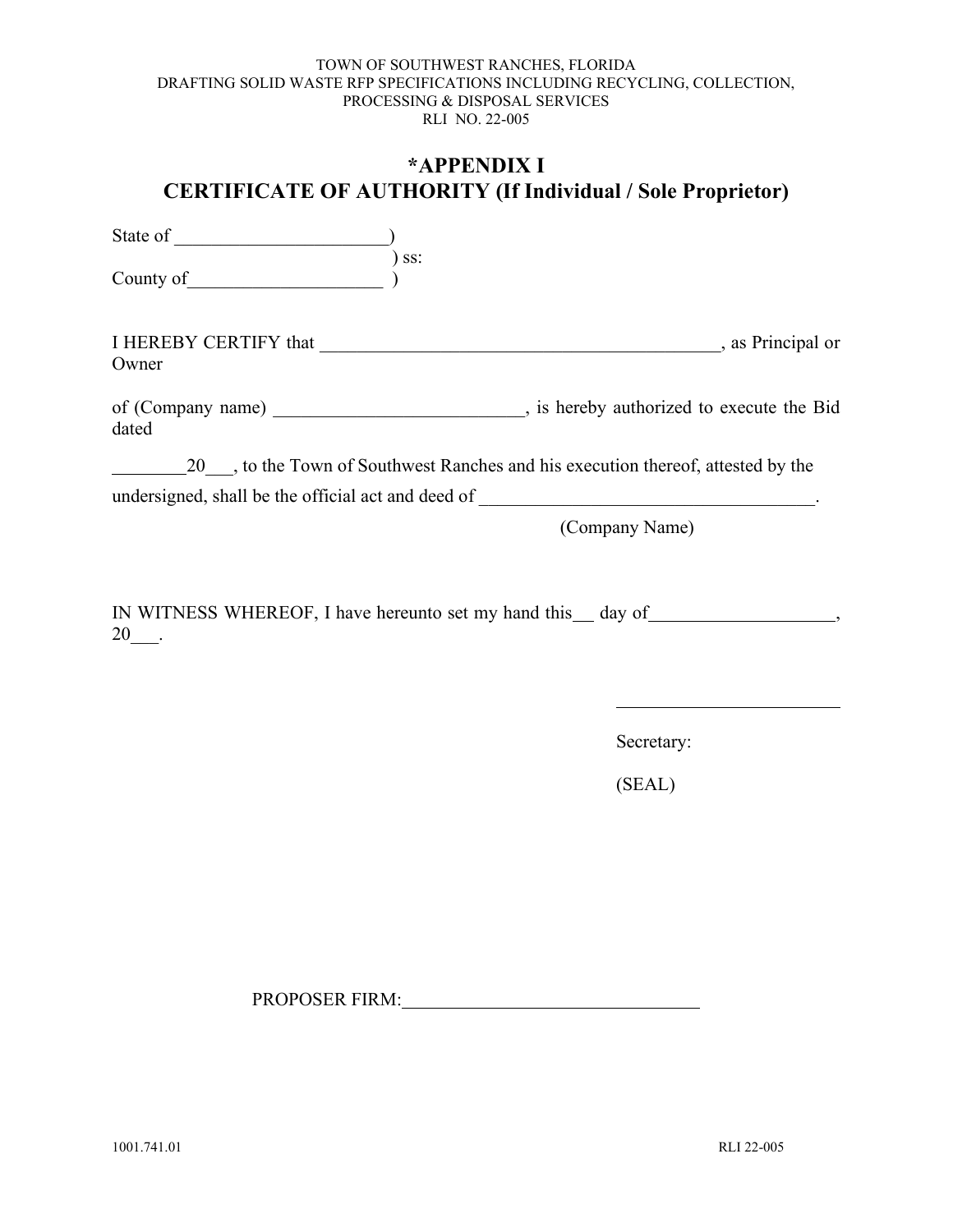### **\*APPENDIX J CERTIFICATE OF AUTHORITY (If Partnership)**

<span id="page-38-0"></span>

| State of  |       |
|-----------|-------|
|           | ) ss: |
| County of |       |

I HEREBY CERTIFY that a meeting of the Partners of the

| A partnership existing under the laws of the State of<br>held on | $, 20$ , the |
|------------------------------------------------------------------|--------------|
| following resolution was duly passed and adopted:                |              |

| "RESOLVED, that, $\_\_\_\_\_\_\_\_\_\_$                                                        |                                       | , as of the |
|------------------------------------------------------------------------------------------------|---------------------------------------|-------------|
| Partnership, be and is hereby authorized to execute the Bid dated,                             | $, 20$ , to                           |             |
| the Town of Southwest Ranches and this partnership and that his execution thereof, attested by |                                       |             |
| the                                                                                            | shall be the official act and deed of |             |
| this Partnership."                                                                             |                                       |             |

I further certify that said resolution is now in full force and effect.

IN WITNESS WHEREOF, I have hereunto set my hand this \_\_, day of \_\_\_\_\_\_\_\_\_\_\_\_, 20\_\_\_.

Secretary:

(SEAL)

PROPOSER FIRM: PROPOSER FIRM:

 $\frac{1}{2}$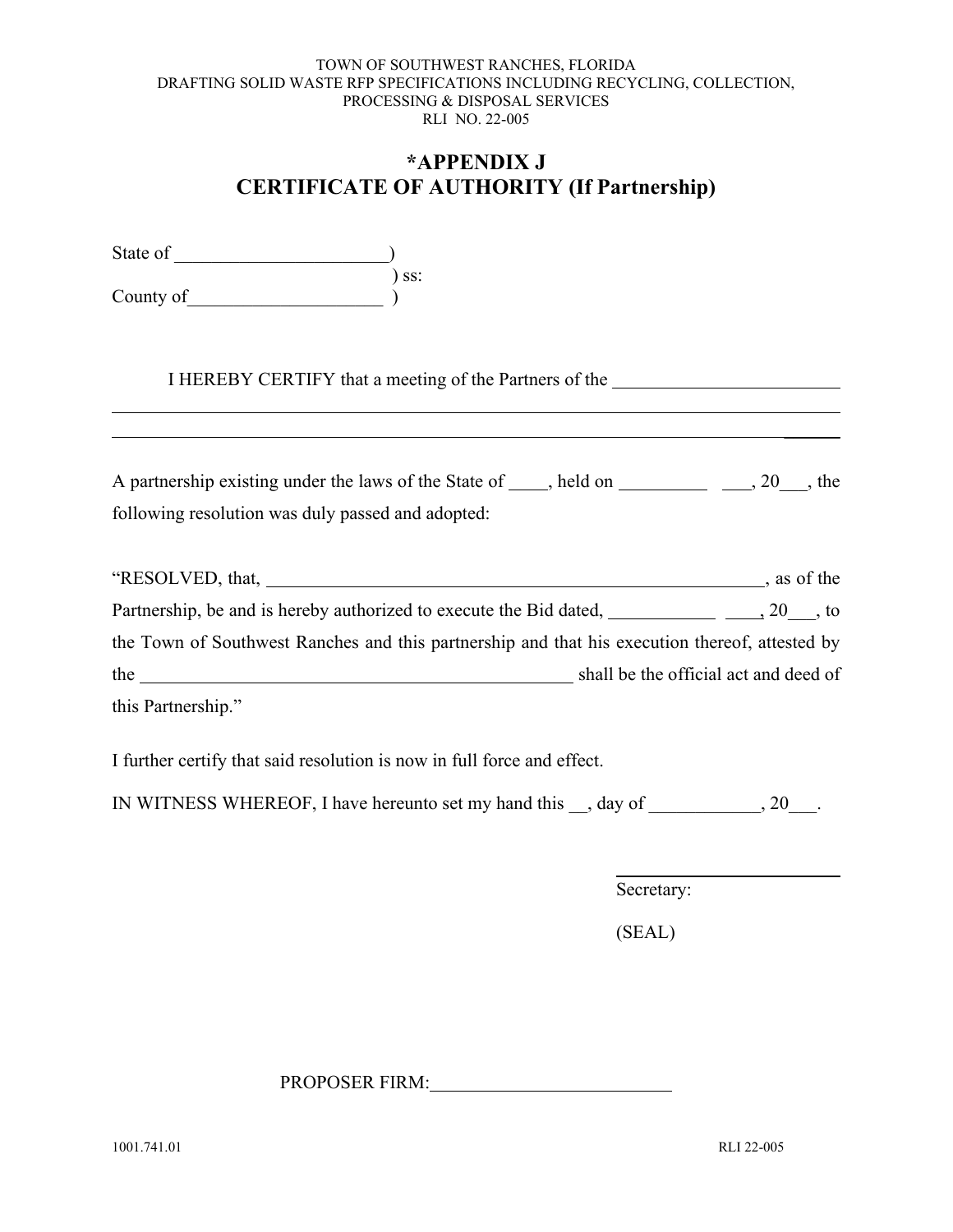#### <span id="page-39-0"></span>TOWN OF SOUTHWEST RANCHES, FLORIDA DRAFTING SOLID WASTE RFP SPECIFICATIONS INCLUDING RECYCLING, COLLECTION, PROCESSING & DISPOSAL SERVICES RLI NO. 22-005 **\*APPENDIX K CERTIFICATE OF AUTHORITY (If Corporation or Limited Liability Company)**

State of \_\_\_\_\_\_\_\_\_\_\_\_\_\_\_\_\_\_\_\_\_\_\_ ) ) ss: County of

I HEREBY CERTIFY that a meeting of the Board of Directors of a corporation or authorized representatives of a Limited Liability Company existing under the laws of the State of held on 20, the following resolution was duly passed and adopted:

"RESOLVED, that \_\_\_\_\_\_\_\_\_\_\_\_\_\_\_\_\_\_\_\_\_\_\_\_\_\_\_, as President of the Corporation or authorized representative of a Limited Liability Company, be and is hereby authorized to execute the Bid dated, <u>\_\_\_\_\_\_\_\_\_\_\_\_\_\_\_\_\_\_\_\_\_\_\_\_\_\_\_\_\_\_</u>\_\_\_\_, 20\_\_\_, to the Town of Southwest Ranches and this Corporation or Limited Liability Company and his execution thereof, attested by the Secretary of the Corporation or Limited Liability Company, and with the Corporate Seal affixed, shall be the official act and deed of this Corporation or Limited Liability Company."

I further certify that said resolution is now in full force and effect.

IN WITNESS WHEREOF, I have hereunto set my hand and affixed the official seal of the Corporation or

Limited Liability Company this day of  $\qquad \qquad .20$ .

Secretary:

(SEAL)

PROPOSER FIRM: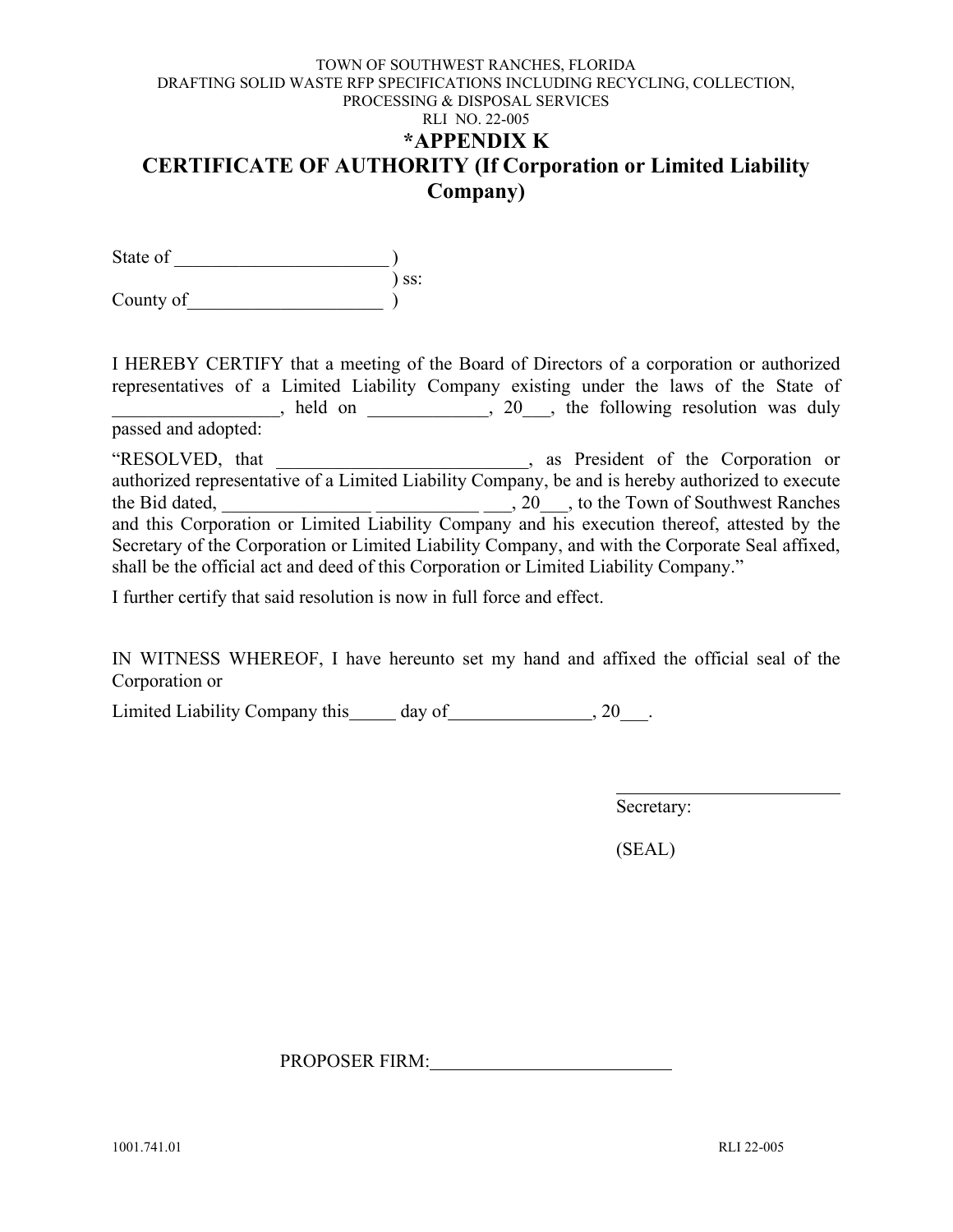### **\*APPENDIX L CERTIFICATE OF AUTHORITY (If Joint Venture)**

<span id="page-40-0"></span>

| State of  |       |
|-----------|-------|
|           | ) ss: |
| County of |       |

I HEREBY CERTIFY that a meeting of the Principals of the

| A corporation existing under the laws of the State of<br>held on | $, 20$ , the |
|------------------------------------------------------------------|--------------|
| following resolution was duly passed and adopted:                |              |

| "RESOLVED,                           | that,                                         |  |                                       |  | as |
|--------------------------------------|-----------------------------------------------|--|---------------------------------------|--|----|
|                                      |                                               |  | of the Joint Venture be and is hereby |  |    |
| authorized to execute the Bid dated, |                                               |  | 20, to the Town of Southwest Ranches  |  |    |
|                                      | official act and deed of this Joint Venture." |  |                                       |  |    |

I further certify that said resolution is now in full force and effect.

IN WITNESS WHEREOF, I have here unto set my hand this  $\frac{1}{2}$ , 20.

Secretary:

(SEAL)

PROPOSER FIRM :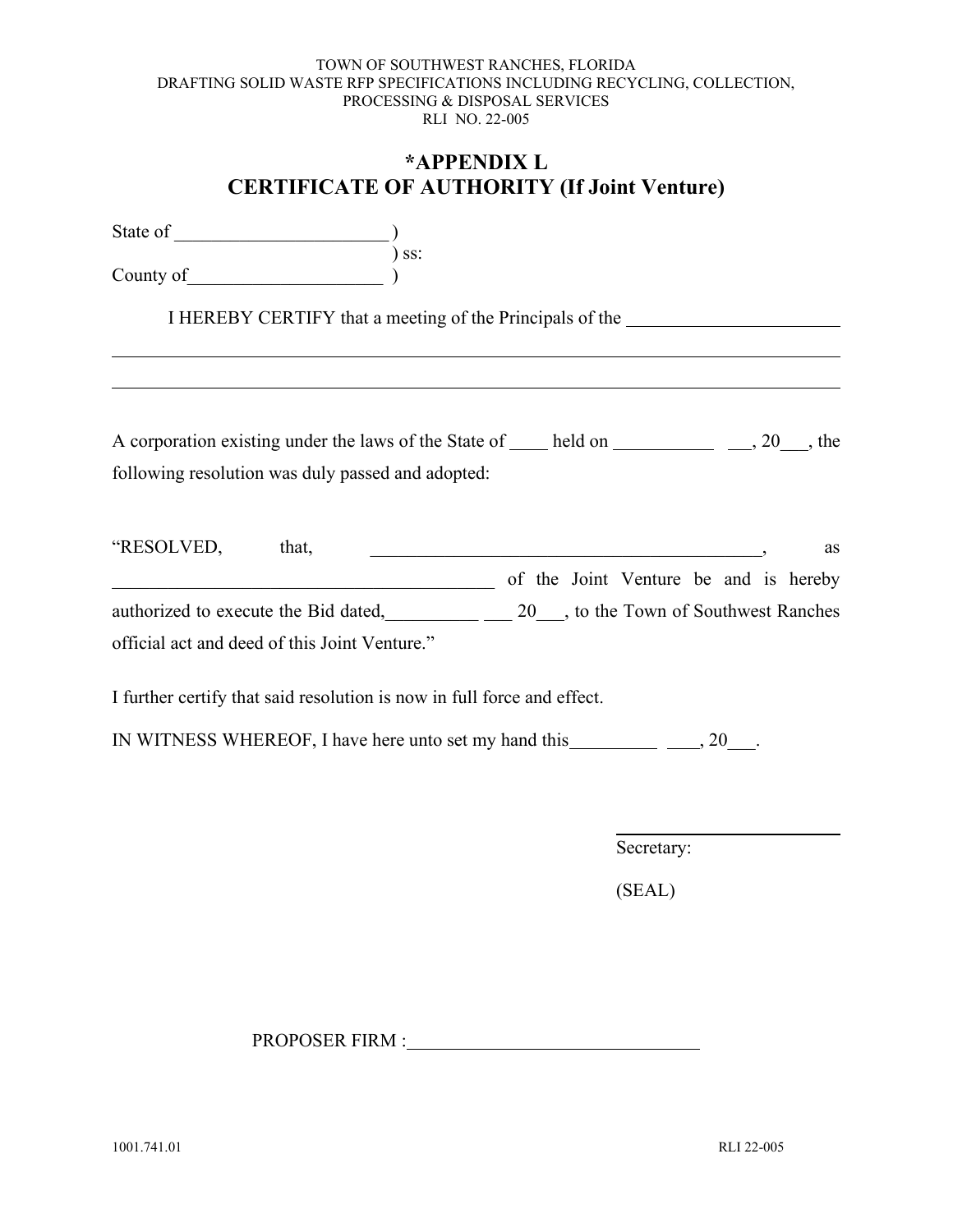<span id="page-41-0"></span>In order to receive consideration for an award, it is a requirement that the following "Information Sheet" be completed and returned with your response to this RLI.

| Proposer (company name):     |        |       |
|------------------------------|--------|-------|
| Address:                     |        |       |
| Telephone No:                |        |       |
| Contact person:              | Title: |       |
| Number of years in business: |        | Years |
| Address of nearest facility: |        |       |

Provide a minimum of three (3) companies or governmental agencies where these products and services have been provided(attach matching letters of recommendation):

| Telephone No: ()                   |
|------------------------------------|
| Contact Person:                    |
| Title:                             |
| Contract Amount:                   |
| Project:                           |
|                                    |
|                                    |
|                                    |
| Company Name:<br>Telephone No: ( ) |
| Contact Person:                    |
| Title: $\qquad \qquad$             |
| Contract Amount:                   |
| Project:                           |
| Email:                             |
|                                    |
|                                    |
| Company Name:<br>Telephone No: ( ) |
|                                    |
| Contact Person:                    |
|                                    |
| Contract Amount:                   |
| Project:                           |
| Email: ____                        |
| Date Services Provided:            |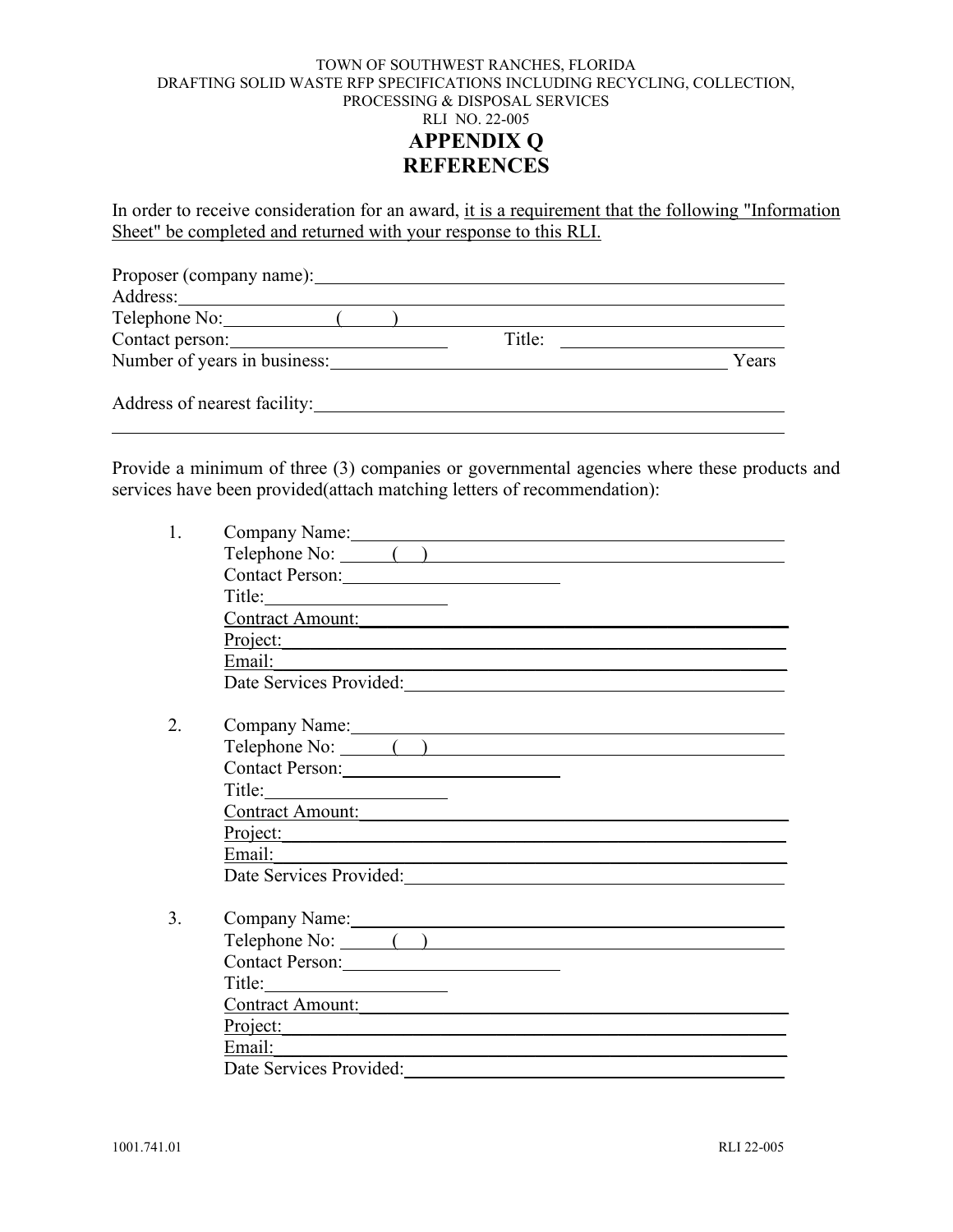RLI NO. 22-005

#### **APPENDIX S**

### **ACKNOWLEDGEMENT OF ADDENDA**

<span id="page-42-0"></span>Proposer shall indicate receipt of any addendum by initialing below for each addendum received.

Addendum No. 1

Addendum No. 2 \_\_\_\_\_\_\_\_\_\_\_\_\_\_\_\_\_\_\_\_

Addendum No. 4\_\_\_\_\_\_\_\_\_\_\_\_\_\_\_\_\_\_\_\_

**[Remainder of page intentionally left blank]**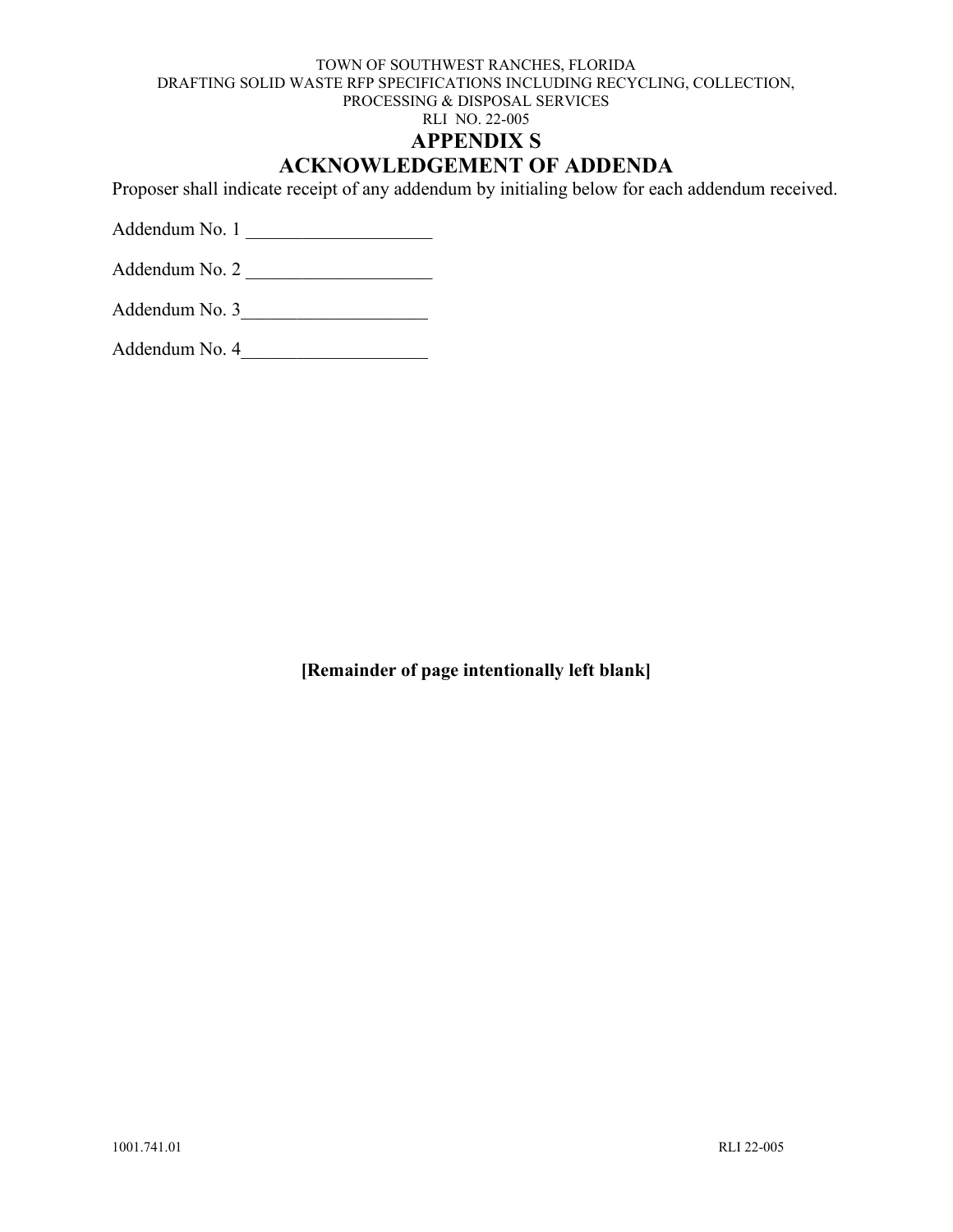<span id="page-43-0"></span>Please list the following information for all/any Liability Claims for the past ten (10) years. If none state NONE:

| 1. |                                                                                  |  |
|----|----------------------------------------------------------------------------------|--|
|    |                                                                                  |  |
| 2. | Contact information for Project Owner:                                           |  |
|    | Name: Name:<br>a.                                                                |  |
|    | $\mathbf b$ .                                                                    |  |
|    | Phone:<br>$\mathbf{c}$ .                                                         |  |
|    | d.                                                                               |  |
| 3. | Nature of Claim: Nature of Claim:                                                |  |
|    | ,我们也不会有什么。""我们的人,我们也不会有什么?""我们的人,我们也不会有什么?""我们的人,我们也不会有什么?""我们的人,我们也不会有什么?""我们的人 |  |
| 4. |                                                                                  |  |
| 5. |                                                                                  |  |
|    |                                                                                  |  |
|    |                                                                                  |  |
| 6. | If applicable:                                                                   |  |
|    | Court Case Number:<br>a.                                                         |  |
|    | $\mathbf{b}$ .<br>County:                                                        |  |
|    | $\mathbf{c}$ .                                                                   |  |
|    |                                                                                  |  |
|    | <b>PROPOSER FIRM:</b>                                                            |  |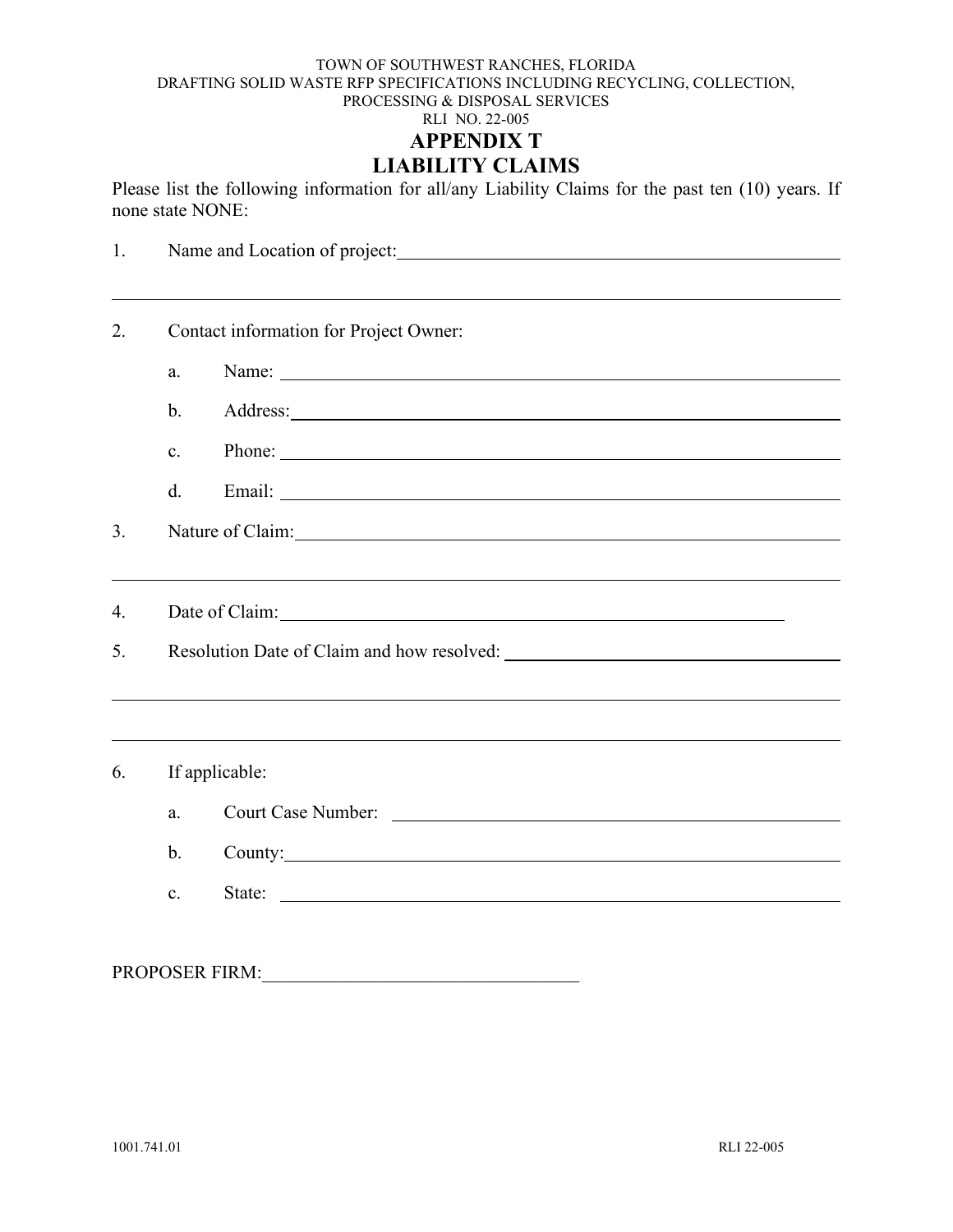### **APPENDIX U W-9**

# <span id="page-44-0"></span>**INSERT IRS FORM W – 9 Must be current IRS form October 2018, signed, dated and legible W-9**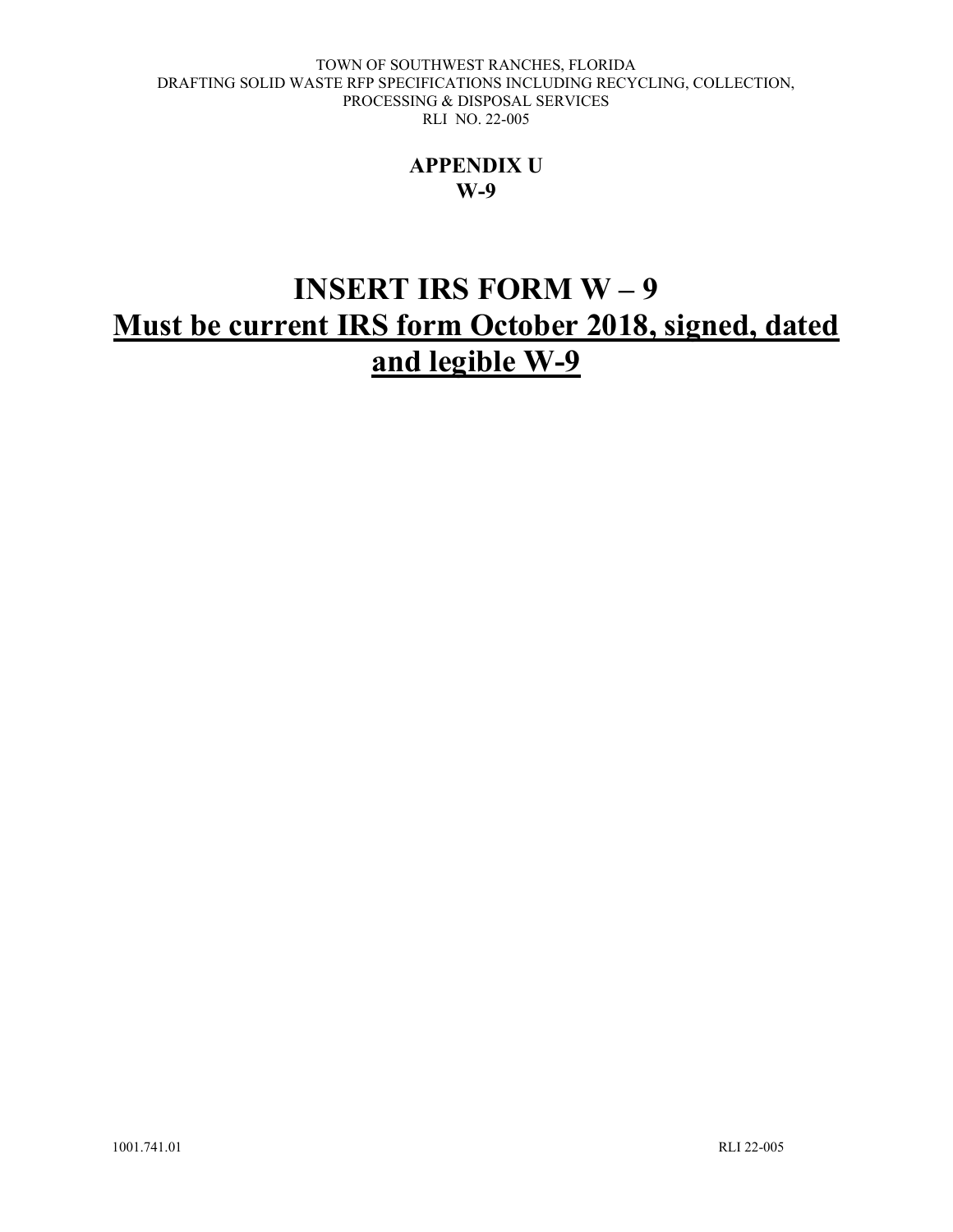# <span id="page-45-0"></span>**INSERT PROOF OF INSURANCE**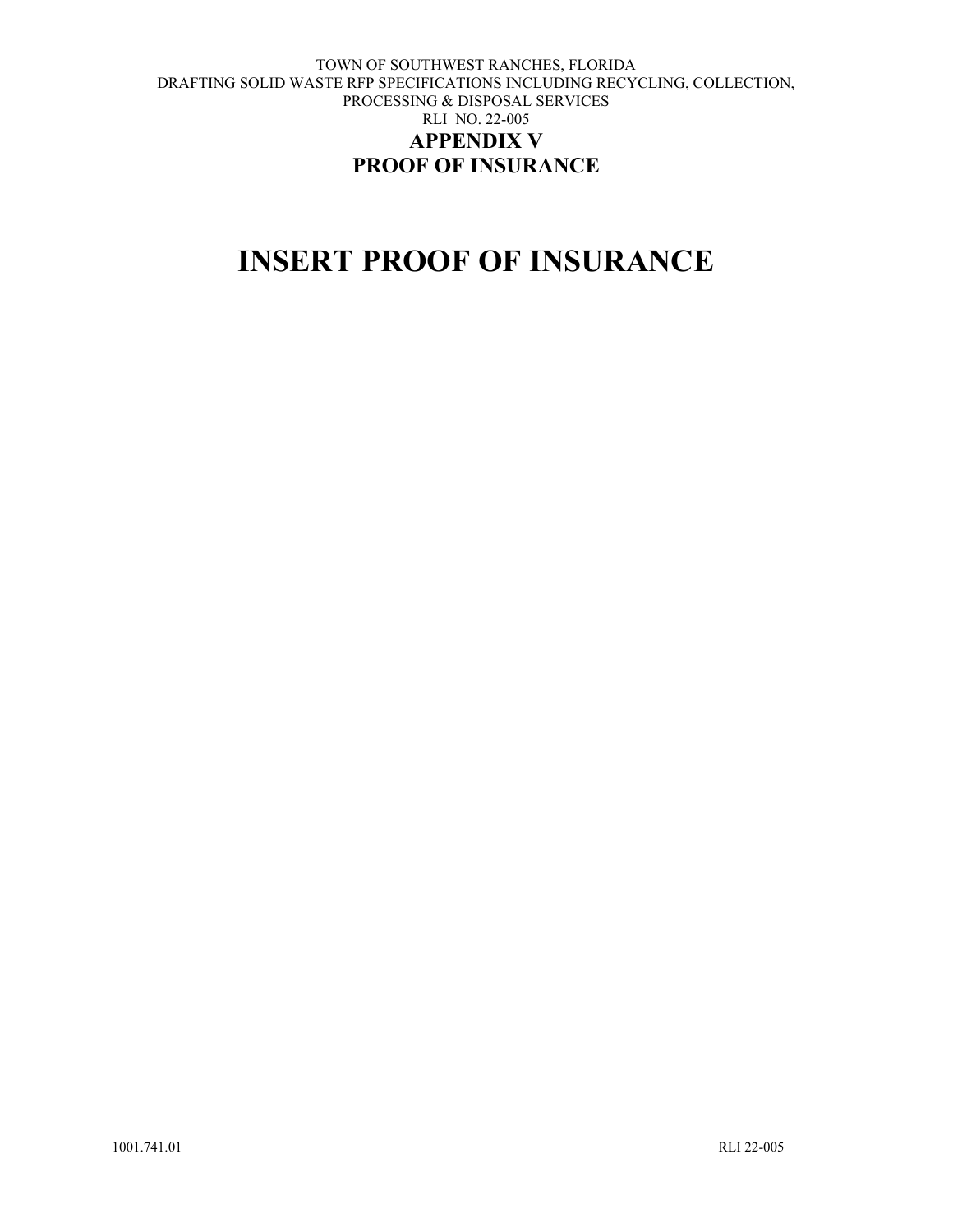### **\* APPENDIX W STATEMENT OF NO RESPONSE**

<span id="page-46-0"></span>Recipients of this solicitation may elect not to respond. The Town is interested in learning the reason(s) for non-response. If you elect **not** to respond with an offer to this solicitation, the Town requests that the reason(s) are indicated below, and this form is returned to:

Venessa Redman, Senior Procurement and Budget Officer Town of Southwest Ranches 13400 Griffin Road Southwest Ranches, FL 33330 or Email: vredman@southwestranches.org

#### REASONS

- 1. Do not offer this product/service or equivalent.
- 2. \_\_\_\_\_\_ Schedule would not permit.
- 3. \_\_\_\_\_\_ Insufficient time to respond to solicitation.
- 4. \_\_\_\_\_\_ Unable to meet specifications / scope of work.
- 5. \_\_\_\_\_\_ Specifications "too tight" (i.e. geared to specific brand or manufacturer).
- 6. \_\_\_\_\_\_ Specifications not clear.
- 7. Unable to meet bond and / or insurance requirements.
- 8. \_\_\_\_\_\_ Solicitation addressed incorrectly, delayed in forwarding of mail.
- 9. Other (Explanation provided below or by separate attachment).

Explanation:

The Town may delete the names of those persons or businesses who fail to respond to three (3) solicitations, who fail to return this Statement, or as requested.

| Desire to receive future Town solicitations? | Yes<br>N <sub>0</sub> |  |
|----------------------------------------------|-----------------------|--|
| COMPANY:                                     |                       |  |
| NAME:                                        |                       |  |
| TITLE:                                       |                       |  |
| ADDRESS:                                     |                       |  |
| TELEPHONE: (                                 | DATE:                 |  |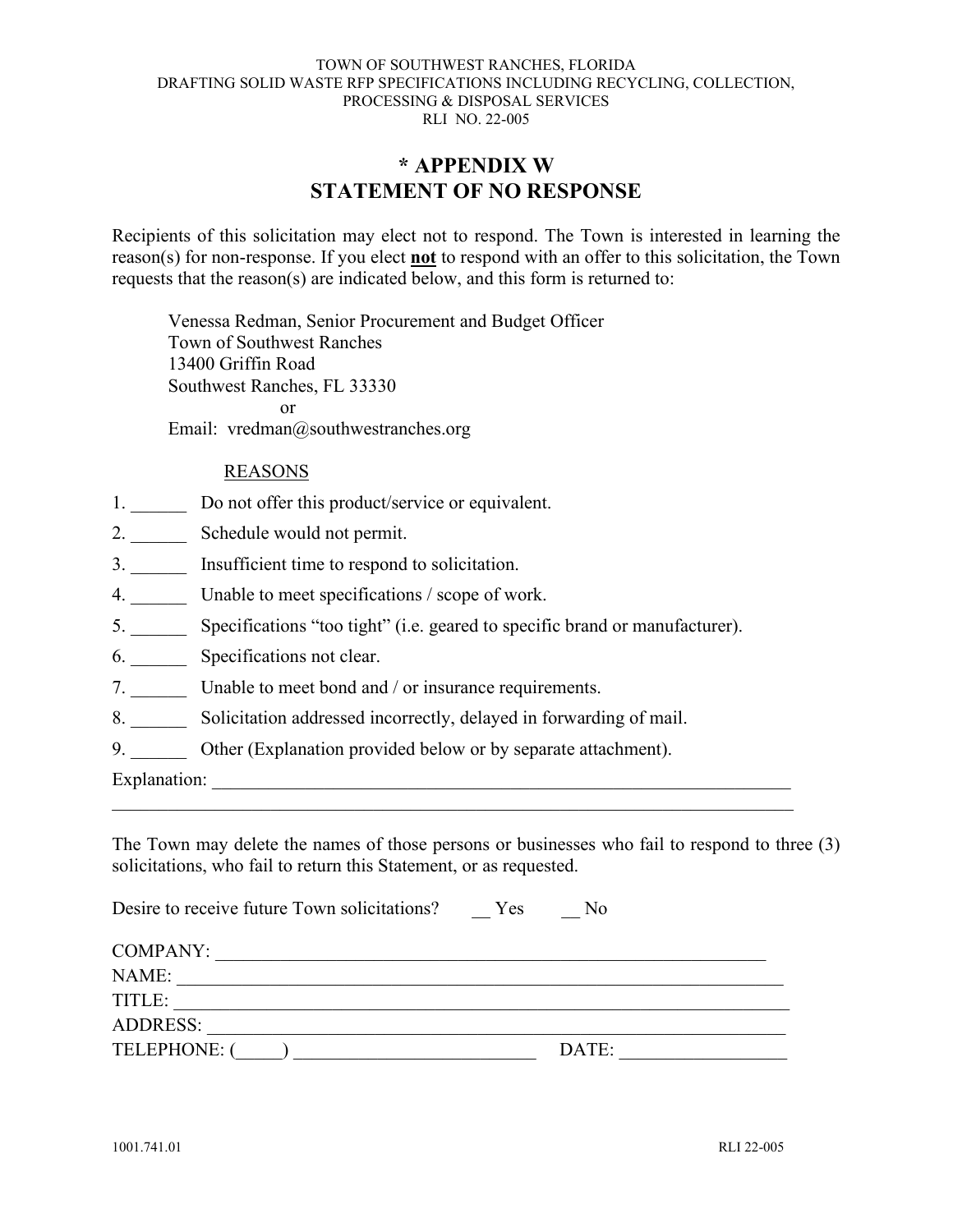#### TOWN OF SOUTHWEST RANCHES, FLORIDA DRAFTING SOLID WASTE RFP SPECIFICATIONS INCLUDING RECYCLING, COLLECTION, PROCESSING & DISPOSAL SERVICES RLI NO. 22-005 **APPENDIX X ANTI-LOBBYING CERTIFICATION FORM**

<span id="page-47-0"></span>1. The prospective participant certifies to the best of his or her knowledge and belief, that:

a. No Federal appropriated funds have been paid or will be paid, by or on behalf of the undersigned, to any person for influencing or attempting to influence an officer or employee of any Federal agency, a Member of Congress, an officer or employee of Congress, or an employee of a Member of Congress in connection with the awarding of any Federal contract, the making of any Federal grant, the making of any Federal loan, the entering into of any cooperative agreement, and the extension, continuation, renewal, amendment, or modification of any Federal contract, grant, loan, or cooperative agreement.

b. If any funds other than Federal appropriated funds have been paid or will be paid to any person for influencing or attempting to influence an officer or employee of any Federal agency, a Member of Congress, an officer or employee of Congress, or an employee of a Member of Congress in connection with this Federal contract, grant, loan, or cooperative agreement, the undersigned shall complete and submit Standard Form-LLL, "Disclosure Form to Report Lobbying," in accordance with its instructions.

2. This certification is a material representation of fact upon which reliance was placed when this transaction was made or entered into. Submission of this certification is a prerequisite for making or entering into this transaction imposed by 31 U.S.C. 1352. Any person who fails to file the required certification shall be subject to a civil penalty of not less than \$10,000 and not more than \$100,000 for each such failure.

3. The prospective participant also agrees by submitting its bid or proposal that the participant shall require that the language of this certification be included in all lower tier subcontracts, which exceed \$100,000 and that all such recipients shall certify and disclose accordingly.

| Organization:                                                         |       |  |
|-----------------------------------------------------------------------|-------|--|
|                                                                       |       |  |
| City, State, Zip:                                                     |       |  |
| Certified By:<br>the company of the company of the<br>(type or print) |       |  |
| Title:                                                                |       |  |
| Signature:                                                            | Date: |  |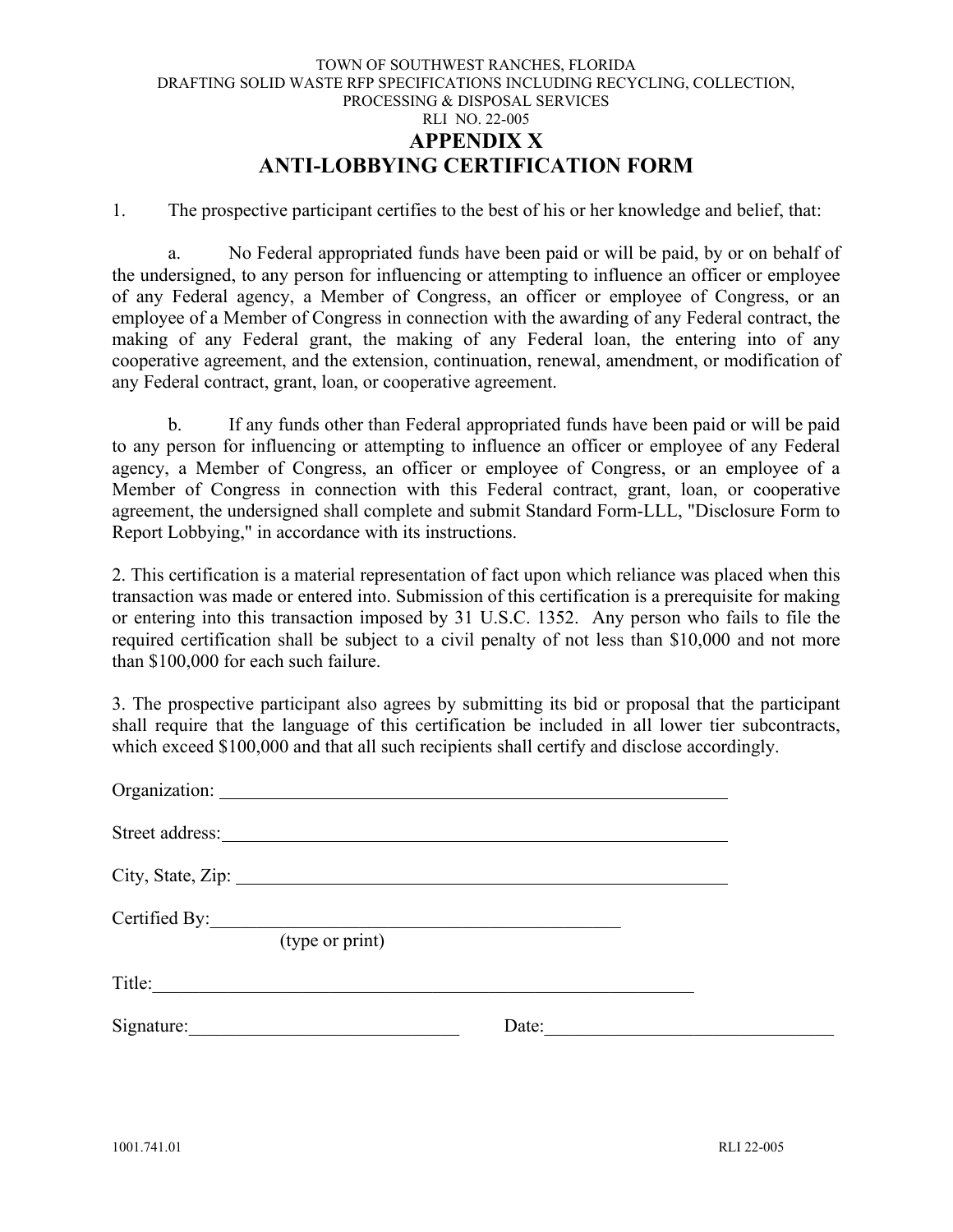### **APPENDIX Z INSERT PROOF OF E-VERIFY REGISTRATION**

### <span id="page-48-0"></span>**Proposer MUST provide copy of MEMORANDUM OF UNDERSTANDING including page with Proposer Name and EIN number.**

**Note: MOU must correspond and be equal & complementary with the IRS form W-9 (Appendix U)**

**Download from<https://www.e-verify.gov/employers>**